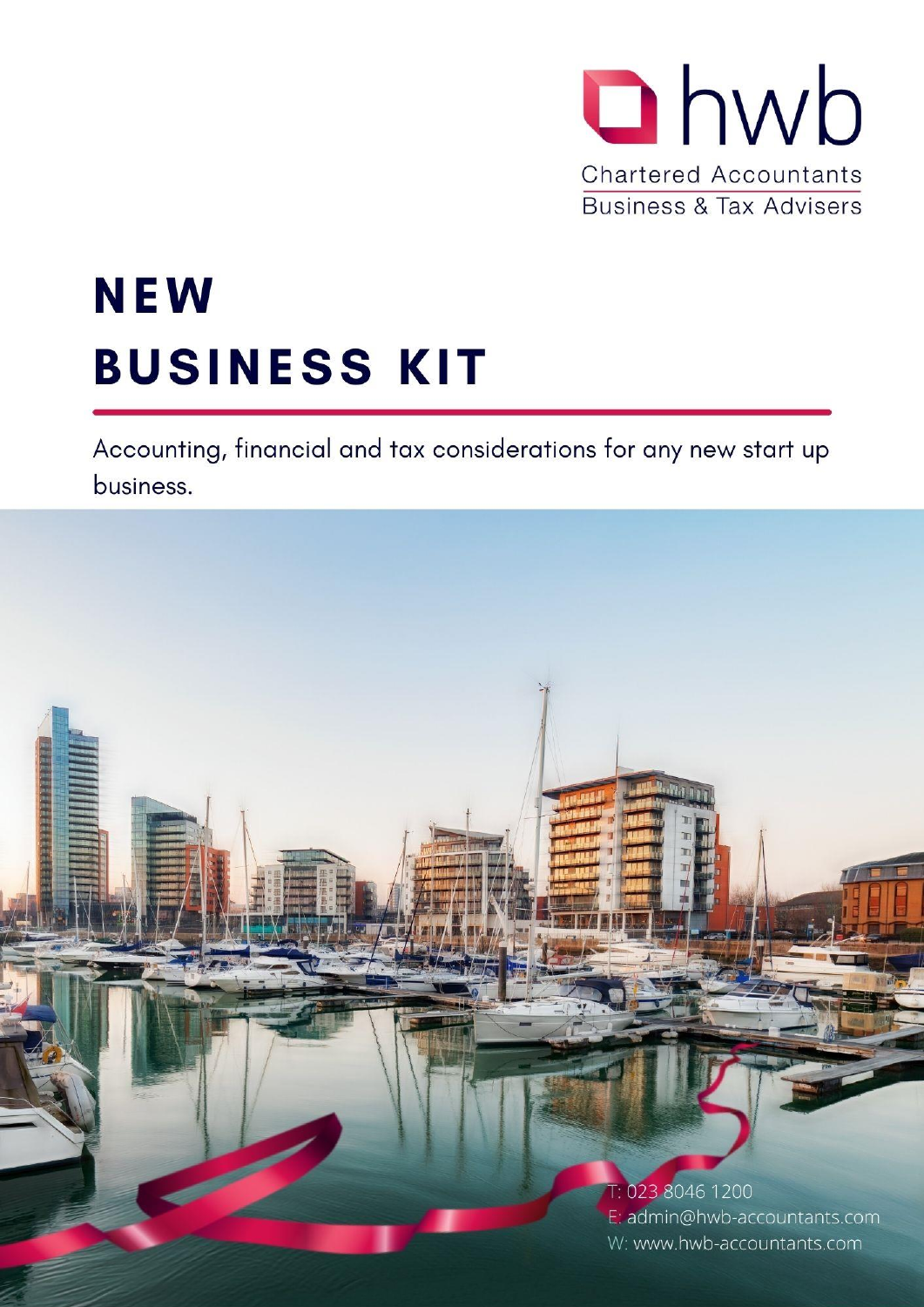# Contents



 $\overline{1}$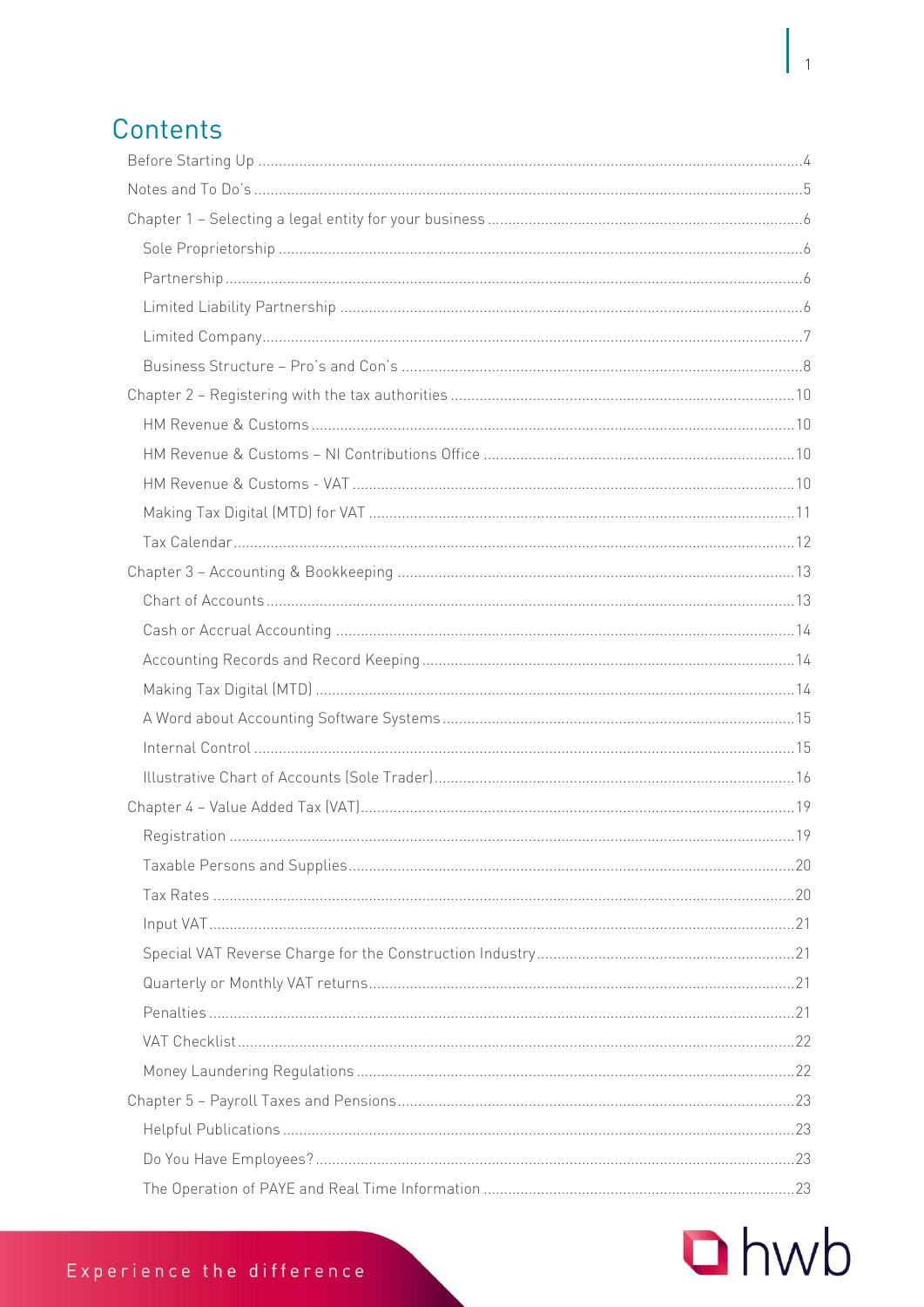## $\frac{1}{2}$  Tax Rates 25

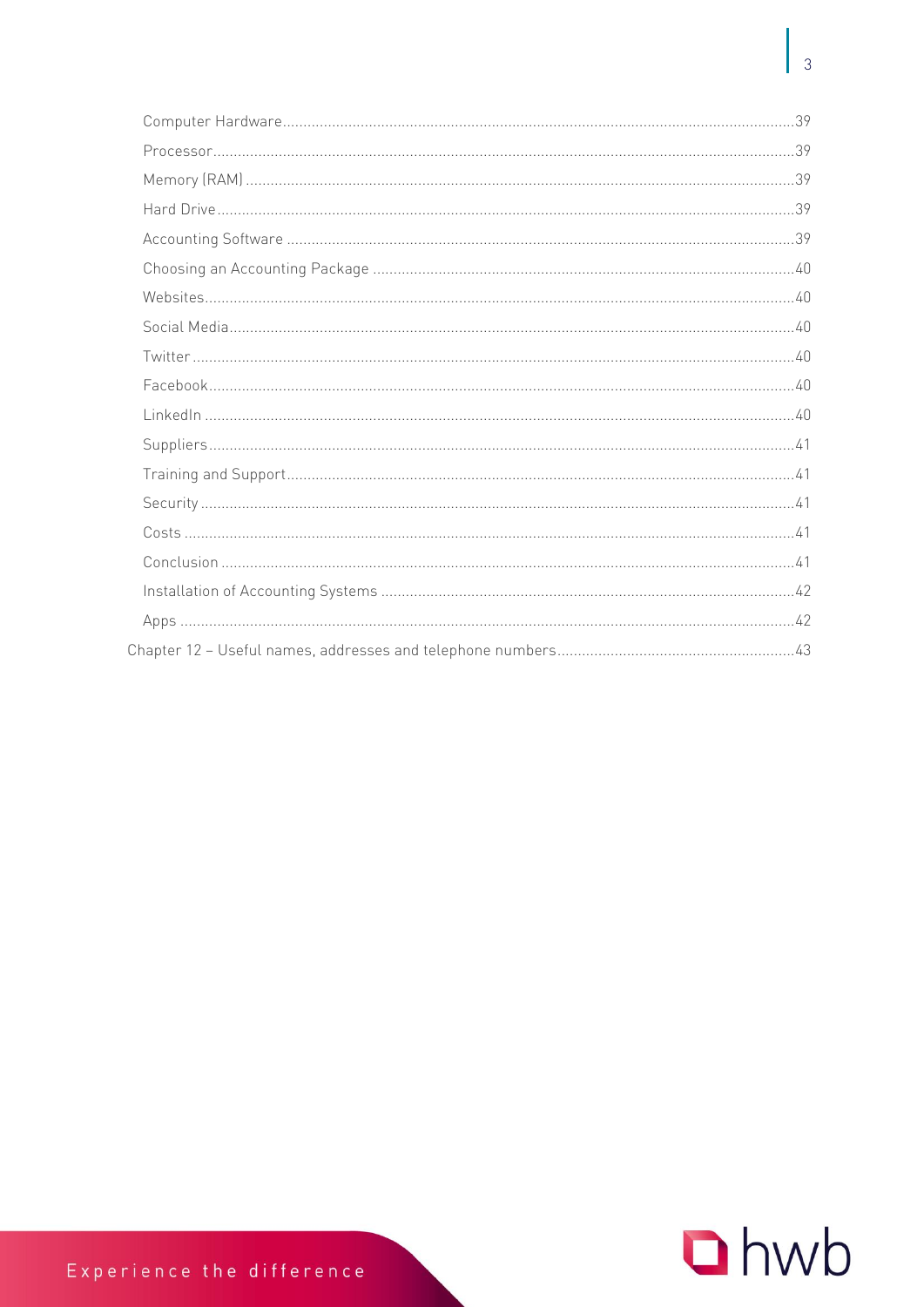# <span id="page-4-0"></span>Before Starting Up

It is the ambition of many people to run their own business. With the Coronavirus pandemic this dream has become a reality for some who have been made redundant, whilst others may decide to start up in business to be more independent and to obtain the full financial reward for their efforts.

Whatever the reason for considering setting up in business, a number of dangers exist.

A major concern must be the risk of business failure despite considerable effort and finance having been put into the venture. Time spent in making the decision and thinking through your plans will minimise the risk of failure.

Think carefully about ceasing to be someone else's employee. Certainty of income, both in terms of quantity and regularity, disappears; whilst fixed outgoings such as mortgage repayments, remain. Similarly, other benefits of employment may be lost, such as life assurance cover, a company pension, medical insurance, a company car, regular hours and holidays.

Consider the views of your family and friends. Their support is essential. It is important they understand that the administrative and financial requirements of running a business can be time consuming and stressful.

Success in business depends on many factors; most important is the need to critically review all aspects of the business proposition before progressing too far.

This kit highlights many of the practical points that require consideration before trading begins. It cannot cater for every possibility and decisions should be supported by appropriate professional advice.

For information of users:

This document has been prepared for information purposes only. It is not intended as advice and no responsibility can be accepted by Hopper Williams & Bell Limited and its associated companies for any loss resulting from acting or refraining from acting as a result of any material in it.

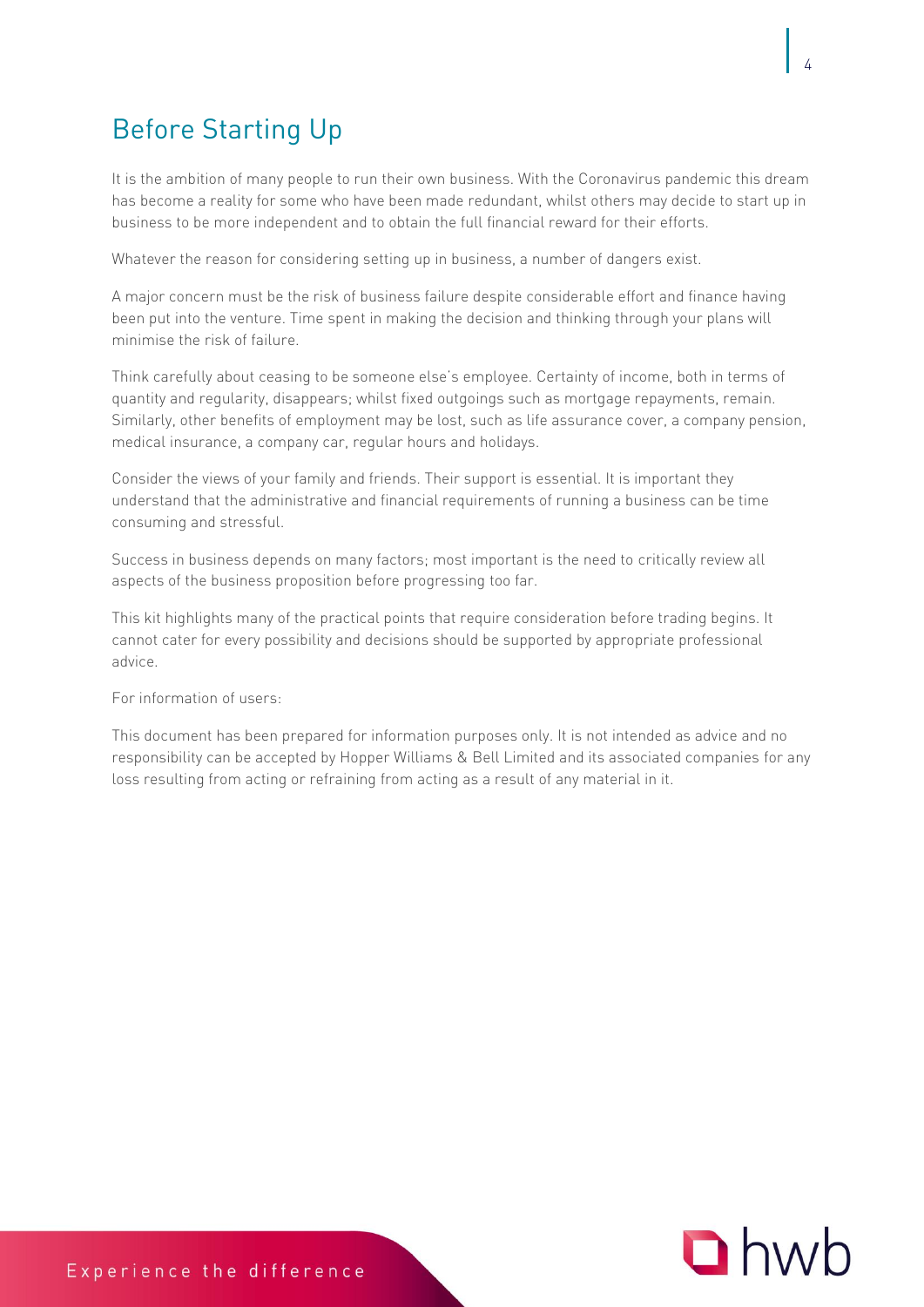<span id="page-5-0"></span>

| Reference | Matter | Cleared |
|-----------|--------|---------|
|           |        |         |
|           |        |         |
|           |        |         |
|           |        |         |
|           |        |         |
|           |        |         |
|           |        |         |
|           |        |         |
|           |        |         |
|           |        |         |
|           |        |         |
|           |        |         |

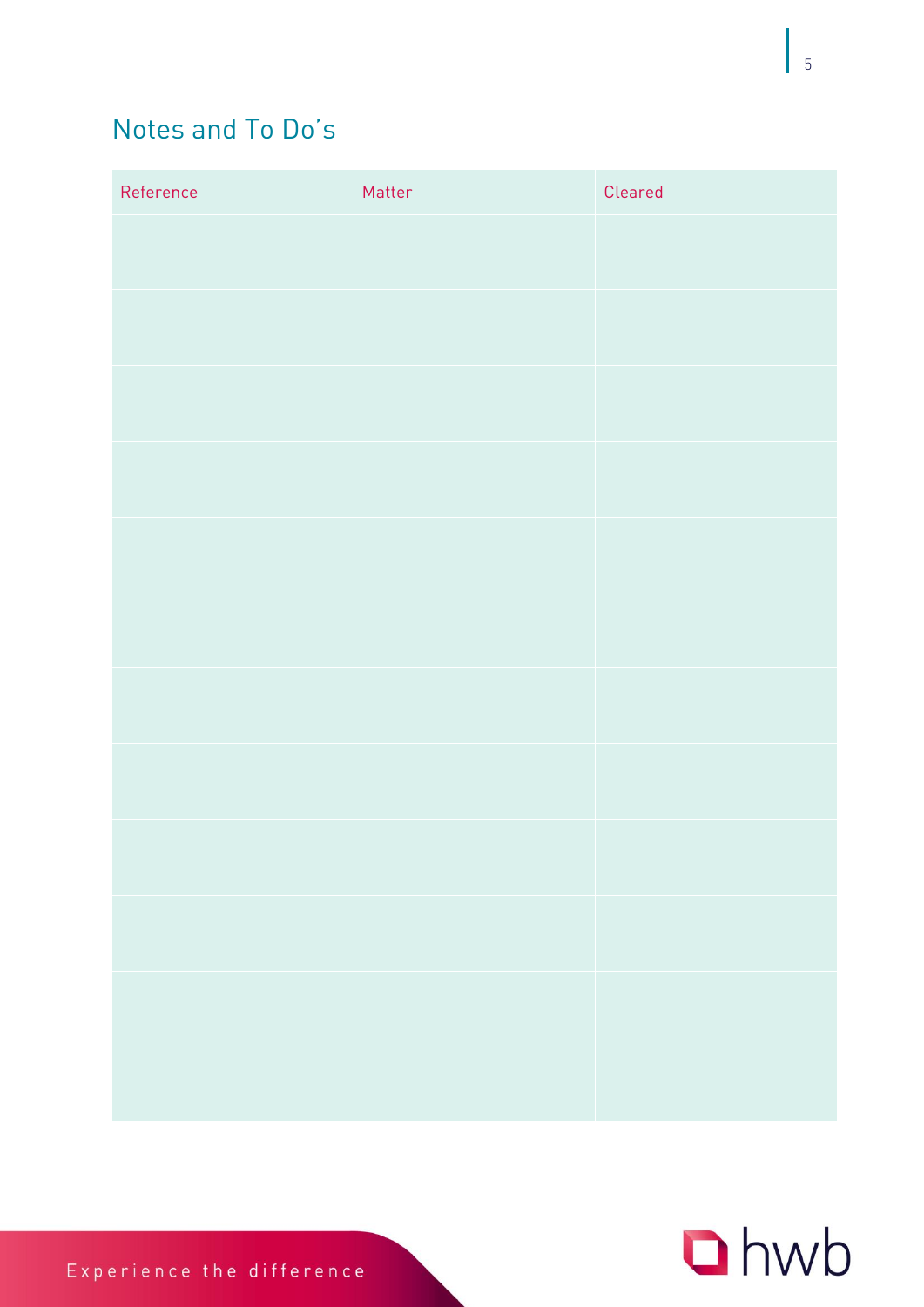## <span id="page-6-0"></span>Chapter 1 – Selecting a legal entity for your business

One of the first major decisions you will have to make as you start your new business is the form of legal entity it will take. To a large degree, this decision may be dictated by the way you have organised your operations and whether you intend to work on your own or in conjunction with others.

The form of entity you choose can have a significant impact on the way you are protected under the law and the way you are affected by taxation rules and regulations. There are four basic forms of business organisation. Each has its own benefits and drawbacks and is treated differently for legal and tax purposes.

<span id="page-6-1"></span>s are a reprocument.<br>A sole proprietorship is typically a business owned and operated by one individual. A sole proprietorship is not considered to be a separate legal entity under the law, but rather is an extension of the individual who owns it. The owner has possession of the business assets and is directly responsible for the debts and other liabilities incurred by the business. The profit or loss of a sole proprietorship is combined with the other income of an individual for income tax purposes.

A sole proprietorship is perhaps the easiest form of business to own and operate because it does not require any specific legal organisation, except, of course, the normal requirements such as licenses or permits. A sole proprietorship typically does not have any rules or operating regulations under which it must function. The business decisions are solely the result of the owner's abilities.

### <span id="page-6-2"></span>Partnership

In a partnership, two or more individuals join together to run the business enterprise. Each of the l individual partners has ownership of partnership assets and responsibility for liabilities, as well as authority in running the business. The authority of the partners, and the way in which profits or losses are to be shared, can be modified by the partnership agreement. The responsibility for liabilities can also be modified by agreement among the partners, but partnership creditors typically have recourse to the personal assets of all of the partners for settlement of partnership debts.

The rights, responsibilities and obligations of partners are typically detailed in a partnership agreement. It is a good idea to have such an agreement for any partnership.

A partnership is a legal entity recognised under the law. A partnership can sign contracts, obtain trade credit and borrow money. When a partnership is small, most creditors require a personal guarantee of the general partners for credit.

A partnership is also required to file an income tax return. A partnership typically does not pay income tax; the information from the partnership tax return is combined with the personal income of the partners to determine their overall tax liability.

<span id="page-6-3"></span>Limited Liability Partnership The Limited Liability Partnership ("LLP") offers limited liability to its members but, like a traditional partnership, is tax transparent and offers flexibility in terms of its internal organisation.

An LLP is a separate legal entity from its members. Therefore, it may enter into contracts and deeds, sue and be sued and grant floating charges over its assets in its own name. This avoids the problems that exist in relation to partnerships, where technically it is often necessary for every partner to be party to certain documents or litigation, and the creation of floating charges is not possible.

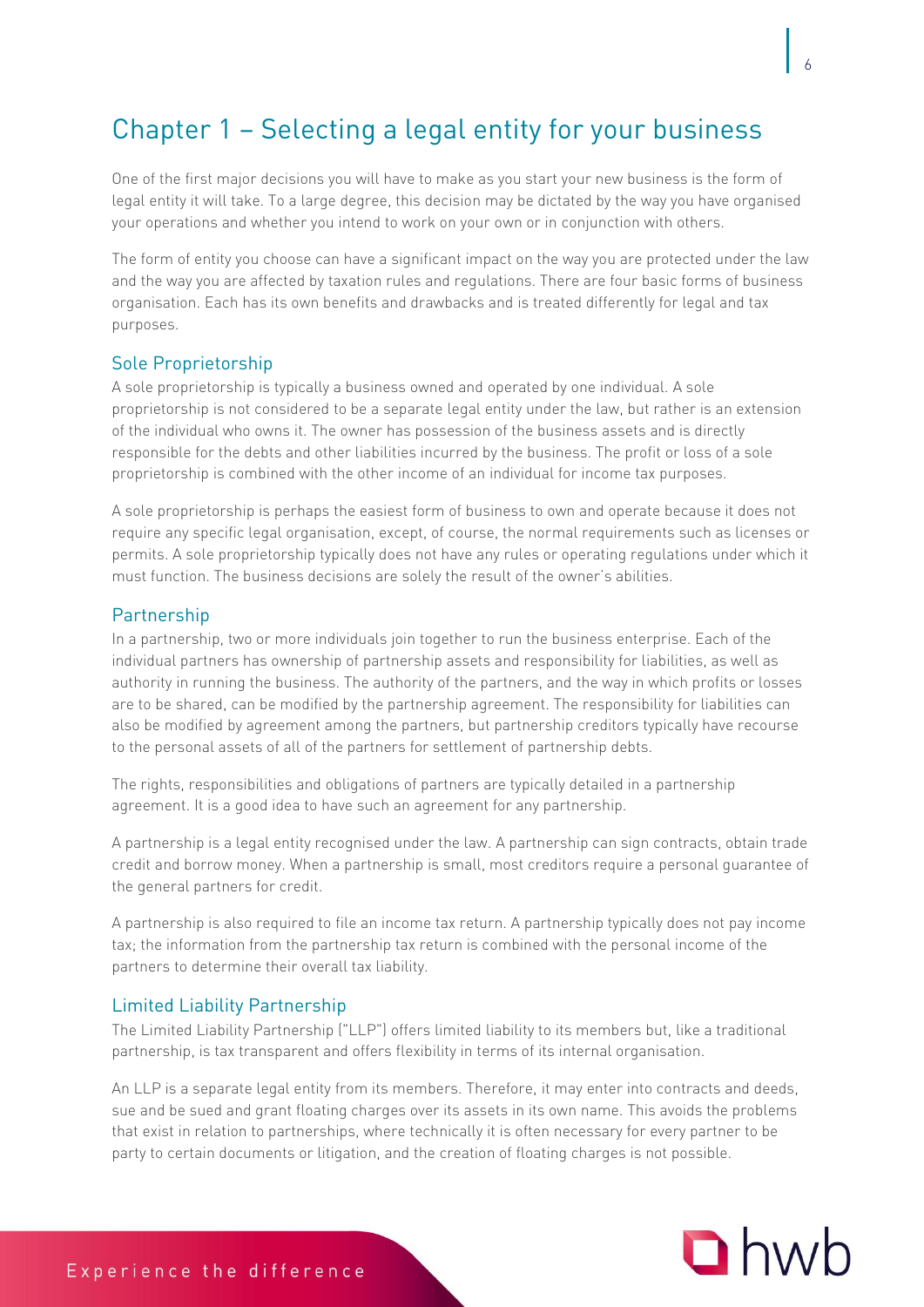The members of the LLP are those persons registered at Companies House as members. These members can be individuals, limited companies or even another LLP.

The main "price" paid in return for limited liability is public availability of financial statements. An LLP must file accounts (prepared on a "true and fair view" basis) annually at Companies House, the same as a limited company.

In addition, the LLP must also file details of the name and address of every member at Companies House. At least two members must be "designated members" responsible for making proper filings at Companies House (and subject to penalties in the event of default).

Provided an LLP carries on a trade or a profession and is not simply an investment vehicle, it is tax transparent - that is, the LLP itself is not taxed on its income or capital gains. Instead the members are taxed on their shares of the LLPs' profits and gains, just as partners in a partnership are currently taxed.

Up until 6 April 2014, all members of an LLP were taxed as self-employed individuals. However, from 6 April 2014, certain members (mainly those receiving a fixed profit share) are now required to be taxed as employees with PAYE and Class 1 National Insurance Contributions ('EEs and 'ERs) being payable on their remuneration from the LLP.

LLPs were primarily intended for use by the professions. However, any type of business operating for profit may use LLPs. An LLP may be suitable for use as a joint venture vehicle or as an alternative to a limited company, particularly for small businesses.

<span id="page-7-0"></span>Limited Company A limited company is a separate legal entity that exists under the authority granted by statute. A limited company has substantially all of the legal rights of an individual and is responsible for its own debts. It must also file tax returns and pay taxes on income it derives from its operations. Typically, the owners or shareholders of a limited company are protected from the liabilities of the business. However, when a limited company is small, creditors often require personal guarantees of the principal owners before extending credit. The legal protection afforded to the owners of a limited company can be useful.

A limited company must obtain approval from Companies House to use its proposed name. A limited company must also adopt and file a Memorandum and Articles of Association, which govern its rights and obligations to its shareholders, directors and officers.

A limited company must file annual tax returns (CT600 corporation tax returns) with HM Revenue & Customs.

Incorporating a business allows a number of other advantages such as the ease of bringing in additional capital through the issue of share capital or allowing an individual to sell or transfer their interest in the business. It also provides for business continuity when the original owners choose to retire or sell their shares. From a tax perspective, the act of incorporation can create advantages via:

- Selling the business to the company at market value and paying Capital Gains Tax (CGT) on the first £1 million of gain at 10%, with the benefit of business asset disposal relief, instead of the normal rate of tax when funds are withdrawn from a limited company. Once the £1 million lifetime limit has been used any additional capital gains on disposal are taxed at 20% if the shareholder is a higher rate taxpayer.
- Saving National Insurance contributions (NICs) by drawing profits as dividends rather than as salary.

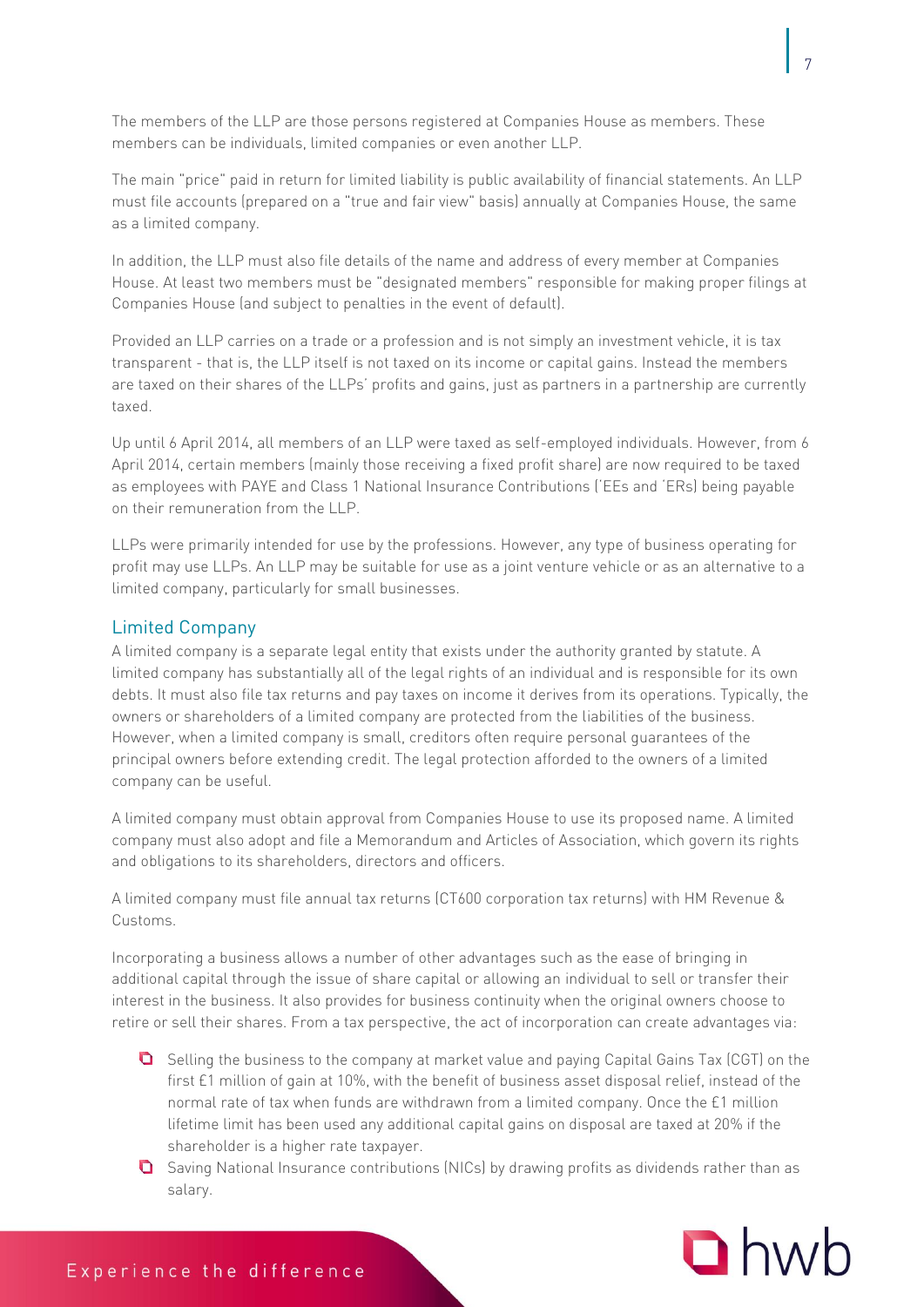Should you decide to incorporate your business venture, you should seek advice from us. We can also assist in forming the company.

### <span id="page-8-0"></span>Business Structure - Pro's and Con's

| Company                                                                                                                                                                                                                                                                                                                                                                                                                                                                                                                                                                | Sole Trader/Partnership                                                                                                                                                                                                                                                                                                                                                                                                                                                               |
|------------------------------------------------------------------------------------------------------------------------------------------------------------------------------------------------------------------------------------------------------------------------------------------------------------------------------------------------------------------------------------------------------------------------------------------------------------------------------------------------------------------------------------------------------------------------|---------------------------------------------------------------------------------------------------------------------------------------------------------------------------------------------------------------------------------------------------------------------------------------------------------------------------------------------------------------------------------------------------------------------------------------------------------------------------------------|
| A company must be formally incorporated with a<br>written constitution in the form of a<br>Memorandum and Articles of Incorporation.<br>There is, therefore, an initial setup cost.                                                                                                                                                                                                                                                                                                                                                                                    | There are no formation costs, but a written<br>partnership agreement is advised.                                                                                                                                                                                                                                                                                                                                                                                                      |
| Companies are governed by the Companies Acts.<br>A company must: -<br>Keep accounting records<br>Have the accounts audited*<br>File accounts and an Annual Return with the<br>Registrar of Companies. This information is<br>available to the public.<br>Keep Statutory Books showing details of<br>shareholders and directors<br>*Your company may qualify for an audit<br>exemption if it has at least 2 of the following:<br>An annual turnover of no more than<br>£10.2 million<br>Assets worth no more than £5.1 million<br>Q<br>50 or fewer employees on average | Sole traders and partnerships are not required<br>by law to have annual accounts nor to file<br>accounts for inspection. However, annual<br>accounts are necessary for the HM Revenue and<br>Customs tax returns.                                                                                                                                                                                                                                                                     |
| Companies may have greater borrowing<br>potential. They can use current assets as<br>security by creating a floating charge.                                                                                                                                                                                                                                                                                                                                                                                                                                           | Sole traders and partners are unrestricted in the<br>amount and purpose of borrowings but cannot<br>create floating charges.                                                                                                                                                                                                                                                                                                                                                          |
| Shares in a company are generally transferable,<br>ownership may change but the business<br>continues.                                                                                                                                                                                                                                                                                                                                                                                                                                                                 |                                                                                                                                                                                                                                                                                                                                                                                                                                                                                       |
| Incorporation does not guarantee reliability or<br>respectability but gives the impression of a<br>soundly based organisation. Personally, there<br>may be prestige attached to directorship.                                                                                                                                                                                                                                                                                                                                                                          | The unincorporated business does not carry the<br>same prestige.                                                                                                                                                                                                                                                                                                                                                                                                                      |
| Tax is payable on directors' remuneration paid<br>via PAYE on the 19th of the following month. Tax<br>is paid by shareholders on dividends under the<br>self-assessment rules, although the first £2,000<br>of dividends are tax free each year.<br>Unless profits exceed £1,500,000, corporation tax<br>is payable 9 months after the year-end.                                                                                                                                                                                                                       | For a sole trader or partnership, tax is generally<br>paid by instalments on the 31 January in the tax<br>year and the 31 July following the tax year. For<br>an ongoing business, the tax for 2021/22 is<br>payable: first payment on account on 31 January<br>2022, second payment on account on 31 July<br>2022, with any final balance due on 31 January<br>2023. For a start-up business, this is slightly<br>different and covered in more detail later in this<br>publication. |
| First year losses in a company can only be<br>carried forward to set against future profits.                                                                                                                                                                                                                                                                                                                                                                                                                                                                           | Start-up losses generated by a sole trader or a<br>partner in the first four tax years can be set<br>against other income of the year or carried back<br>to the three previous tax years, potentially<br>resulting in a tax refund.                                                                                                                                                                                                                                                   |

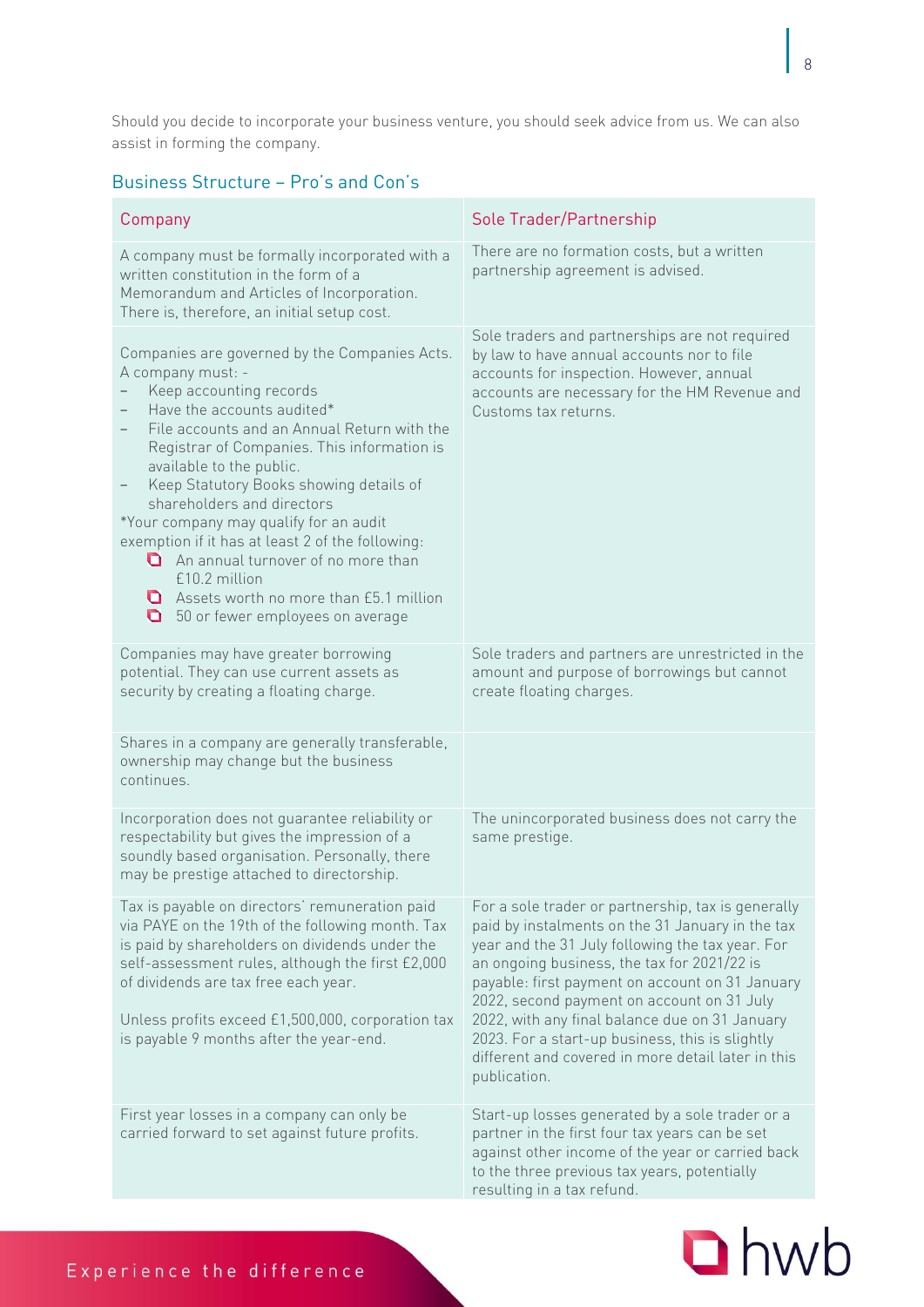| Company                                                                                                                                                                                                                                                                                                                                                                                                                                                                                                                                                      | Sole Trader/Partnership                                                                                                                                                                                                                                                                       |
|--------------------------------------------------------------------------------------------------------------------------------------------------------------------------------------------------------------------------------------------------------------------------------------------------------------------------------------------------------------------------------------------------------------------------------------------------------------------------------------------------------------------------------------------------------------|-----------------------------------------------------------------------------------------------------------------------------------------------------------------------------------------------------------------------------------------------------------------------------------------------|
| corporation tax rate is currently 19%<br>The l<br>irrespective of the level of company profits. Budget<br>2021 announced that the rate would be increased to<br>25% from 1 April 2023 where profits exceed<br>£250,000 a year. From that date the 19% rate would<br>only apply to profits up to £50,000 a year with a<br>marginal rate of 26.5% for profits for profits<br>between the two new thresholds.                                                                                                                                                   | Profits are taxed at 20% on taxable income up to<br>£37,700 for 2021/22 and 40% thereafter with a 45%<br>rate on income over £150,000. Budget 2021 has<br>announced that the personal tax thresholds will be<br>frozen until 2025/26.                                                         |
| There is both employers' and employees' national<br>insurance payable on directors' salaries and<br>bonuses. The NI charge is greater than that paid by<br>a sole trader/partner, but there is no NI charge on<br>dividends.                                                                                                                                                                                                                                                                                                                                 | A partner/sole trader will pay Class 2 NI of £3.05<br>p.w. (2021/22) and Class 4 NI dependent on the<br>level of profits, 9% up to £50,270 and 2% thereafter.                                                                                                                                 |
| Where the business owner is both a shareholder<br>and a director, they have a certain amount of<br>flexibility to control their personal tax liability as<br>they only pay tax personally on what they draw out<br>of the company. Many director shareholders pay<br>themselves a low salary to minimise national<br>insurance and extract the bulk of their income by<br>paying themselves dividends. Where they are in<br>receipt of child benefit, they are able to minimise<br>the tax they pay on that income by keeping their<br>income below £50,000. | Sole traders and partners are taxed on their share<br>of business profits irrespective of the amount that<br>they draw out of their business. Consequently, they<br>are less able to control the level of their taxable<br>income compared to a director/shareholder of their<br>own company. |



Experience the difference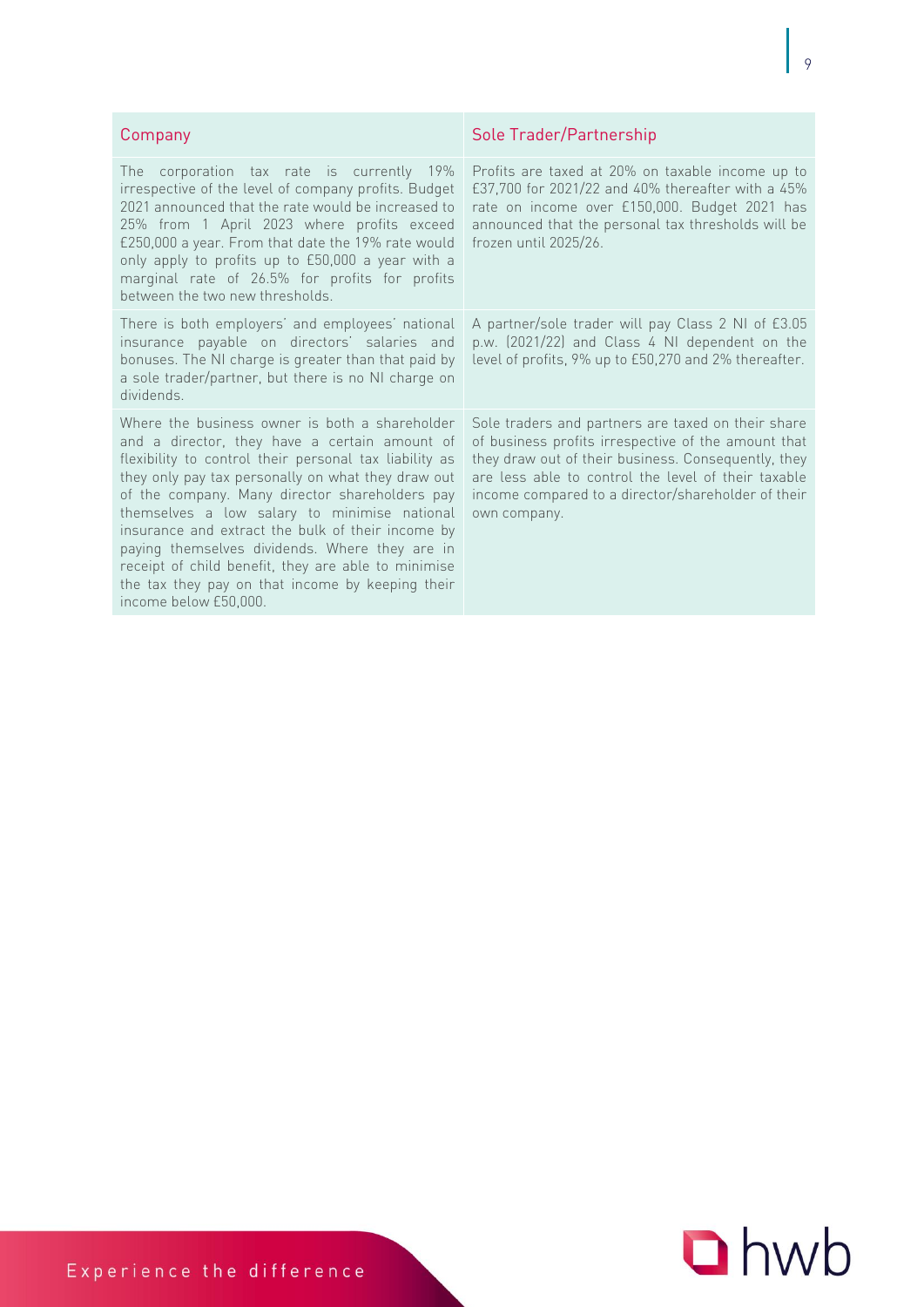# <span id="page-10-0"></span>Chapter 2 – Registering with the tax authorities

A significant task for the new business owner is ensuring that the business is properly complying with the extensive tax and information filing requirements imposed by the various authorities. Problems and penalties could arise if the new business is not registered with the appropriate tax authorities in a timely fashion. While this chapter is not intended to be an all-inclusive list of filing requirements, it summarises some of the more prominent requirements common to most businesses.

HMRC is moving towards electronic forms and notifications via the internet. Paper forms are still required in some instances. In the following section we provide links to both downloadable versions of forms and the web links to apply online for various services.

### <span id="page-10-1"></span>**HM Revenue & Customs**

.<br>You must give HM Revenue and Customs (HMRC) specific information about your company within 3 months of starting up in business. You may get a penalty if you don't.

You can do this online once you've got your company's Unique Taxpayer Reference (UTR):

<https://www.gov.uk/limited-company-formation/set-up-your-company-for-corporation-tax>

HMRC will use this information to work out when your company must pay Corporation Tax.

You can also register online with HMRC to notify self-employment using form CWF1:

[https://www.gov.uk/government/publications/self-assessment-and-national-insurance-contributions](https://www.gov.uk/government/publications/self-assessment-and-national-insurance-contributions-register-if-youre-a-self-employed-sole-trader-cwf1)[register-if-youre-a-self-employed-sole-trader-cwf1](https://www.gov.uk/government/publications/self-assessment-and-national-insurance-contributions-register-if-youre-a-self-employed-sole-trader-cwf1) 

You need to register by 5 October following the end of the tax year you need to send a tax return for. If you're late, you won't get a penalty as long as you pay your Self-Assessment bill in full by the deadline.

<span id="page-10-2"></span>HM Revenue & Customs – NI Contributions Office Depending on the level of profit, sole traders and partners have a liability to Class 2 NIC at a weekly level of £3.05 (where annual earnings are £6,515 or more for 2021/22). These contributions are collected with income tax and Class 4 national insurance.

### <span id="page-10-3"></span>HM Revenue & Customs - VAT

when the customs of the constant with the vertex that is not to constant the vertex in the pros and cons are to under the state of the prose and constant of the state of the prose and constant of the state of the state of discussed in Chapter 4. If you are registering for VAT, form VAT 1 needs completing, and if you are a partnership, form VAT 2 needs to be completed giving details of all the partners.

Information about VAT 1 and VAT 2 (and other VAT forms) can be found at:

<https://www.gov.uk/government/collections/vat-forms>

To register online go to<https://www.access.service.gov.uk/login/signin/creds>

A new system of digital VAT record keeping and reporting called Making Tax Digital (MTD) started from 1 April 2019 where taxable supplies exceed the £85,000 VAT registration threshold. This is being extended to all VAT registered businesses, irrespective of level of taxable supplies, from 1 April 2022.

There are many ways we can help you:

We can assist you in registering for VAT online

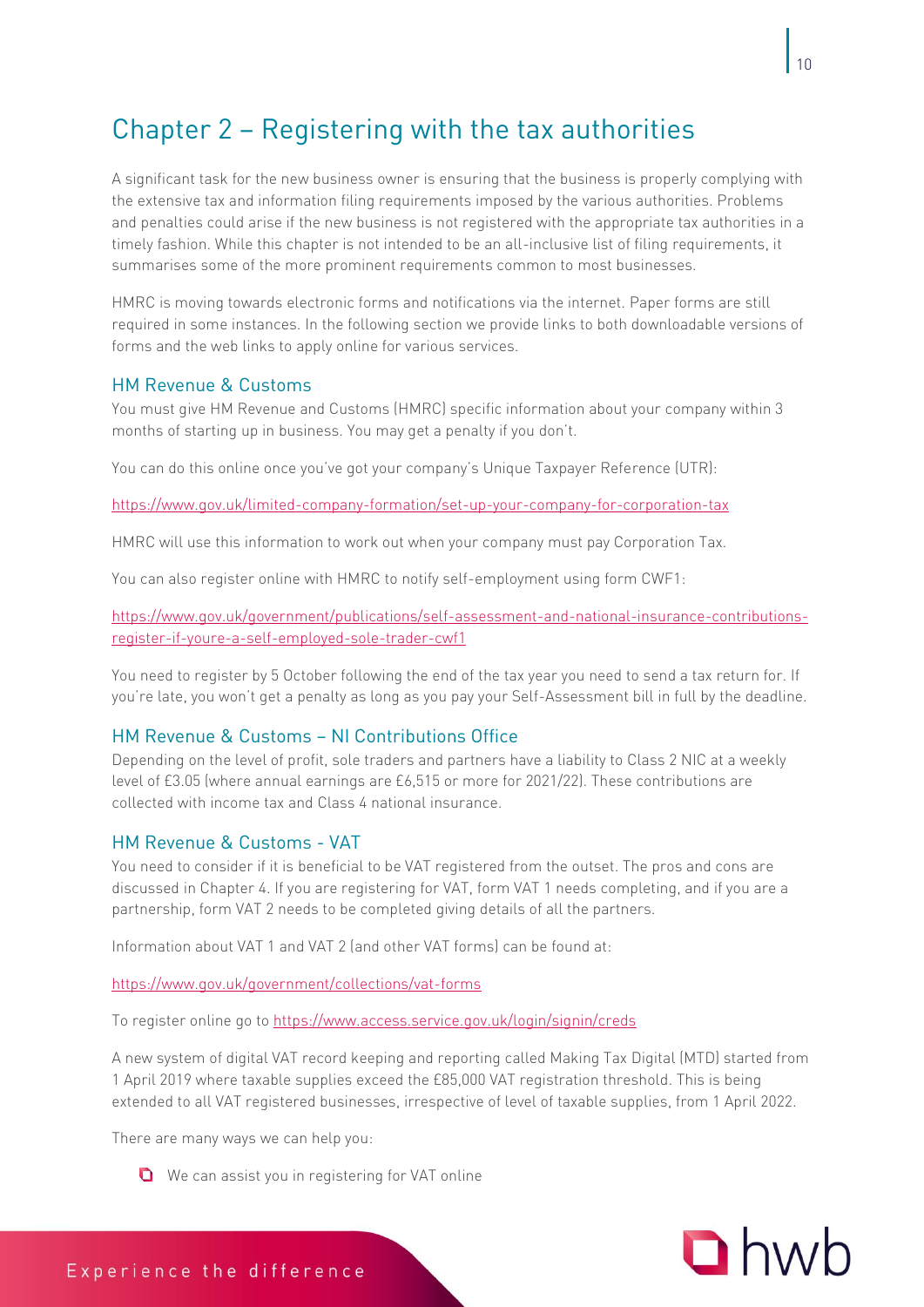- We can act as your agent and file VAT returns online with you providing us with the figures to be entered
- We can help you implement online filing through software
- We can provide you with accounting software with integrated online filing so you can easily calculate and file the figures

More information can be found at the HMRC website: https://www.gov.uk/vat-returns

Please contact us if you need any help.

<span id="page-11-0"></span>The Government now requires all VAT registered businesses making taxable supplies over £85,000 to keep their records in a digital format and submit their VAT information to HMRC quarterly as part of the "Making Tax Digital" project.

This means that such businesses will need to keep their accounting records in a digital format that links to the HMRC computer system. Many of the detailed rules are now set out in regulations in secondary legislation. VAT guide 700/22 sets out the rules in detail.

We can help you choose a suitable computerised accounting system for your business that satisfies the digital accounting rules. For most VAT registered businesses above the threshold the new MTD obligation applied to the first VAT return period commencing on or after 1 April 2019.

MTD for VAT is currently not mandatory for those businesses below the VAT registration threshold (currently £85,000) however that threshold is being removed for MTD for VAT from 1 April 2022.

Under the MTD for VAT legislation there should be digital links between different accounting software packages where different parts of the business or group use different software.

Self-employed businesses and landlords with annual business or property income above £10,000 will need to follow the rules for MTD for Income Tax from their next accounting period starting on or after 6 April 2023. Thus, if the business is already MTD compliant for VAT they will also be compliant for income tax. The start date for MTD for corporation tax has yet to be confirmed.

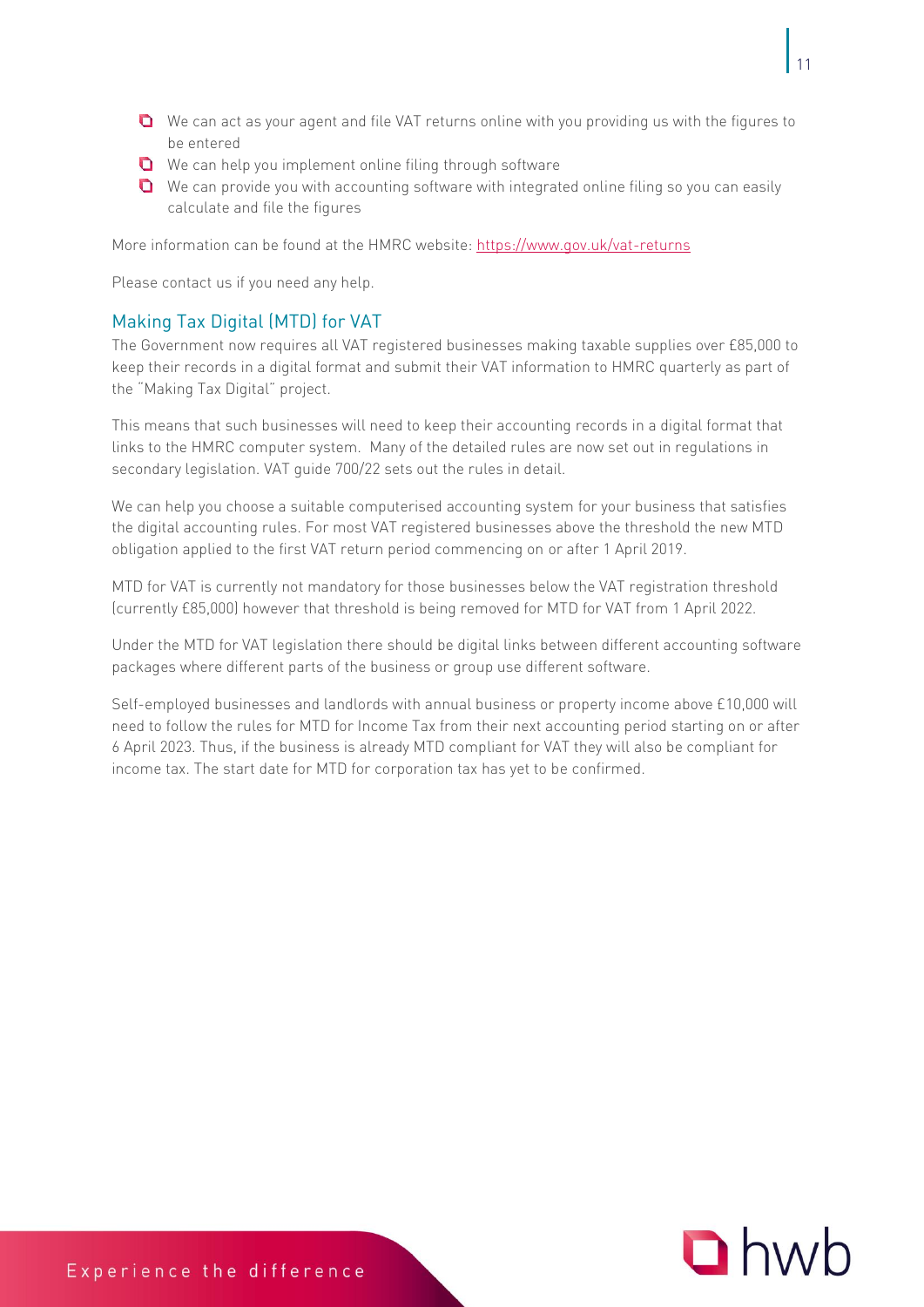### <span id="page-12-0"></span>**Tax Calendar**

Tax Calendar The following summarises some of the more significant filing dates for a company using a calendar year end. Many of these requirements also apply to partnerships and sole traders. Naturally, if a yearend other than 31 December is used, some of these dates will vary.

| Date                    | Return                                                                                                                                 |  |
|-------------------------|----------------------------------------------------------------------------------------------------------------------------------------|--|
|                         | <b>Annual Events</b>                                                                                                                   |  |
| 19 April                | Final RTI Submission due                                                                                                               |  |
| 6 July                  | Submission of form P11D reporting benefits in kind                                                                                     |  |
| 19 July                 | Payment of Class 1A NIC                                                                                                                |  |
| 30 September            | Payment of corporation tax for accounts prepared for the calendar<br>year (9 months after the end of the accounting period)            |  |
| November/December       | Year-end tax planning                                                                                                                  |  |
| 31 December             | Submission of corporation tax return for accounts prepared for the<br>calendar year (12 months after the end of the accounting period) |  |
| <b>Quarterly Events</b> |                                                                                                                                        |  |
| 14 April                |                                                                                                                                        |  |
| 14 July                 | Forms CT61 to be submitted reporting tax deducted/received on                                                                          |  |
| 14 October              | interest payments                                                                                                                      |  |
| 14 January              |                                                                                                                                        |  |
| Quarterly               | VAT returns (although these can be monthly or annually)                                                                                |  |
| <b>Monthly Events</b>   |                                                                                                                                        |  |
| 19th                    | Payment of payroll taxes (under certain circumstances - quarterly)                                                                     |  |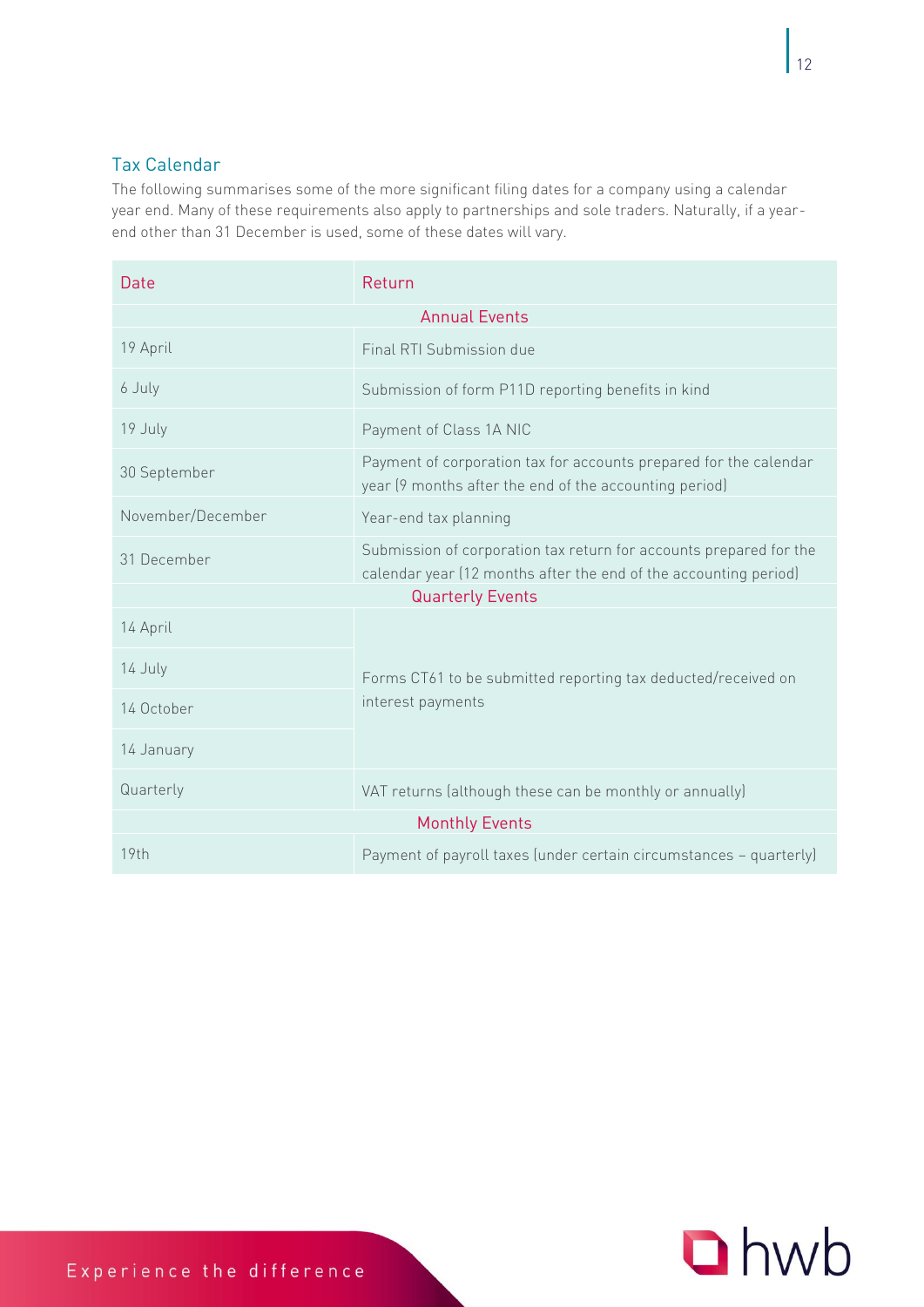# <span id="page-13-0"></span>Chapter 3 – Accounting & Bookkeeping

Most operators of a new and growing business have a flair for the environment in which the business operates. They may be a great salesperson, an outstanding mechanic, carpenter, solicitor, or inventor. Unfortunately, most people don't like to keep the books. As an owner of a business, you must remember that your company's books and financial statements represent a score sheet which tells how you are progressing, as well as an early warning system which lets you know when and why the business may be going amiss. Financial statements and the underlying records will provide the basis for many decisions made by outsiders such as banks, landlords, potential investors and trade creditors, as well as taxing authorities and other governing bodies. The necessity for good, wellorganised financial records cannot be over-emphasised. One of the greatest mistakes made by owners of small businesses is not keeping good financial records and making improper or poor business decisions based on inadequate information.

Quality financial information does not necessarily translate into complicated bookkeeping or accounting systems. Far too often owners of businesses become overwhelmed by their accounting system to the point where it is of no use to them. An accounting or book-keeping system is like any tool used in your business; it needs to be sophisticated enough to provide the information you need to run your business and simple enough for you to run it (or supervise the bookkeeper). Questions you should ask in developing an accounting and financial reporting system are:

- 1. Who will be the users of the financial information?
- 2. What questions do I need answered to manage the business?
- 3. What questions should be answered for HMRC authorities? It should be noted that HMRC are increasingly making Business Records Checks of those businesses they reckon could have poor records

As your business grows, you should work closely with your accountant to ensure that your accounting system is providing you with appropriate information.

The Government proposes to require businesses to submit accounts information to HMRC quarterly as part of the "Making Tax Digital" project. This was planned to start in 2018 but has now been deferred apart from VAT reporting. You should therefore consider a computerised accounting package from the outset that enables you to comply with these new obligations. We can advise on the most suitable accounting software for your business.

<span id="page-13-1"></span>The basic road map into any accounting system is the chart of accounts. It is this chart that helps establish the information that will be captured by your accounting system, and what information will subsequently be readily retrievable by the system. This tool, like the rest of the accounting systems, needs to be dynamic and should grow as the size and needs of your business changes.

To help establish a good working chart of accounts you need to answer some questions, in conjunction with your accountant, as to how your business will operate and what is important to you. Some of these considerations might be:

- 1. Will your business have stock to account for? If so, will it be purchased in finished form or will there be production costs?
- 2. Are fixed assets a significant portion of your business?
- 3. Will you sell only one product or service, or will there be several types of business?
- 4. Will you have accounts receivable from customers, which you will have to track?
- 5. Are you going to sell in only one location, or will you do business in several places?



### Experience the difference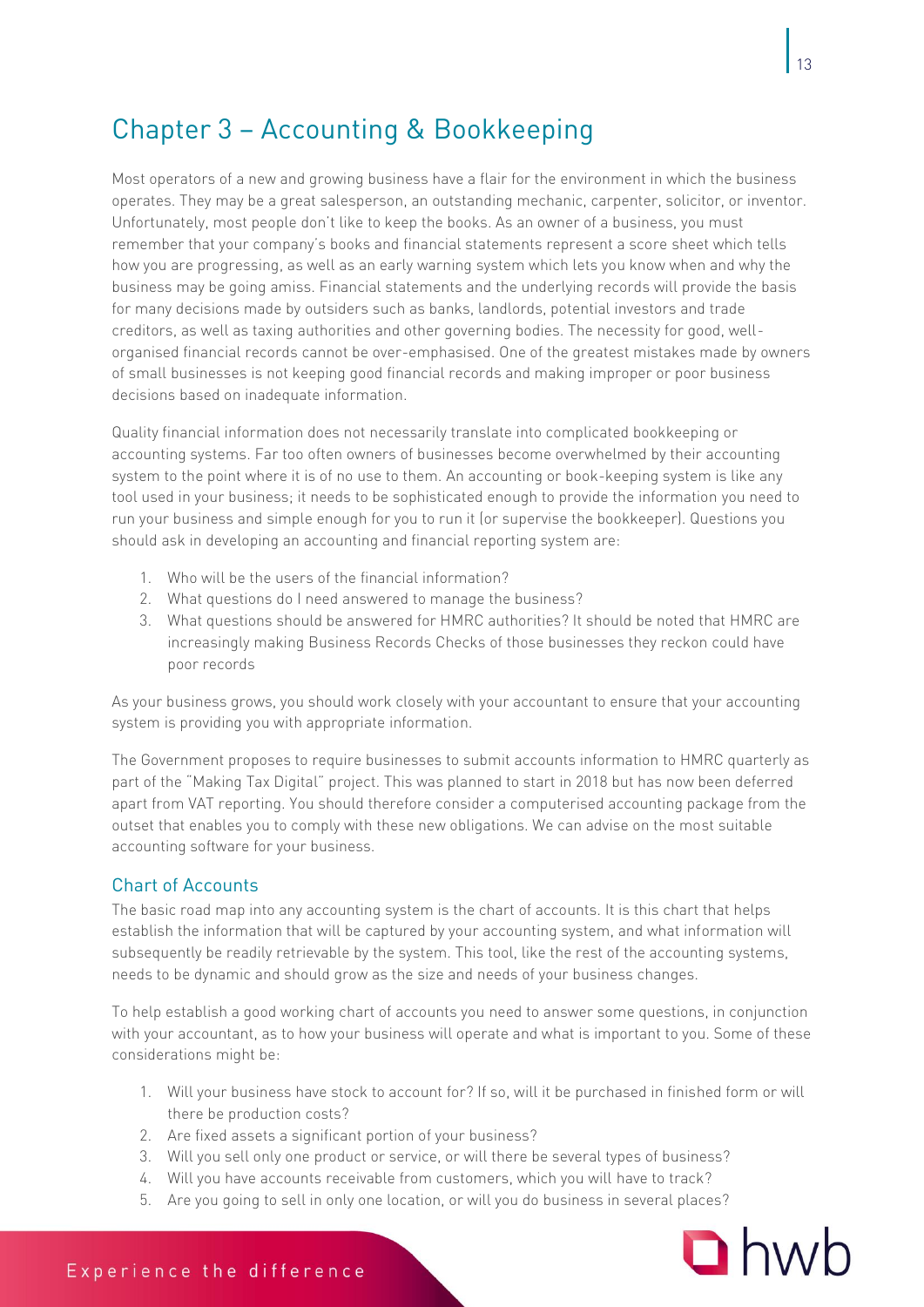- 6. Are the products you sell subject to value added tax?
- 7. Do you need to track costs by department?
- 8. What type of government controls or regulatory reporting are you subject to?

Each one of these questions can have several answers and will probably generate more questions. Each answer will have an impact on how the chart of accounts is structured. It may seem that developing a chart of accounts is not particularly high on your list of things to do as you start a new business. The amount of time and money a well organised accounting system may save you can be significant as the need to generate information for various purposes increases. An example of a basic chart of accounts follows at the end of this Chapter.

<span id="page-14-0"></span>One of the decisions to be made as you start a business is whether to keep your records on a cash or accrual basis of accounting. The cash basis of accounting has the advantage of simplicity and almost everyone understands it. Under the cash basis of accounting, you record sales when you receive the money and account for expenses when you pay the bills. The increase in the money in "the cigar box" at the end of the month is how much you have made. Businesses may choose to report their profits on a cash basis for tax purposes if their annual turnover is below £150,000. (This threshold was previously linked to the VAT registration limit)

Unfortunately, as we all know, the business world is not always so easy. Sales are made to customers and you sometimes must extend credit. Your business will incur liabilities which are due even though you may not have received the invoice or have the cash available to pay them. Most users of financial statements such as bankers and investors are used to accrual-basis statements and expect to see them. Once you become familiar with them, they provide a much better measuring device for your business operations than cash-basis statements.

Whether you use the cash or accrual basis, it is possible to keep books for income tax purposes on a different basis than for financial statements. It may be more advantageous (less tax) for you to do so. We can advise you on the advantages and feasibility of doing this in your particular circumstances.

<span id="page-14-1"></span>لاد الله جان بين Another question that the owner of a business must answer is "Who will keep the books of the business?" Will you do it yourself, will the receptionist or a secretary double as a part-time bookkeeper, will you have a bookkeeper that comes in periodically, or will the volume of activity be such that a full-time bookkeeper will be required?

Very often the owners of a business decide to keep the books themselves and underestimate the commitment they have made to other phases of the operation and the time required to maintain a good set of financial records and books of account. Consequently, the record keeping is often low priority and must be caught up later. This approach, though rarely planned, can require a substantial expenditure of time and money. While it is important for the owners of a business to maintain control and stay involved in the financial operations of the enterprise, this can be achieved by maintaining close control over the cheque-signing function / BACS and scrutinising certain records. We can help develop a good programme of record-keeping duties for you, your employees and any outside bookkeepers you may engage.

<span id="page-14-2"></span>Making Tax Digital (MTD) Self-employed businesses and landlords with annual business or property income above £10,000 will need to follow the rules for MTD for Income Tax from their next accounting period starting on or after 6 April 2023. Thus if the business is already MTD compliant for VAT they will also be compliant for income tax. The start date for MTD for corporation tax has yet to be confirmed.

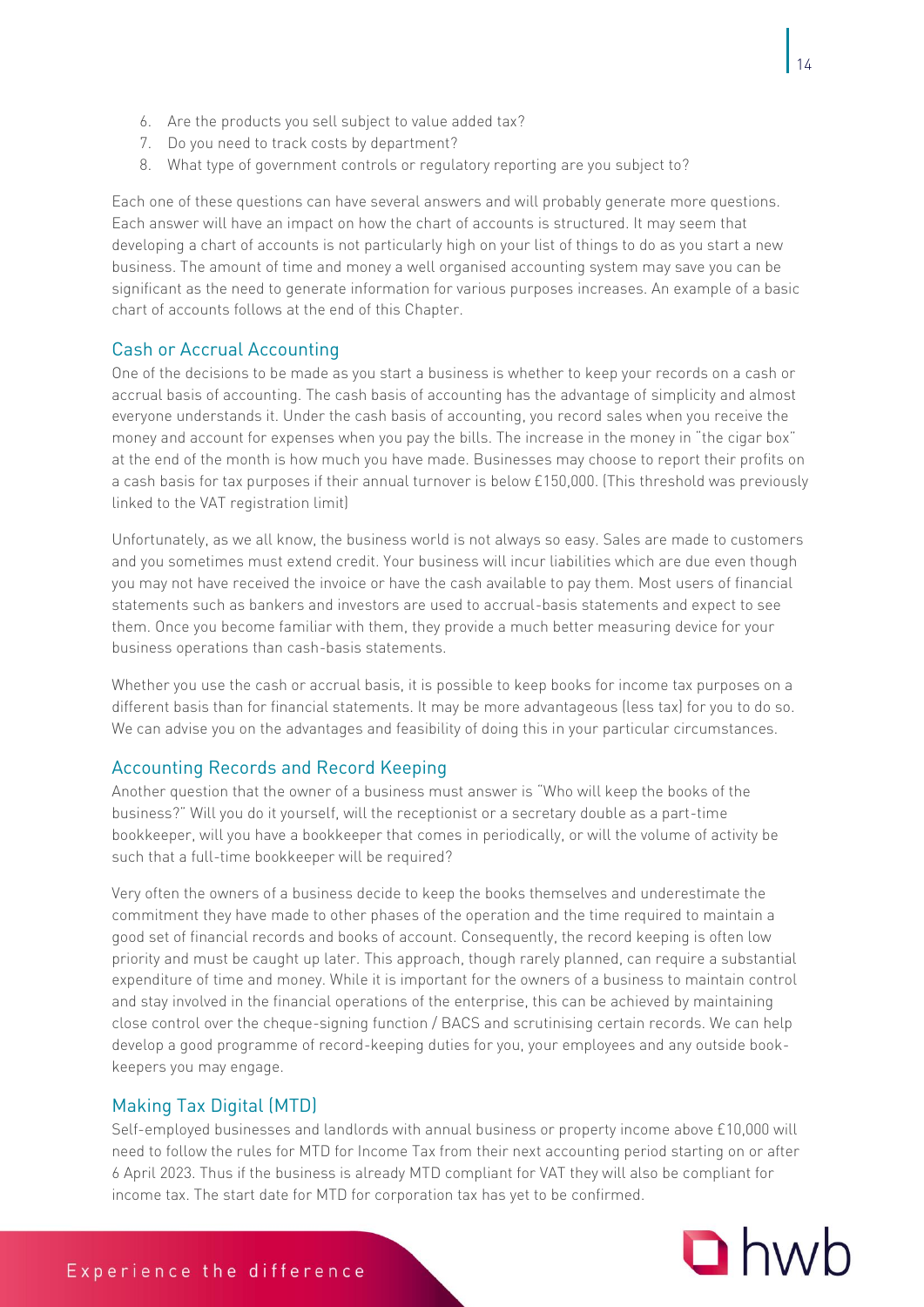<span id="page-15-0"></span>There are a number of very good and easy to use accounting software systems which are commercially available, but none of them will solve the problems of inaccurate or poor-quality financial records. All they will do is generate bad information faster. This is one of the reasons that the computer has also probably caused more headaches for the owners of modern businesses than any other single cause. If you want to use a computer-based accounting package, either in your own business, with a service bureau, or through your accountant, it is imperative that you generate accurate information to be entered into the system.

The real value of accounting software becomes apparent once it is running smoothly in your business. Your accountant can then function in the capacity for which he was trained, not as a "number cruncher", but as your business adviser, consultant and strategist. Both of you can focus not on producing reports for various regulatory agencies but on analysing your business to make it more profitable.

### <span id="page-15-1"></span>**Internal Control**

Internal Control What is internal control? It is the system of checks and balances within a business enterprise that helps to ensure that the company's assets are properly safeguarded, and that the financial information produced by the company is accurate and reliable. When you are operating as a "one-man shop", or at least handling all the company's financial transactions, maintaining good internal accounting control is relatively straightforward. However, when your company grows to the size where you must delegate some of the functions, it becomes more difficult to ensure that all the transactions are being accounted for properly.

No matter the size of your business, you should always be able to answer "YES" to the following questions:

- 1. When my company provides goods or services to our customers, am I sure that the sale is recorded and either the debt is recorded in accounts receivable or the cash is collected?
- 2. When cash is spent by my company am I sure we received goods or services?

The method used to ensure that these two questions can be answered affirmatively will be widely varied. They are essential stepping-stones to maintaining good control in your business. The solution in your particular instance may be as simple as numbering the sales tickets and being sure all tickets are accounted for or reviewing all invoices and timecards before signing company cheques. These are fundamentals in a well-run business. As the company grows you will need to consider concepts such as segregation of authority or controlled access storerooms. No matter what the size of your enterprise, you should consider controlling your business and safeguarding hard earned assets as a priority from the outset.

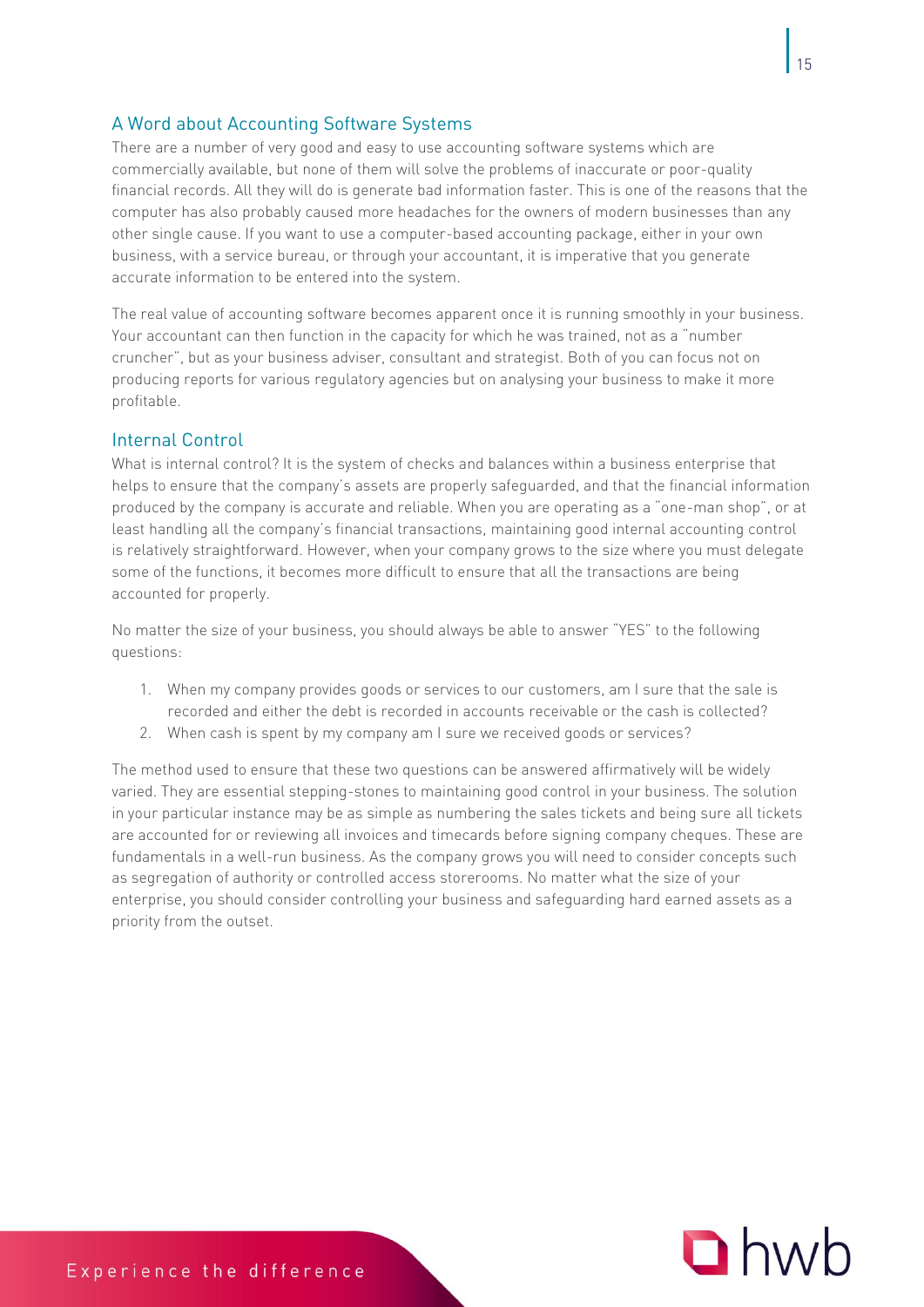# <span id="page-16-0"></span>Illustrative Chart of Accounts (Sole Trader)

- 0010 Freehold property cost
- 0020 Freehold property depreciation
- 0110 Leasehold property cost
- 0120 Leasehold property depreciation
- 0210 Plant and machinery cost
- 0220 Plant and machinery depreciation
- 0310 Fixtures/fittings cost
- 0320 Fixtures/fittings depreciation
- 0410 Motor vehicles cost
- 0420 Motor vehicles depreciation

### FIXED ASSETS - INTANGIBLE

- 0700 Investments
- 0900 Goodwill

- 1000 Stocks and work in progress
- 1100 Trade debtors
- 1103 Debtors and prepayments
- 1200 Bank current account
- 1230 Petty cash

### **CURRENT LIABILITIES**

- 2100 Purchase ledger control
- 2109 Creditors and accruals
- 2200 VAT control account
- 2300 PAYE/NI creditor

### **LONG TERM LIABILITIES**

- LONG TERM LIABILITIES 2600 Bank loans
- 2700 Hire purchase creditors
- 2800 Lease purchase creditors
- 2900 Other loans

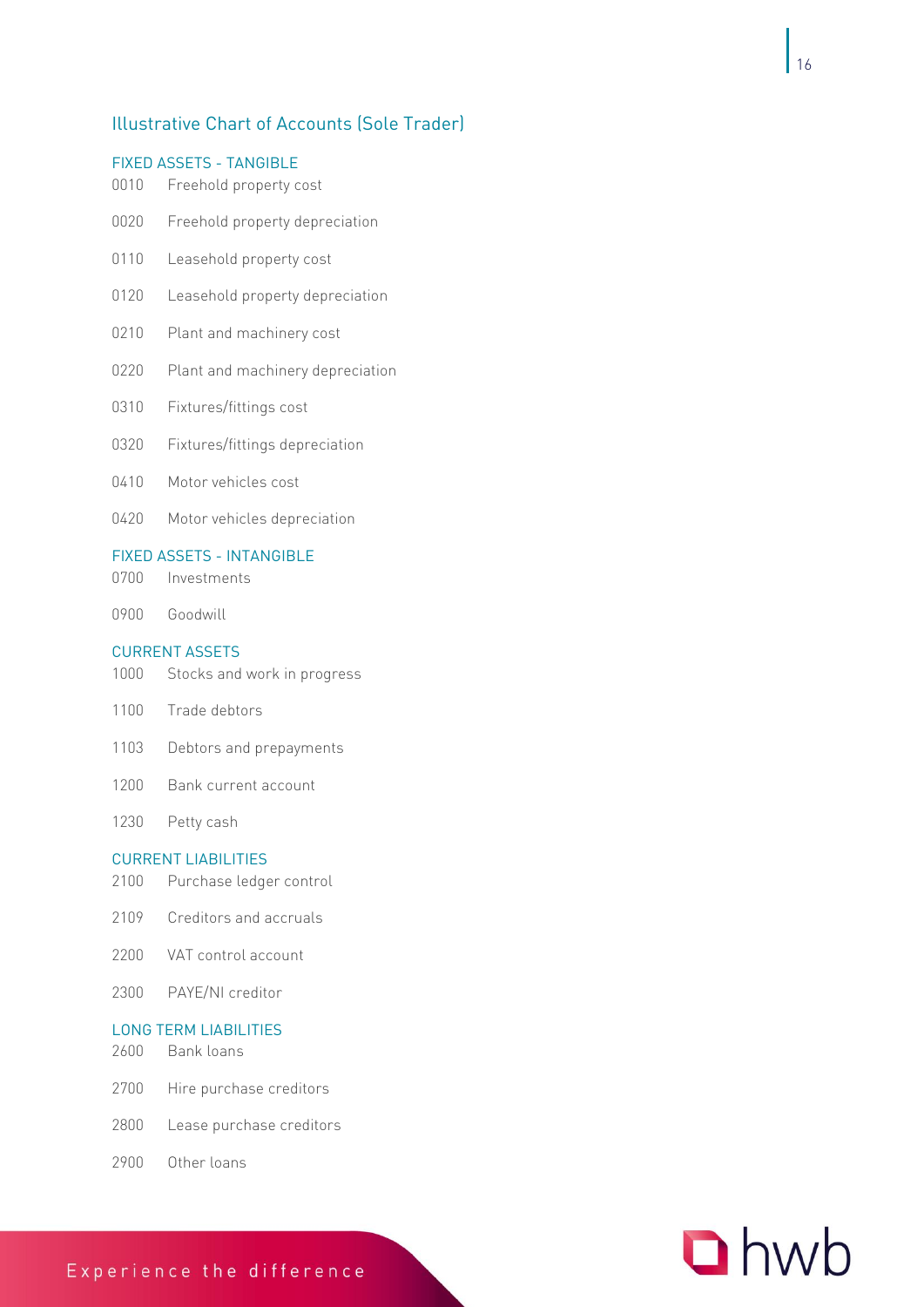- 3000 Capital account balance brought forward
- Capital introduced
- Profit and loss account
- Drawings

### SAI FS

- Sales/work done
- Discounts allowed
- Export sales

- and an arrival come<br>4200 Royalties received
- Commissions received
- Insurance claims
- Rental income
- Bank interest received

- 5000 Purchases
- Opening stock and work in progress
- Closing stock and work in progress

### DIRECT COSTS

- sunder direct labour
- Goods outward costs
- Goods inward costs
- Packaging
- Duty paid
- Transport insurance
- Sales commissions payable
- Royalties payable

### **OVERHEADS**

- Motor expenses
- Telephone
- Wages

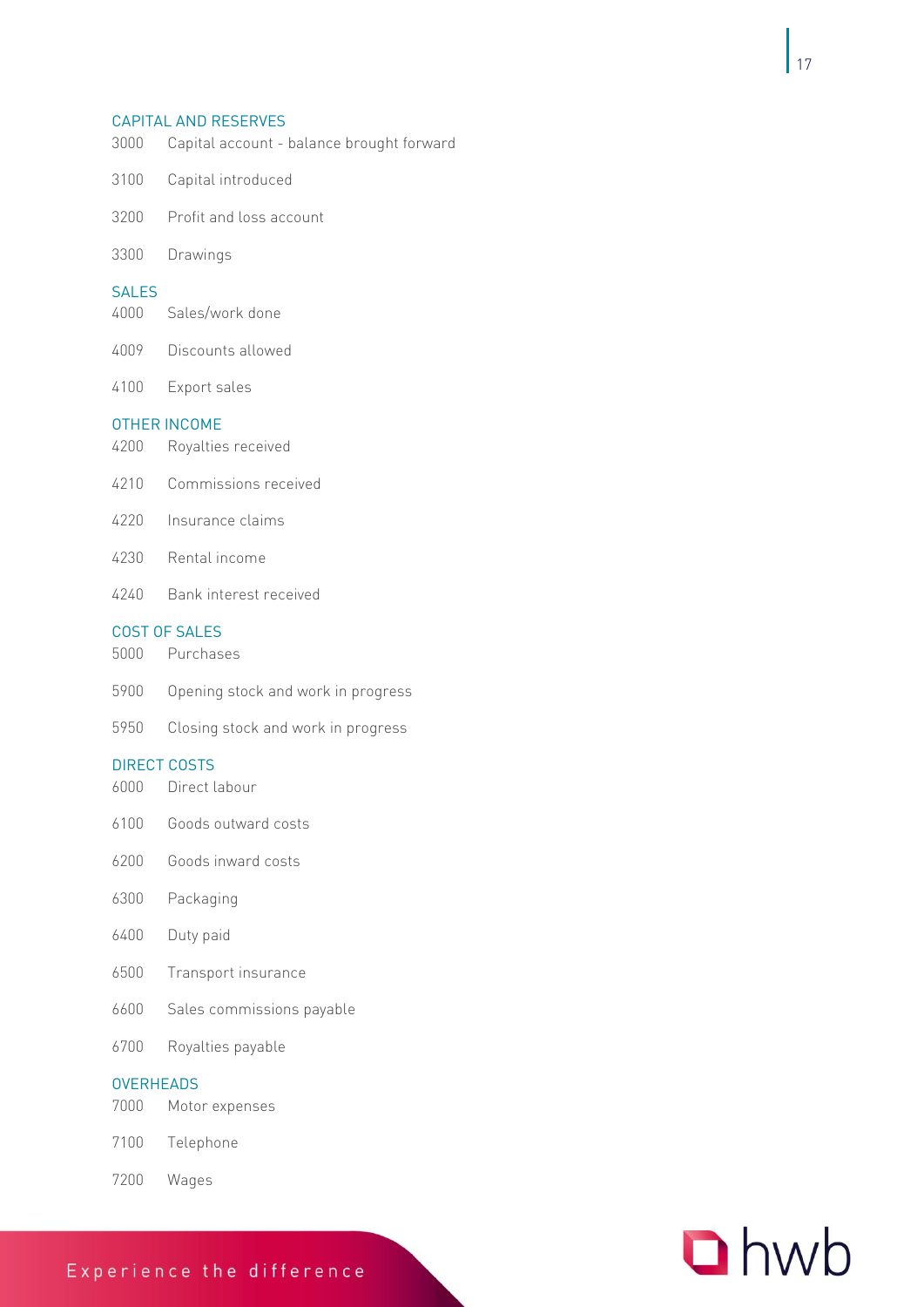| 7300 | Rent                                |
|------|-------------------------------------|
| 7400 | Rates                               |
| 7500 | Heat and light                      |
| 7600 | Postage, stationery and advertising |
| 7700 | Repairs and renewals                |
| 7800 | Insurance                           |
| 7900 | Bank charges and interest           |
| 8000 | Hire purchase interest              |
| 8050 | Mortgage interest                   |
| 8100 | Accountancy fees                    |
| 8200 | Legal charges                       |
| 8300 | Use of home as office               |
| 8400 | Protective clothing                 |
| 8500 | Cleaning                            |
| 8600 | Sundry expenses                     |
| 8700 | Subsistence                         |
| 8800 | Profit on asset sales               |
| 8900 | Depreciation                        |

Bad debts written off

This provides an illustrative list – but you can generally create as many accounts as you need for your own analysis and information. Most software packages come with pre-configured codes set up, sometimes generic and sometimes for a specific trade or industry.

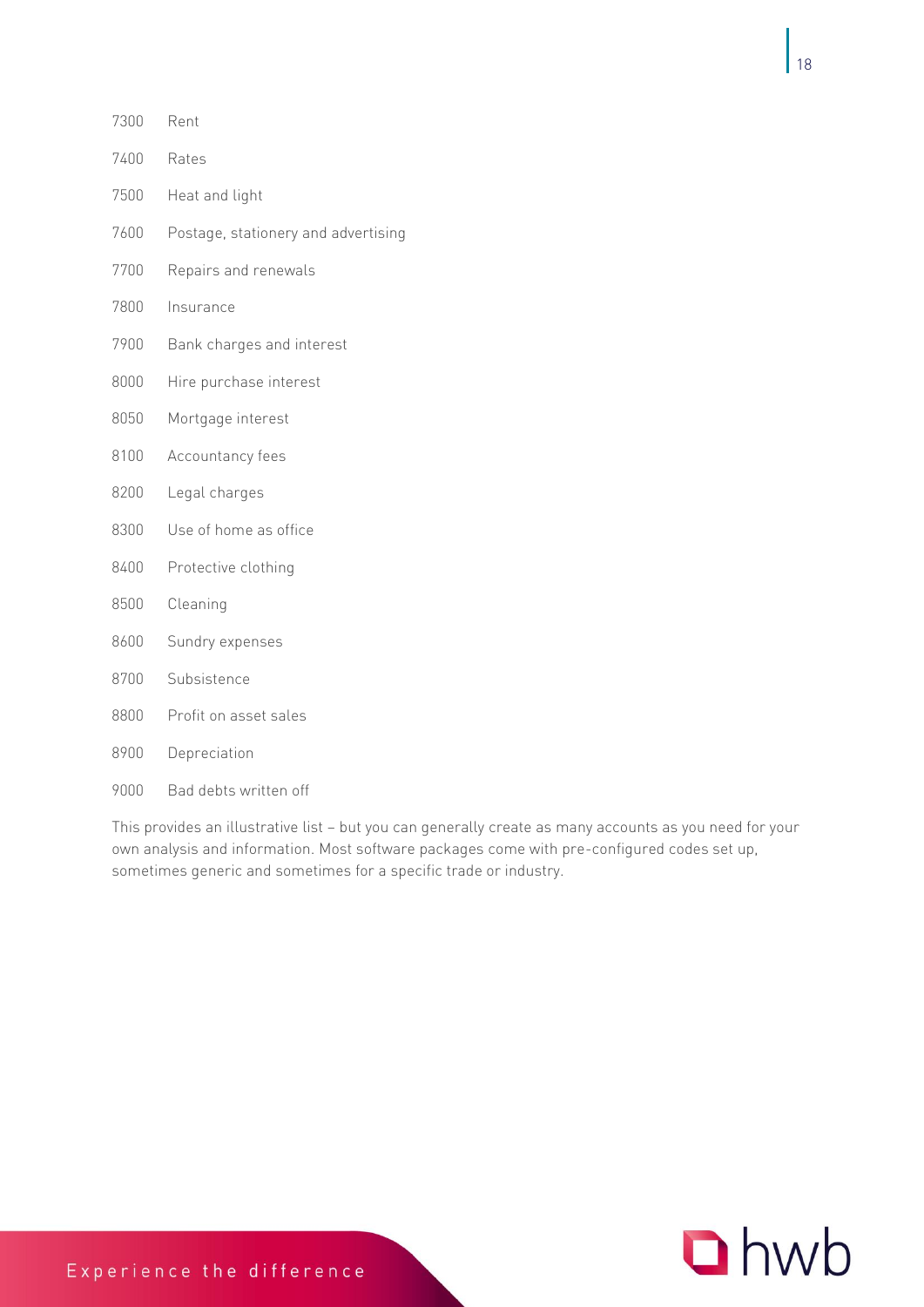# <span id="page-19-0"></span>Chapter 4 – Value Added Tax (VAT)

VAT is a tax on consumer expenditure and is ultimately paid by the final customer. Most business transactions involve the supply of goods or services and VAT is payable if they are made:

- a) in the United Kingdom
- b) by a taxable person
- c) in the course or furtherance of business and are not specifically exempted or zero-rated

VAT is collected by HM Revenue & Customs and is normally payable quarterly.

<span id="page-19-1"></span>ر<br>There are two different types of registration - compulsory and voluntary:

A. Compulsory A person who makes taxable supplies becomes liable to be registered if:

- a) At the end of any month, the value of his taxable supplies in the period of one year then ending has exceeded the registration limit, which is frozen at £85,000 until 31 March 2024.
- b) At any time, there are reasonable grounds for believing that the value of his taxable supplies in the next 30 days will exceed the £85,000 limit.
- c) If, where a business carried on by a taxable person is transferred as a going concern, the taxable supplies for the twelve months prior to the transfer exceed £85,000.

In the most common situation, i.e. (a) above, the person must notify HMRC of the liability within 30 days of the end of the month in which the value of the taxable supplies first exceeded £85,000. If, for example, the value of the taxable supplies first exceeded £85,000 in the twelve months to 31 March, then HMRC must be notified by 30 April and VAT registration would commence on 1 May.

### **B. Voluntary**

In certain circumstances, it is possible to register on a voluntary basis for VAT even though the value of taxable supplies may never exceed £85,000. This is normally only beneficial where the majority of supplies are being made to customers who are themselves VAT registered. Note the special rules for businesses supplying services in the Construction Industry.

The other situation in which a voluntary registration might be beneficial is where the supplies are all zero-rated and no VAT is charged on the transaction. All VAT suffered by the trader on expenses can be reclaimed from HMRC.

In summary, the advantages and disadvantages of a voluntary registration are as follows:

- $\overline{Q}$  Enables input VAT suffered to be reclaimed;
	- $\Box$  A VAT number can give the impression that a business is larger than it actually is which sometimes can increase the possibility of obtaining work.

 $\overline{O}$  The requirement to prepare VAT returns on a quarterly basis and to submit them and if applicable pay over the VAT due within one month of the quarter end - is the amount of work involved worth it for the input VAT that can be reclaimed?

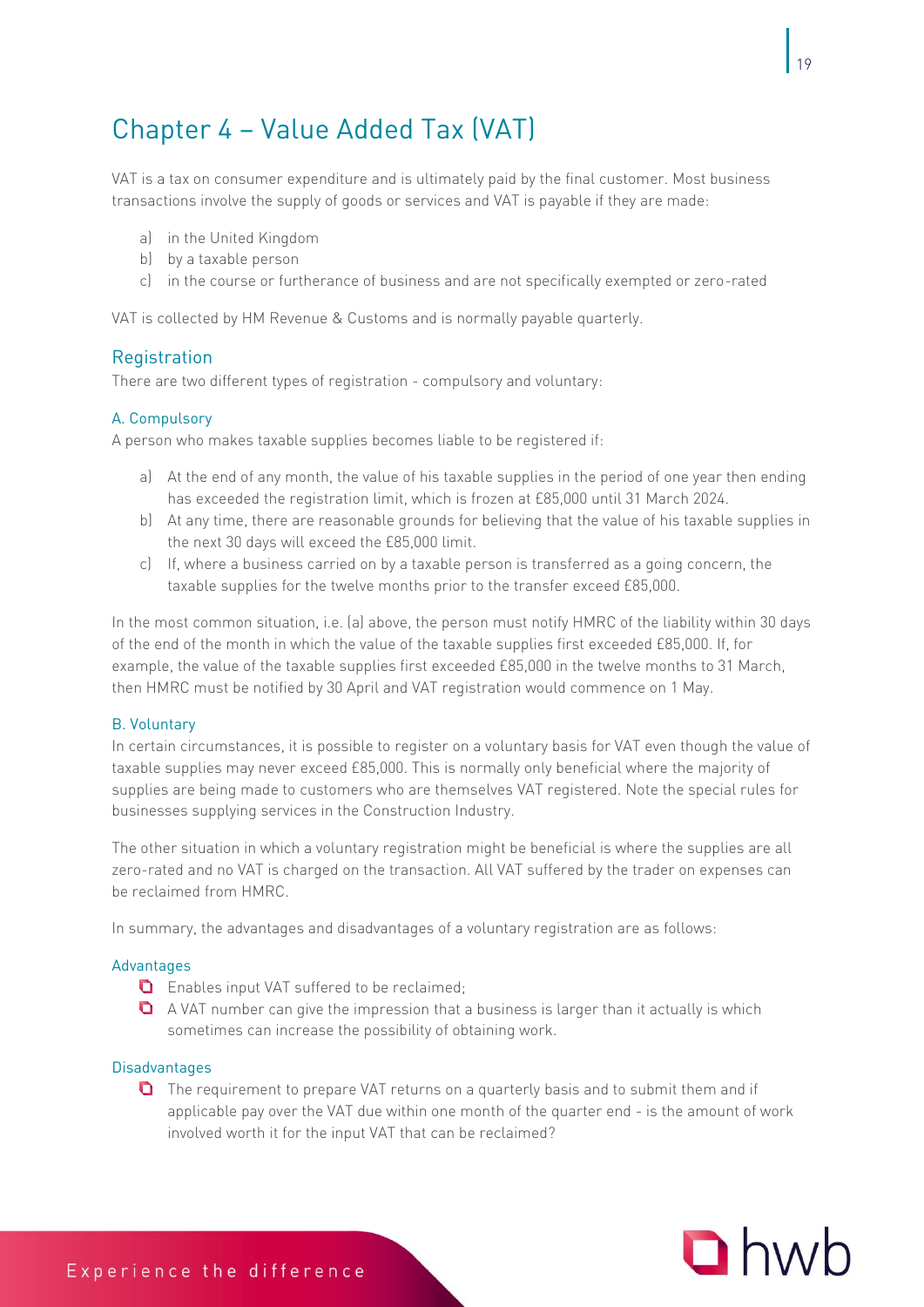- **D** HMRC may periodically visit the business (about every five years but depends upon the risk of errors) to ensure that VAT is being properly accounted for. There may be penalties for incorrect returns.
- Where most of the customers cannot reclaim VAT, such as domestic consumers, your prices will be uncompetitive compared to non-VAT registered suppliers.

# <span id="page-20-0"></span>Taxable Persons and Supplies

### al Taxable Persons

. .<br>It should always be remembered that it is a person that is registered for VAT and not a business. If a person has two separate different businesses, both with taxable supplies of £50,000, then that person will be required to be registered for VAT and account for VAT at the appropriate rate on the total supplies of £100,000.

It is possible to mitigate the effect of VAT by having one of the businesses operated by a limited company or by a partnership with a relative, but professional advice needs to be taken since HMRC have the power to treat the two businesses as one if strict criteria are not met as they may argue that a single business has been deliberately fragmented to keep below the £85,000 threshold.

b) Taxable Supplies Taxable supplies are all supplies made by a business either to a third party or to the trader himself (goods for own use), which are not exempt supplies. Taxable supplies therefore include zero-rated supplies.

The major categories of exempt supplies are:

- **Q** Land (but not buildings)
- **D** Insurance
- **D** Postal services
- **Betting, gaming and lotteries**
- **D** Finance
- **D** Education
- **C** Health and welfare

It is important that at the outset of a business, a trader establishes the VAT status of any supplies being made to avoid mistakes, e.g. the services of a physiotherapist are exempt, whilst the services of an acupuncturist are standard rated.

### <span id="page-20-1"></span>**Tax Rates**

There are three rates of VAT:

- 1. 20% the standard rate of VAT, applying to any sales of standard-rated goods or services
- 2. 5% for certain supplies of fuel and power
- 3. Zero-rated the four main areas of zero-rated goods are:
	- − Food and agriculture (but excluding pet food and most catering)
	- − Printed matter, including books and newspapers
	- − Young children's clothing and footwear
	- Passenger transport (but excluding hire cars, taxis and parking)

Any VAT charged by the business, whether at 20% or 5% is known as output VAT and the total charged or collected in the VAT quarter is payable to H M Revenue & Customs.

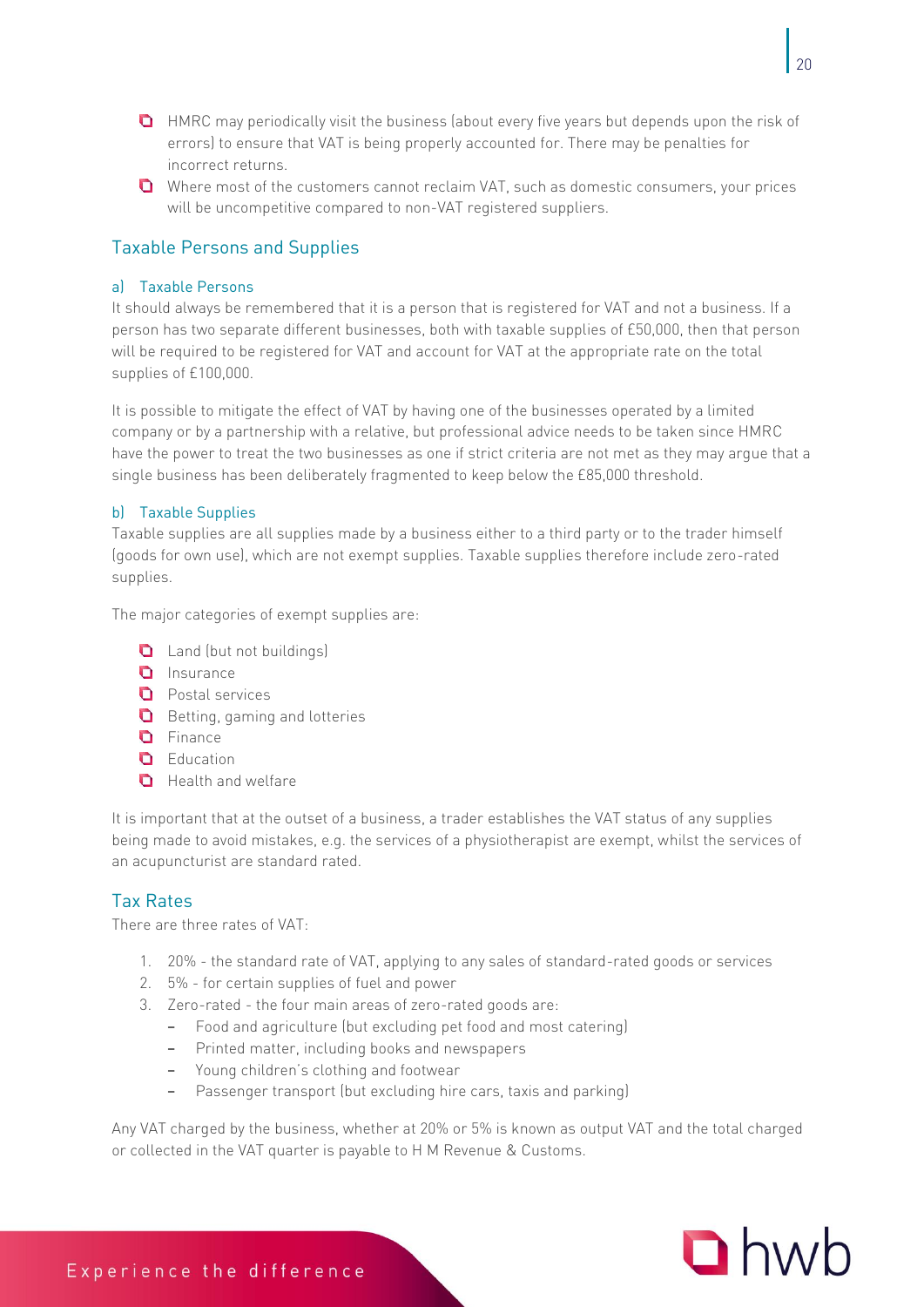Note that during the COVID-19 pandemic the VAT rate for the hospitality sector, holiday accommodation and tourist attractions was temporarily reduced to 5% until 30 September 2021. From 1 October 2021 the rate increases to 12.5% until it reverts to 20% from 1 April 2022.

<span id="page-21-0"></span>Input VAT Input VAT is the VAT that you are charged on your business purchases and expenses (the other persons output VAT) and is normally recoverable in full by a trader who only makes standard rated or zero-rated supplies. Businesses that make some exempt supplies (known as partially exempt businesses) have different recovery rules. The total input VAT suffered in the quarter is deducted from the output VAT charged or collected and the difference is either the amount of VAT due to HMRC or the amount repayable by HMRC. The majority of input VAT is recoverable but there are special rules for:

- **Q** cars
- **Q** petrol supplied for private usage;
- **business entertaining;**
- **Q** goods sold under a VAT second-hand scheme.

To reclaim VAT, you have been charged as input VAT, you must hold valid evidence that you have received a taxable supply, which normally means a valid VAT invoice from a registered trader showing his VAT number and the amount of VAT charged.

<span id="page-21-1"></span>ر<br>From 1 March 2021 new rules have been introduced for supplies by sub-contractors operating in the Construction Industry. Where the supplies are made within the Construction Industry Scheme (CIS), typically by sub-contractor bricklayers, plumbers and electricians supplying to main contractors their invoices no longer show output VAT. Instead, the VAT is accounted for by the main contractor to whom they are supplying their services. The subcontractor would however charge VAT on any invoices to end users such as domestic householders and would continue to be able to recover input VAT on invoices for materials, motor expenses and other overheads.

So, if electrician Eddie is invoicing Big Builder Ltd for £10,000 of work in May 2021 his invoice would not show £2,000 output VAT. Instead Big Builder Ltd would account for £2,000 input VAT and £2,000 VAT thereby collecting VAT on behalf of HMRC. This new system was introduced as some subcontractors were allegedly charging 20% VAT but not accounting for it to HMRC, so called "missing trader" fraud. The new system puts the onus on the main contractor to account for the VAT.

<span id="page-21-2"></span>)<br>As mentioned earlier, as part of the Making Tax Digital project, most VAT registered businesses above the registration threshold will need to keep their accounting records in a digital format and update HMRC quarterly from April 2019.

Where the trader is likely to be reclaiming VAT from HMRC they are able to opt to make monthly VAT returns to improve business cash flow. This will often be beneficial for businesses making zero-rated supplies and sub-contractors in CIS to whom the VAT reverse charge applies.

<span id="page-21-3"></span>.<br>There are penalties for errors in VAT returns. More details can be found at the HMRC website:

<https://www.gov.uk/vat-returns/surcharges-and-penalties>

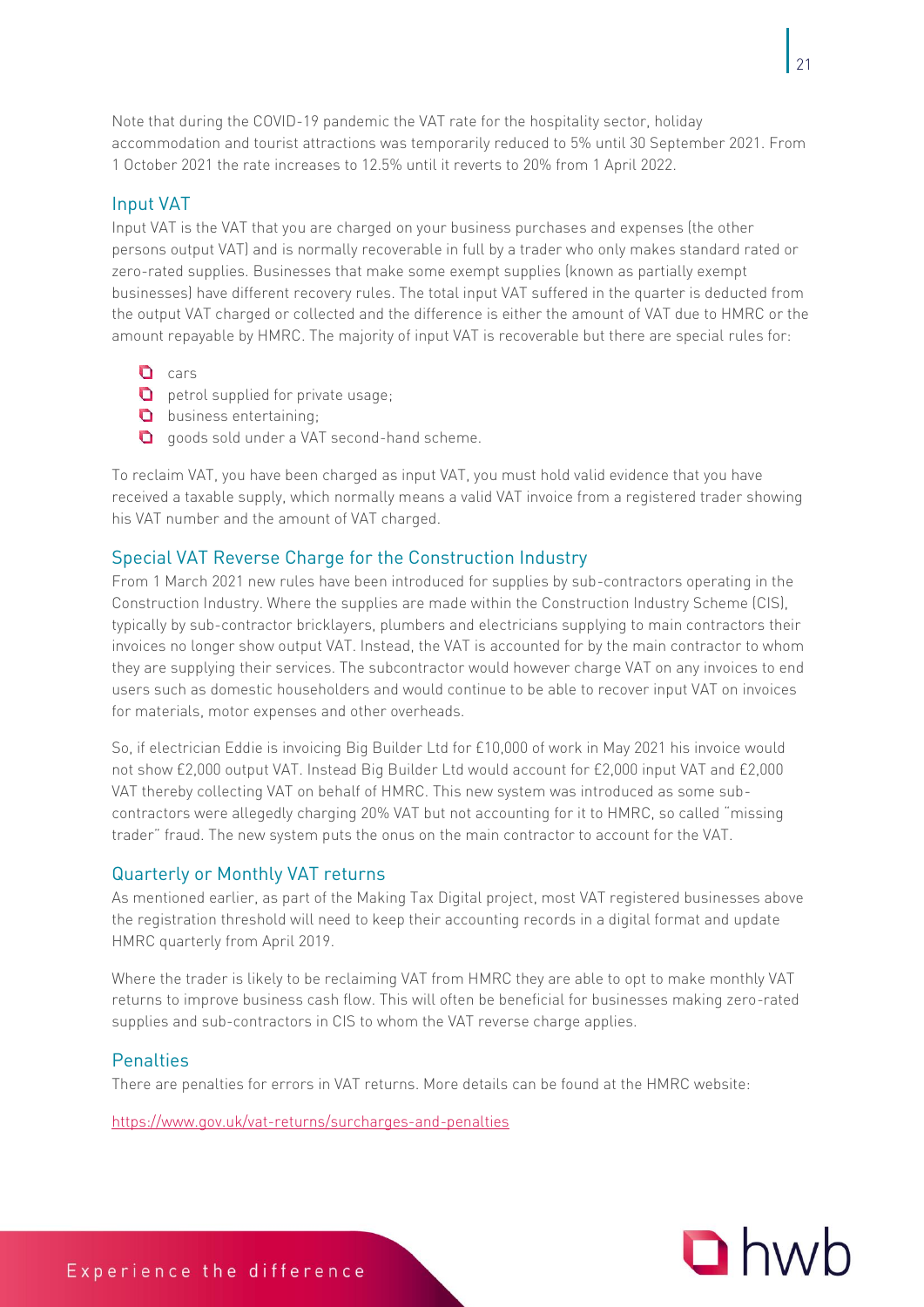### <span id="page-22-0"></span>**VAT Checklist**

### Registration

- a) Should the business be registered?
	- b) Is basis of registration correct?
	- c) Are details on registration certificate correct?
	- d) Do procedures exist for notifying H M Revenue & Customs of relevant changes?
	- e) Review position at regular intervals.
	- f) Is the Cash Accounting Scheme for VAT available and would it be beneficial?
	- g) Is the Annual accounting scheme available and would it be beneficial?
	- h) Is the flat rate scheme available and would it be beneficial?
	- i) Is it necessary to register for online filing of VAT returns or is this beneficial?
	- j) Are any of the special schemes for retailers applicable?

In the station of the Vatin of Vatin Christ (Most businesses fill in the return and submit online these days)

- a) Review sources of information.
- b) Prepare draft return.
- c) Check for accuracy and completeness.
- d) Submit the return and make payment (if outputs exceed inputs)

- Input Tax a) Do any restrictions on input tax exist? If "Yes", does an agreed method exist and does this method maximise input tax?
	- b) Are invoice additions and calculations checked?
	- c) Is input tax claimed at the earliest tax point?
	- d) Are all claims properly supported? Ensure all supporting invoices kept.

### **Output Tax**

- a) Are all income heads reflected for VAT accounting?
	- b) Are all potential sources of notional supplies considered?
	- c) Are all potential sources of income (asset sales, etc.) covered by VAT accounting system?
	- d) Is VAT captured at the correct tax point?
	- e) Is VAT correctly applied where appropriate?

As mentioned in the checklist there are various schemes which may be suitable for your business such as the flat rate scheme, annual accounting and cash accounting. We will be pleased to discuss the implications of these schemes with you and help you decide if they may be advantageous in your circumstances.

<span id="page-22-1"></span>HM Revenue & Customs have responsibility for administering certain aspects of The Money Laundering Regulations 2007, particularly relating to High Value Dealers (HVDs).

HVDs are those traders who may receive 10,000 Euros (approximately £9,000) in a single transaction or a series of linked transactions. The Regulations principally apply if cash or cash equivalent are offered in settlement.

If you believe you may be a HVD you should discuss this with your accountants or visit HMRC's website at [www.hmrc.gov.uk.](http://www.hmrc.gov.uk/) Further, if you believe you may be affected by the Regulations as they related to regulated businesses, you should discuss this with your accountants as the penalties for not complying are serious.

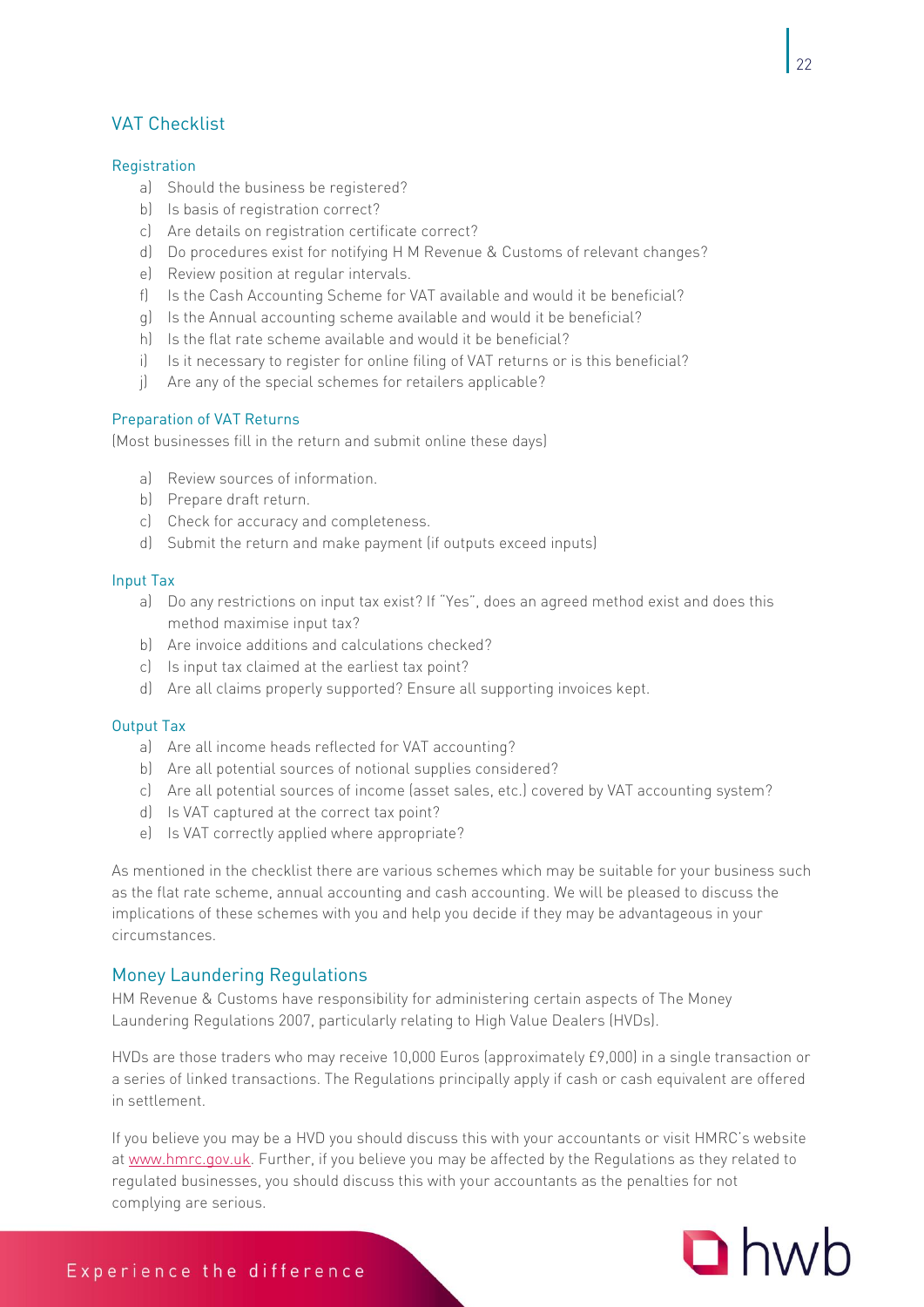# <span id="page-23-0"></span>Chapter 5 – Payroll Taxes and Pensions

Irrespective of the form of business in which you operate, if you are going to have employees, then you will have to contend with payroll taxes. If you are trading as a limited company, then remember that the directors are also employees. The brief summary that follows will give you some guidance in the rules and regulations of HMRC.

<span id="page-23-1"></span>...................................<br>HMRC publish guidance on their website relating to how PAYE is operated and the legislation that you have to comply with. Not only do you collect and remit PAYE to the Collector of Taxes on behalf of HMRC, you also operate the Statutory sick pay scheme and maternity pay scheme. You should run the PAYE scheme in accordance with the legislation and should you fail to comply then HMRC will look to the employer for the tax or NIC you failed to deduct. This can be costly if you are unable to recover the tax and NIC from the employee.

<span id="page-23-2"></span>es when we very employed?<br>Whether an individual is an employee or not in a particular situation is a question of fact depending on the terms on which he works. The question of whether an individual is employed or self-employed is very important for the business "employing" him or her, as that business has to comply with the reporting requirements. The "employer" should not just accept that the worker says he is "selfemployed".

In certain areas HMRC has placed emphasis on reclassifying individuals claiming to be self-employed and requires employers of medium or large sized businesses to use the IR35 rules to determine the employment status of contractors. If doubt exists as to the status of an individual, the situation can be clarified with HMRC. HMRC provide an interactive software tool to help employers and workers at: <https://www.gov.uk/employment-status-indicator>

<span id="page-23-3"></span>I<br>Most businesses operate a computerised payroll system these days and we can advise on the software to use if you wish to run the payroll yourself. Alternatively, we can prepare the payroll on your behalf if you provide us with employees' hours, rates of pay and overtime on a timely basis each week or month.

A system of Real Time Information (RTI) has been introduced which will allow businesses to submit information electronically to HMRC every month. This will in due course eliminate the need for annual end of year returns of wages and salaries. You will need RTI-enabled software which is provided by several software companies. Alternatively, where there are 9 or fewer employees you can use HMRC's Basic PAYE Tools which can be downloaded from the HMRC website.

The tax and national insurance should be paid to HMRC by the 19th of the month following that in which the salaries were paid (22nd of the month if paying electronically).

Under RTI, the employer tells HMRC about tax, NICs and other deductions when or before the wages and salary payments are made, instead of waiting until the end of the tax year. It is hoped that this system will make the PAYE process simpler and less burdensome for employers and HMRC. It removes the need for the end of year return on P35 and P14, although the end of year form P60 still has to be prepared and given to employees. RTI will also simplify the employee starting or leaving processes.

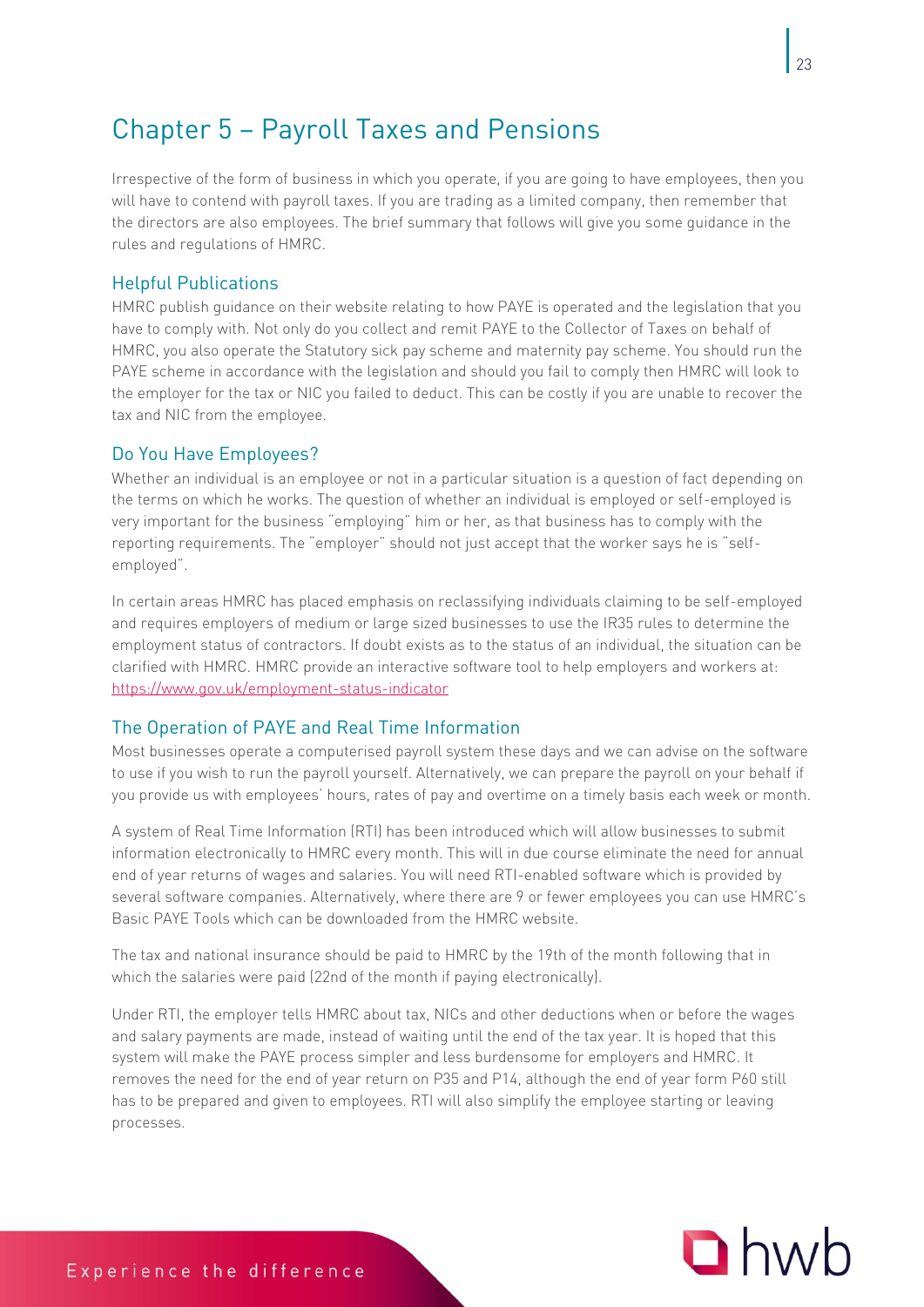<span id="page-24-0"></span>Recent changes to Pensions legislation require all employers to provide a pension scheme for their employees. This "Auto Enrolment" is now an obligation for all businesses with exception of one-man band companies.

New Businesses will be required to auto enrol relevant employees as at the date that the business makes its first payment to the employees. There are exceptions and additional procedures for businesses to follow so please contact us for further information.

For automatic enrolment there are minimum contributions you must pay in order to comply with your duties. These are a percentage of earnings and from 6 April 2019 onwards the employer is required to contribute a minimum of 3% of the employee's earnings with a total minimum contribution of 8%, i.e. 5% from the employee.

Your worker may also wish to pay additional pension contributions, which you will need to make sure you deduct and pay to the scheme on time. Ongoing automatic enrolment responsibilities: [www.tpr.gov.uk/ongoing](http://www.tpr.gov.uk/ongoing)

After you have automatically enrolled your staff members, they may ask to 'opt out' of the pension scheme. You must then stop deductions of contributions and arrange a refund of any contributions they have paid to date.

You must set up a workplace pension scheme before your staging date if you don't already offer one. If you already have a pension scheme, you may be able to use that scheme. We can advise you on your obligations and assist you in complying with the new rules.

### <span id="page-24-1"></span>**Benefits in Kind**

In most businesses, the directors, and often the employees, have benefits that are not immediately taxed through the PAYE system, the most usual being the provision of a car and possibly fuel. Class 1A national insurance contributions (currently 13.8%) are due on the taxable value of these benefits in kind and are due on the 19 July following the fiscal year in which the benefits are made available. In addition, HMRC requires on an annual basis a form P11D (Return of expenses payments and benefits).

The form is also used to report reimbursed expenses, such as employee travel and subsistence, however where these are incurred by employees wholly, exclusively and necessarily in the performance of their duties they do not need to be reported. The form P11D(b) is required to declare the overall amount of Class 1A National Insurance contributions due on all the expenses and benefits you have provided.

<span id="page-24-2"></span>Payroll Software If you plan to operate and process your own employee payroll there are various software packages available including the free software from HMRC "Basic PAYE Tools" referred to above.

However, operating a payroll system can be complex and time consuming. We offer a bureau facility for processing your payroll and supplying you with reports, payslips etc. Contact us if you would like further details.

Information about expenses and benefits for employers can be seen here: <https://www.gov.uk/employer-reporting-expenses-benefits/overview>

You can obtain more details at the HMRC website:<https://www.gov.uk/topic/business-tax/paye>

24

Experience the difference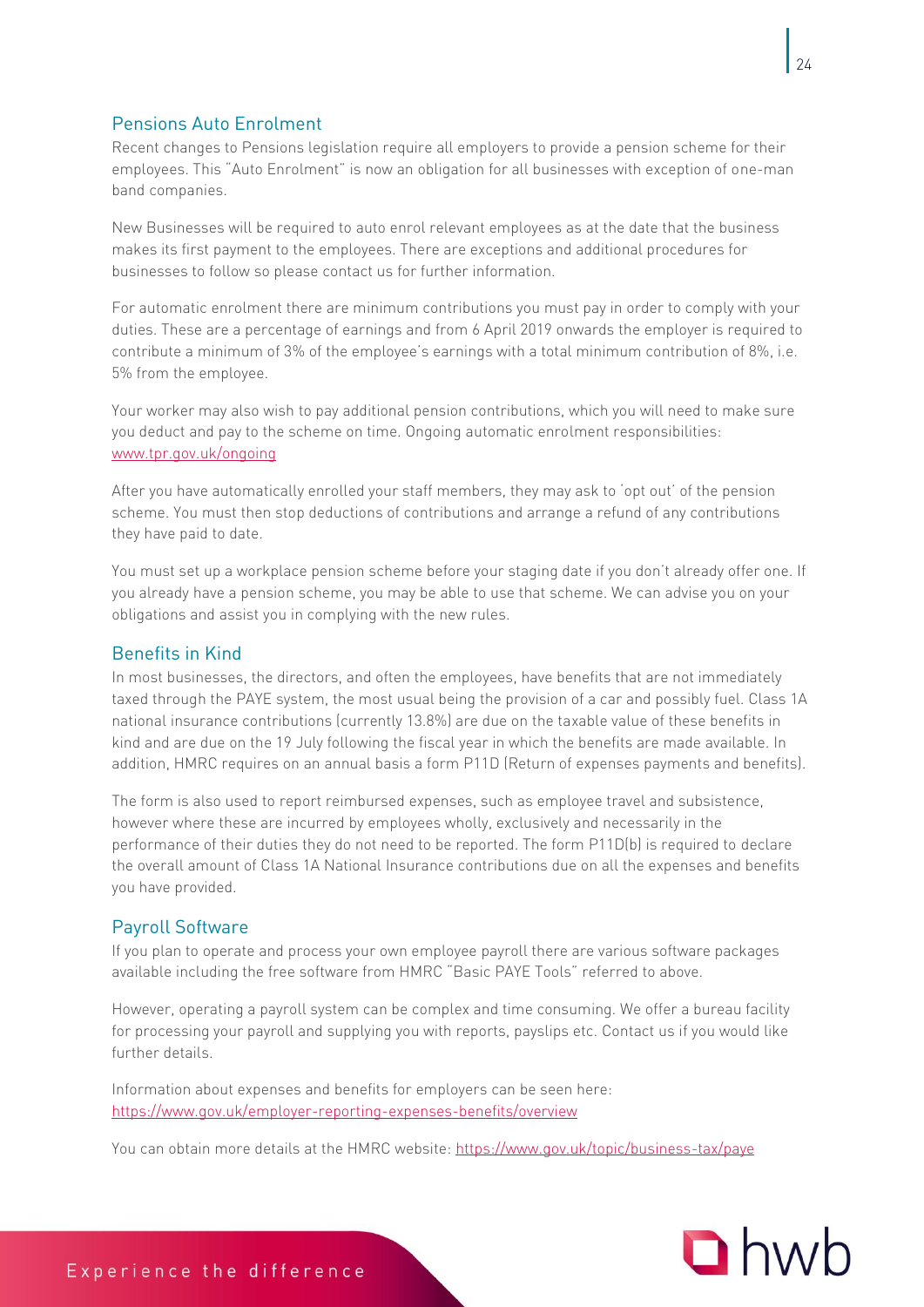# <span id="page-25-0"></span>Chapter 6 – Income Tax and Corporation Tax

Eventually, you will have to deal with income or corporate taxes. The taxation legislation is extensive and can be confusing for an individual starting a business. This chapter does not cover all the tax ramifications of a new business, nor does it detail all the expenses you can claim for, nor does it give details of allowances available on the purchase of some capital items. A Chartered or Certified Accountant should be consulted when you are dealing with the taxation affairs of the business. The payment of taxation has a direct impact on your cash flow.

### <span id="page-25-1"></span>**Choice of Year Fnd**

لار<br>If you expect profits to rise steadily year by year, in the case of sole traders/partnerships, an accounting date early in the tax year, for instance 30 April, might be best in the short term, because this will defer the payment of tax on your profit. However, it is important to consider what will happen when you retire. Any accounting date other than 31 March will cause a bunching of your tax liabilities because all your profit that has not been assessed prior to your retirement will be assessed for your final year. There are a number of ways to mitigate the effect of this. You could plan to retire on or shortly after the accounting date and allow "overlap relief" to reduce the burden. You could build up a reserve to meet the liability or use the higher profit to provide funds for a larger pension contribution which can reduce your tax bill.

On the other hand, if you expect to make losses in your early years, an accounting date late in the tax year, for instance, 31 March, will ensure that you get tax relief for those losses as quickly as possible. You would then not be faced with the bunching problem on retirement referred to above.

It will also be necessary to bear in mind the seasonality of your business. As part of the profit for your first period of trading could be taxed twice, it would be unfortunate if a poor choice of accounting date were to accelerate the tax on the profit of your first busy period. In these circumstances it might be preferable to run your first accounts to a date just short of your peak period.

As ever, it is important not to overlook commercial considerations. Your bankers might want to see as healthy a profit as you can manage, and this desire could conflict with tax planning. A solution would be to choose a tax efficient tax accounting date and keep the bank happy with quarterly management accounts.

### <span id="page-25-2"></span>**Tax Rates**

Companies Companies are charged corporation tax at the rate applicable during the financial year (1 April - 31 March). Where a company's accounts period spans two financial years the profits for the period are apportioned between the years.

The corporation tax rate used to change most financial years, but since 1 April 2017 the rate for almost all companies has been 19%, irrespective of their level of profits. Budget 2021 announced that the rate would be increased to 25% from 1 April 2023 where profits exceed £250,000 a year. From that date the 19% rate would only apply to profits up to £50,000 a year with a marginal rate of 26.5% for profits for profits between the two new thresholds.

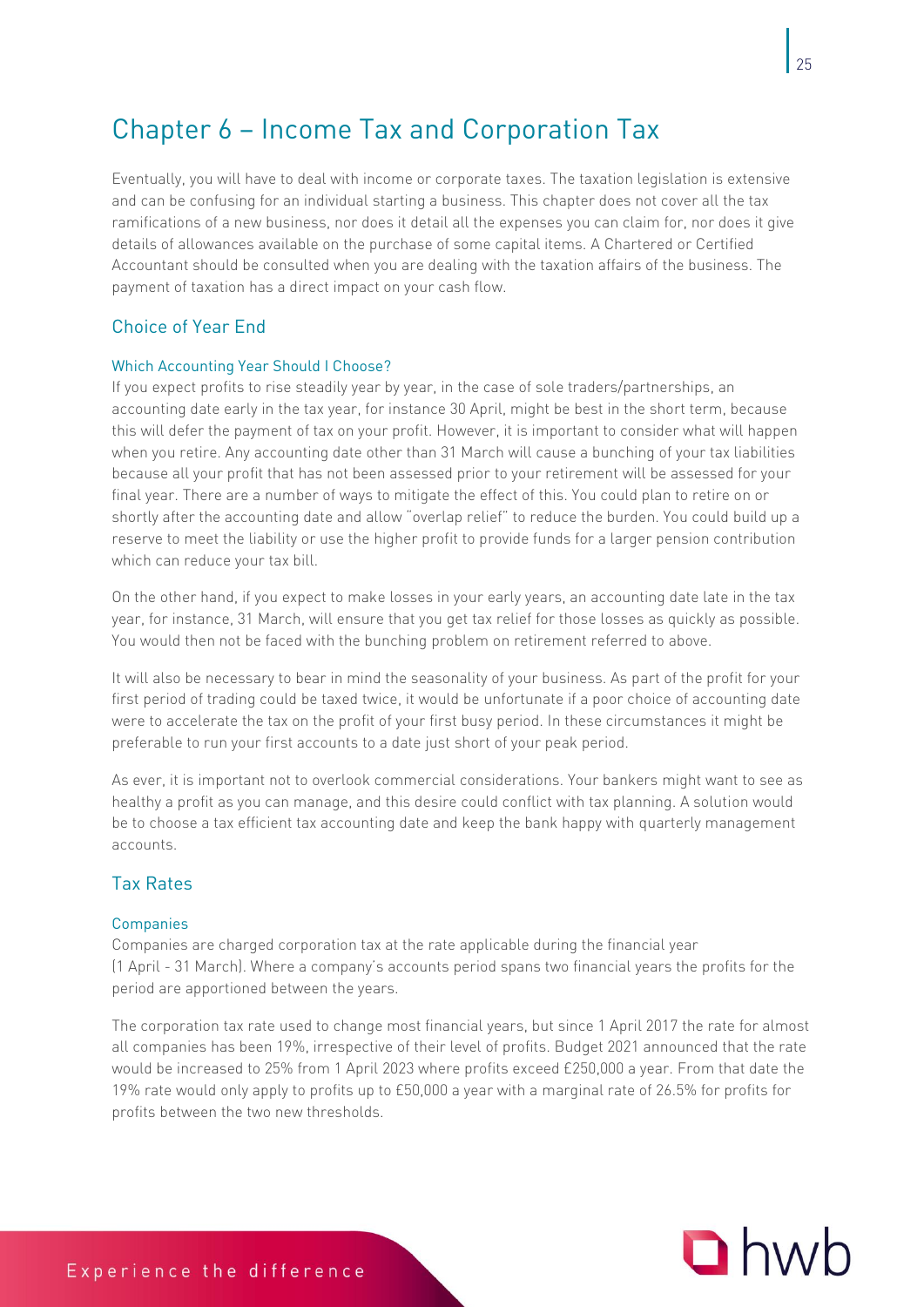The £50,000 and £250,000 thresholds are pro-rated for short accounting periods and also divided by the number of limited companies under common control. Consequently, from a corporation tax perspective it will not be advantageous to set up lots of companies.

Corporation tax self-assessment requires a company to calculate its own liability to corporation tax and pay that liability by the normal due date, nine months after the end of the accounting period, without an assessment being raised.

The company is required to send its completed self-assessment tax return (form CT600), accounts and tax computation to HMRC by the filing date, which is 12 months after the end of its accounting period. Penalties will be charged if it is late. These accounts and returns need to be submitted online to HMRC in iXBRL format. We can deal with this on your company's behalf.

HMRC may generally have 12 months from the filing deadline (24 months after the accounting period) to open an enquiry into the company's corporation tax return, otherwise the self-assessed figures are considered final. If additional tax is determined to be payable, interest (and possibly penalties) will be charged on the additional tax due.

<span id="page-26-0"></span>sole traders and partnerships are charged income tax at the rate applicable during the fiscal years (6  $\,$ April - 5 April). The rates are as follows:

|                   | 2020/21    | Rate  | 2021/22    | Rate  |
|-------------------|------------|-------|------------|-------|
| Lower             | *see below | $0\%$ | *see below | $0\%$ |
| Basic – next      | £37,500    | 20%   | £37.500    | 20%   |
| Higher - over     | £37,500    | 40%   | £37.700    | 40%   |
| Additional - over | £150,000   | 45%   | £150,000   | 45%   |

\*A zero-starting rate for savings income up to £5,000 is available but this rate does not apply if taxable non-savings income exceeds that amount. The first £2,000 of dividend income is tax free. In addition, the following amounts of interest income will be tax free:

- **1** £1,000 a year interest tax free for basic rate taxpayers
- £500 a year interest tax free for higher rate taxpayers

Tax free interest will not be available to those with income in excess of £150,000 a year.

There may also be a liability to Class 2 and Class 4 National Insurance Contributions, depending on the level of profit in each fiscal year. Class 2 contributions are at a weekly rate of £3.05 (2021/22). Class 4 NI is payable by the self-employed on profits.

Class 4 contributions are levied at 9% on profits between £9,570 and £50,270 for 2021/22. There is a further 2% charge for 2021/22 on profits in excess of the upper limit.

For the self-employed and those that pay tax on other income such as rents, tax is normally payable in three instalments - the first two instalments are based on the tax paid on the previous year's business tax liability. Therefore, half is paid by the 31 January in the year of assessment, the other half by the 31 July in the year following the year of assessment.

The third instalment will be any balance due (payable the following 31 January) or any amount repayable by HMRC if your final liability is lower than the amounts paid on account.

However – a word of warning when you start up an un-incorporated business.....depending on accounting dates chosen and when you start to trade, you may not pay any tax on profits for some

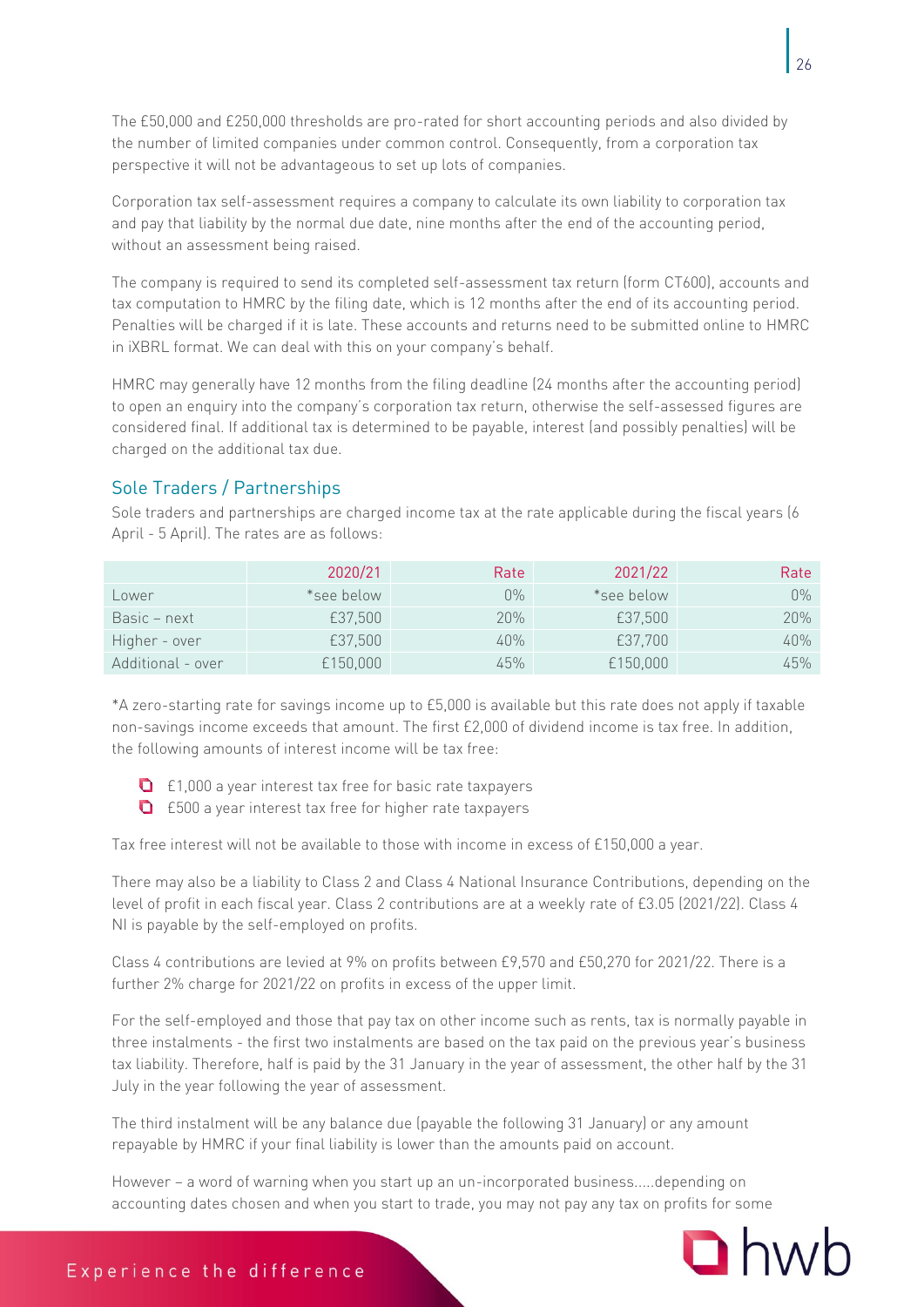considerable time (for example if you start to trade on 1 May 2021 and first accounts run to 31 March 2022). You will not pay any tax on 31 July 2021 or 31 January 2022, nor will you pay any tax in July 2022. So, the first tax liability won't arise until 31 January 2023. This will be 100% of the tax liability for the period to 31 March 2022. In addition, you will also have to pay 50% of that sum "on account" for the following tax year, with a further 50% in July 2023. You are then in the six monthly "cycle" and we can work with you to estimate the tax payments so that you can budget and set the money aside. Don't forget you will need to set aside Class 4 NICs (at 9% between £9,570 and £50,270) in addition to income tax.

A lesson to take on board is to ensure that your accounts are prepared as soon as possible after the end of the accounting period. In our example of a 31 March year end, if accounts can be prepared before 31 July it will be possible to calculate the tax for the year to 31 March and the 31 July instalment can be adjusted accordingly – downwards if tax due is found to be less. If tax due is actually more for the year, there is at least early knowledge of the tax bill due in the following January. Under self-assessment your income tax return, which encompasses your trading results, needs to be filed by 31 January following the tax assessment year. This date is moved forward to the end of September if you wish HMRC to calculate your tax liability. We will however file the returns electronically and perform the tax calculations on your behalf.

### <span id="page-27-0"></span>**Taxation of Dividends**

An important factor to consider when deciding whether to trade via a limited company or as an unincorporated business is the total amount of tax payable, not just the rate of tax on the profits. The current 19% rate of corporation tax makes a limited company appear very attractive. However, the shareholder/director then has to pay tax personally on the profits that he extracts from the company, so there is effectively double taxation.

A big cost here is national insurance, payable by both the employer and employee on amounts extracted as a salary or bonus. Many owner-managed companies have tended to extract profits by paying themselves a low salary, with the balance being paid out as a dividend to minimise NICs.

Individuals will pay no income tax on dividend income received up to £2,000. However, dividend receipts in excess of £2,000 will be taxed at:

- 7.5% for basic rate taxpayers (previously effectively 0%)
- **Q** 32.5% for higher rate taxpayers (previously effectively 25%)
- **1** 38.1% for additional rate taxpayers (previously 30.56%)

The new dividend rates have resulted in a significant tax increase for owners of small companies, who have for some years been able to extract profits from their business with a tax-efficient mixture of salary and dividends. The chancellor's justification was to make tax-motivated incorporation less attractive, although arguably still more tax efficient than trading as an unincorporated business.

Example In 2021/22, Alan and his wife each take a dividend from their company of £37,700 (gross, no tax credit) and a salary equal to their personal allowance of £12,570. They pay tax at 7.5% on £35,700 of that dividend, after deducting the dividend tax allowance of £2,000. In 2021/22 they will each pay income tax of £2,678 on their dividends, totalling £5,356 for the couple. In addition, they would each pay £300 NIC on their salaries and their company is liable to pay 13.8% employers NIC on the salaries in excess of £8,840. However there is an employment allowance of £4,000 available to set against the company's employers NIC liability.

If they had been a partnership with profits at a similar level, they would have paid about £6,000 more in tax and national insurance between them compared to corporation tax, income tax and NICs.

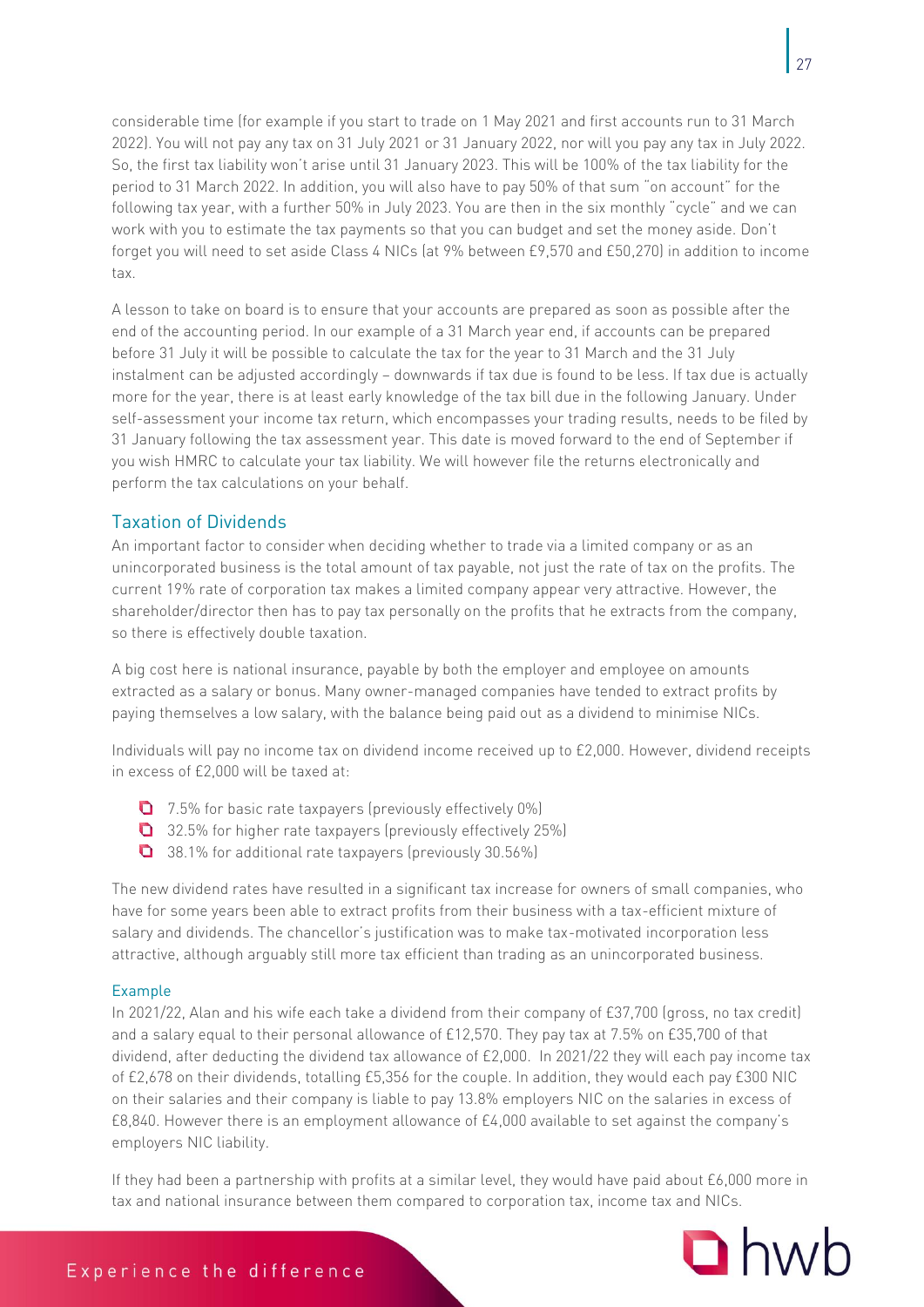<span id="page-28-0"></span>Whilst not specifically related to "tax" despite the name, we will mention Tax Credits at this stage. There are two elements - Child Tax Credit and Working Tax Credit, although these are gradually being replaced by a new system of Universal Credits.

Child Tax Credit (CTC) is for families who are responsible for at least one child or qualifying young person. You should claim if you have a child or qualifying young person who usually lives with you. You do not have to be working to claim CTC.

Working Tax Credit (WTC) is for people who are employed or self-employed (either on their own or in a business partnership), who:



 $\Box$  expect to go on working for at least 4 weeks

And who are either

- **Q** aged 16 or over and responsible for at least one child, and usually working at least 16 hours a week, or
- aged 16 or over and disabled, and usually working at least 16 hours a week, or
- **Q** aged 25 or over and usually working at least 30 hours a week, or
- **Q** aged 50 or over and are starting work after receiving certain benefits for at least 6 months and usually working at least 16 hours a week, or
- **Q** aged 60 or over and work at least 16 hours per week

WTC is made up of several elements which we do not have space to list here.

If you are married or living with a partner, you'll need to make a joint claim for tax credits. You can only make a single claim if you don't have a partner.

When starting up it may be that your income precluded you from claiming tax credits in the past. However, income may drop substantially or a "loss" for both income tax and tax credits purposes may be able to be created by claiming allowances on equipment etc.

Claims can only be backdated for three months from the date of application, so it is advisable to contact the Tax Credits office as soon as possible to make a claim. You may not be immediately eligible based on a provisional calculation which takes into account your income in a prior tax year, but you may become entitled to it at some stage. Telephone the Tax Credits helpline on 0845 300 3900.

### <span id="page-28-1"></span>**Child Benefit**

This basic credit is payable by reference to the number of children of the claimant. From 7 January 2013, an income tax charge has applied to this benefit where a claimant, their spouse, civil partner or person living with them earns over £50,000 per annum. The charge is 1% of the child benefit received for every £100 of the higher earner's earnings that exceeds £50,000 in the tax year. So, if either you or your partner's income is £56,000, you will be taxed on 60% of the child benefit received. This is called the "High Income Child Benefit Charge".

If your income reaches £60,000 then Child Benefit is recovered in full by the High Income Child Benefit Charge. Alternatively, the claimant can disclaim Child Benefit.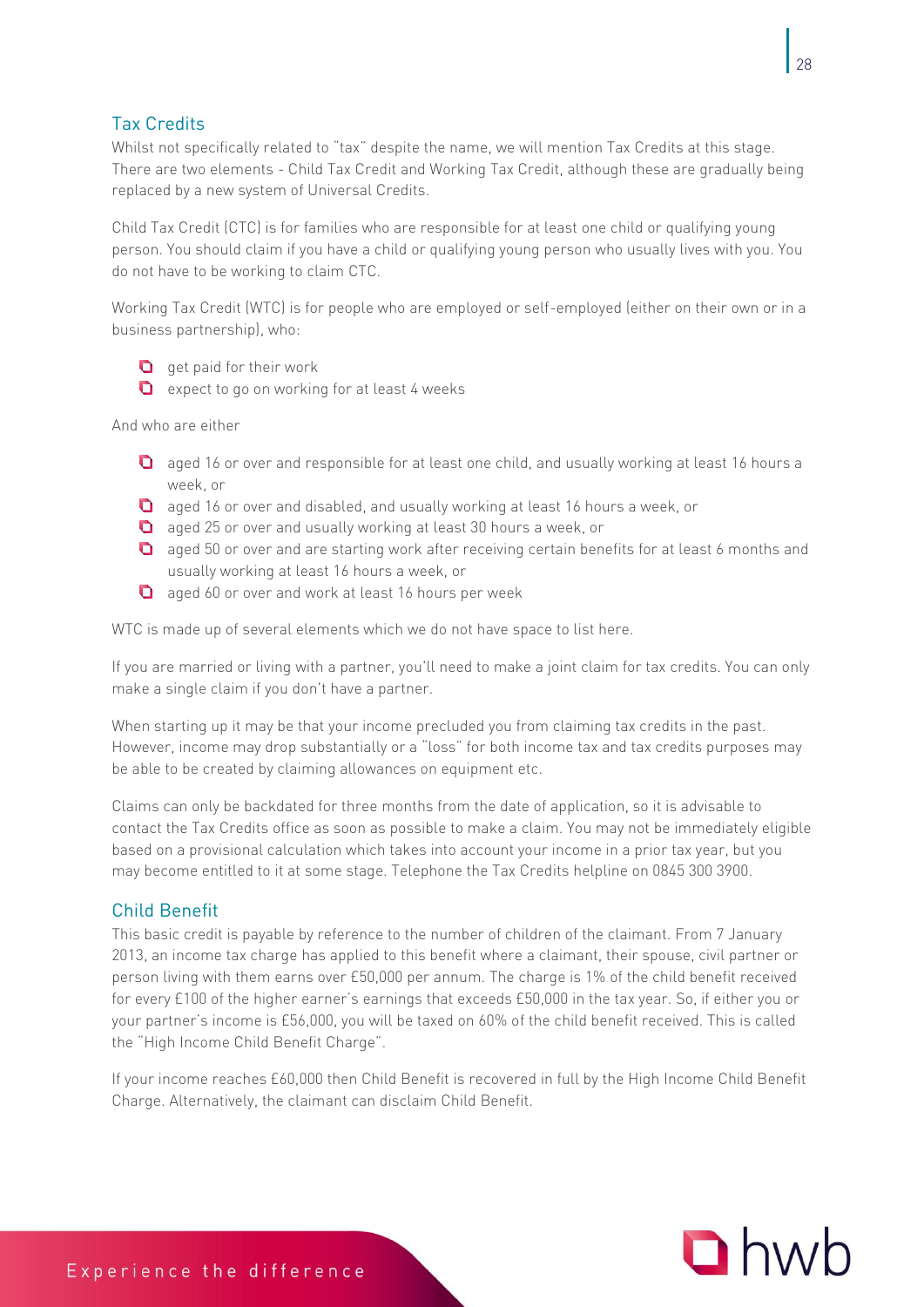# <span id="page-29-0"></span>Chapter 7 – Cash planning and forecasting

Cash is King! The lifeblood of any business is its ability to collect cash and pay bills as well as pay its employees, particularly its owners. Far too often small businesses are profitable, but they do not have enough operating capital to meet their current needs. Consequently, they may be forced to sell out to a stronger competitor, sell a portion of the company to investors at an undesirable price or close the doors and put the company out of business. None of these alternatives are typically what the owners intended when starting the business.

The ability to forecast cash resources and uses is an art and is by no means a well-defined science. None of us have a crystal ball and any cash forecast which is prepared by the management of a company or their accountant can be no more than a guess as to when the customers pay and when your business will pay its obligations. Hopefully, the more effort that is put into cash forecasting the better will be the educated guess and the more accurate the resultant picture of the future operations of your business.

<span id="page-29-1"></span>Starting the Analysis One of the most significant factors to be considered in your cash flow forecast is the volume of sales that will be generated in the next several months and for the rest of the period for which you intend to forecast. Your sales forecast must be as fine-tuned as possible. It may be unrealistic to assume that there is a million-pound market for your product in your area and you will be able to capture a specified percentage of it. A sales forecast needs to be based on specific facts. These might include your sales history, or the history of similar businesses you have owned or operated, or the competition. In your area, what has been the experience of similar operations?

Some of the questions that should be addressed would include what other factors could I control such as adding new product lines, deleting unprofitable operations, adding a new salesperson, or terminating one that is not producing to quota? In preparing a forecast, you must also take into consideration items such as the seasonality of your business, the relative state of the economy and the period over which you will forecast.

Obviously, your ability to forecast sales for the next month is better than it is for three to five years from now. The amount of detail that must be included in the cash forecast is really a matter of preference. It can be based on per unit sales extended out by the sales price of each type of unit or an average sales volume per day, week or month of your type of business in its current environment.

### <span id="page-29-2"></span>**Cash Collections**

- --------------------<br>Once you have determined a reasonable level of sales and you are comfortable with the forecast you have made, you must address questions such as: what percentage of my sales are received in cash, and what portion are credit sales for which I will have to carry amounts in debtors? For those that are debtor based, how soon is the cash collected? Do I have to wait for customers to pay me or do third parties such as Visa or MasterCard or a debt factor take the customer's account and convert it to cash for me with an appropriate discount?

If you are relying on customer payments for collection of debtor balances you must determine what portion of the debts will be collected in thirty days, sixty days, ninety days and thereafter, and what portion, if any, may never be collected.

To assume that 100% of your sales will ultimately be converted to cash is probably unrealistic especially considering the current economic environment and the tight cash situations that may face some of your customers.

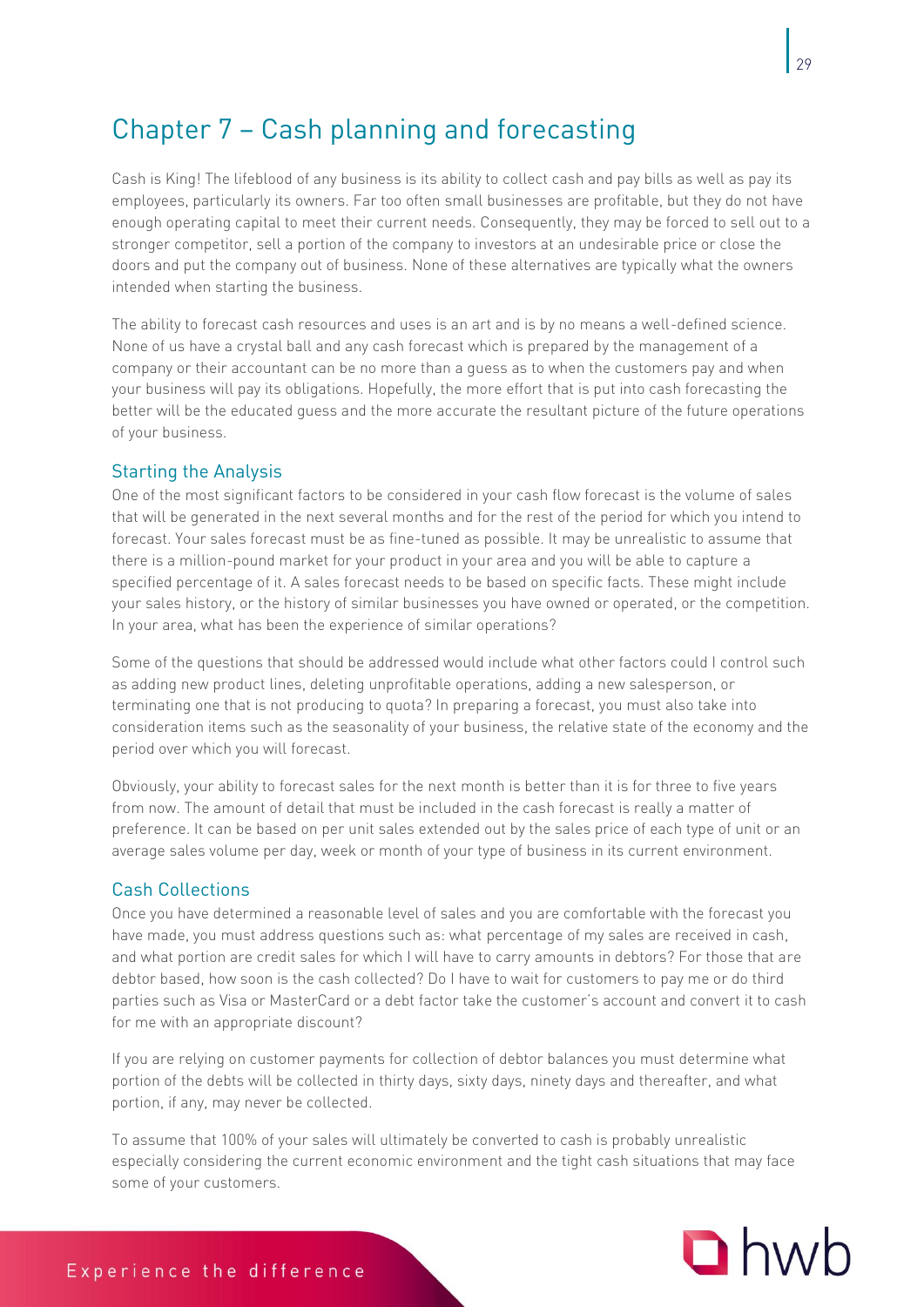Other sources of cash may be available in addition to sales. Do you expect to bring in a partner or other investors, or can you borrow money from a bank? When will you receive the cash and how much will you get? Part of your cash flow analysis may be to determine how much investment money or borrowings will be required to operate your business.

Once you are comfortable with the cash receipt side of your business, and the timing of the collections of funds from your sales and other sources, it is necessary to consider the expenses and other cash needs of your business operation.

### <span id="page-30-0"></span>Disbursements

Certainly, if your business entails sales of stock, you will have to purchase the merchandise from others or purchase the component parts and pay employees to assemble it. This may require a significant outlay of cash before the first pound of sales is generated and received. You should consider how often and in what amount your employees must be paid and when their payroll taxes must be paid over.

Additionally, you need to know the credit trade terms your creditors are willing to advance to you. Do you have to pay for stock items on a C.O.D. basis or can you pay for them thirty or forty-five days after receipt? What expenses must be paid to allow you to convert purchased merchandise to saleable stock? If your production requires utilities to run machines or supplies that are required, such as consumable chemicals or packing materials that must be purchased prior to the sale of the stock, you should consider the timing of these payments.

In addition to the cost of manufacturing, you should consider whether your productive capacity would allow you to generate enough stock to support the level of sales that you are predicting. If the volume of sales you forecast is above your ability to produce today, what changes in your operating environment must be made to meet the production levels? Will you need additional employees? If so, how much will they cost? Do you have to acquire additional machinery for your shop operations? What is the cost of the machinery and when will you have to pay for it? Do you have enough space to cope with the additional activity?

Once you have determined the cost of operating your production or service facilities, you need to consider what other expenses you must pay to keep the doors of your business open. You typically will have to pay rent for your office or manufacturing facility. You must consider how much the monthly payment is and when it has to be paid. Ask yourself if there will be other cash requirements such as a deposit on first and last month's rent. If you are opening a new business, you must consider what your cash requirements are to make your facility ready for your specific needs and purposes. Will you have to buy or rent furniture? Will you need to make tenant improvements or pay deposits for utilities and other services?

You also need to consider many of the overhead items and costs to open a new business that will hopefully be one-time expenses. This may be the cost of incorporating your business, a solicitor's fee for drafting partnership and other agreements, the cost to obtain business licences, approval from the taxing authorities, setting up an accounting system, stationery costs, costs of signs or logos etc.

It may seem like the list of costs and expenses to be incurred is endless. It may even discourage you in moving forward with your business endeavour. However, it is imperative to make the list as detailed as possible to ensure that you have sufficient funds to make your operation ready for business prior to running out of cash. The more detailed the list and the more sufficient information you can provide, the less chance there is of unpleasant surprises as you move down the stream to opening your business.

In addition to determining the amount and volume of expenses and cash outlays you will have to make; it is critical to determine the timing of such payments. As we have discussed in other chapters, there

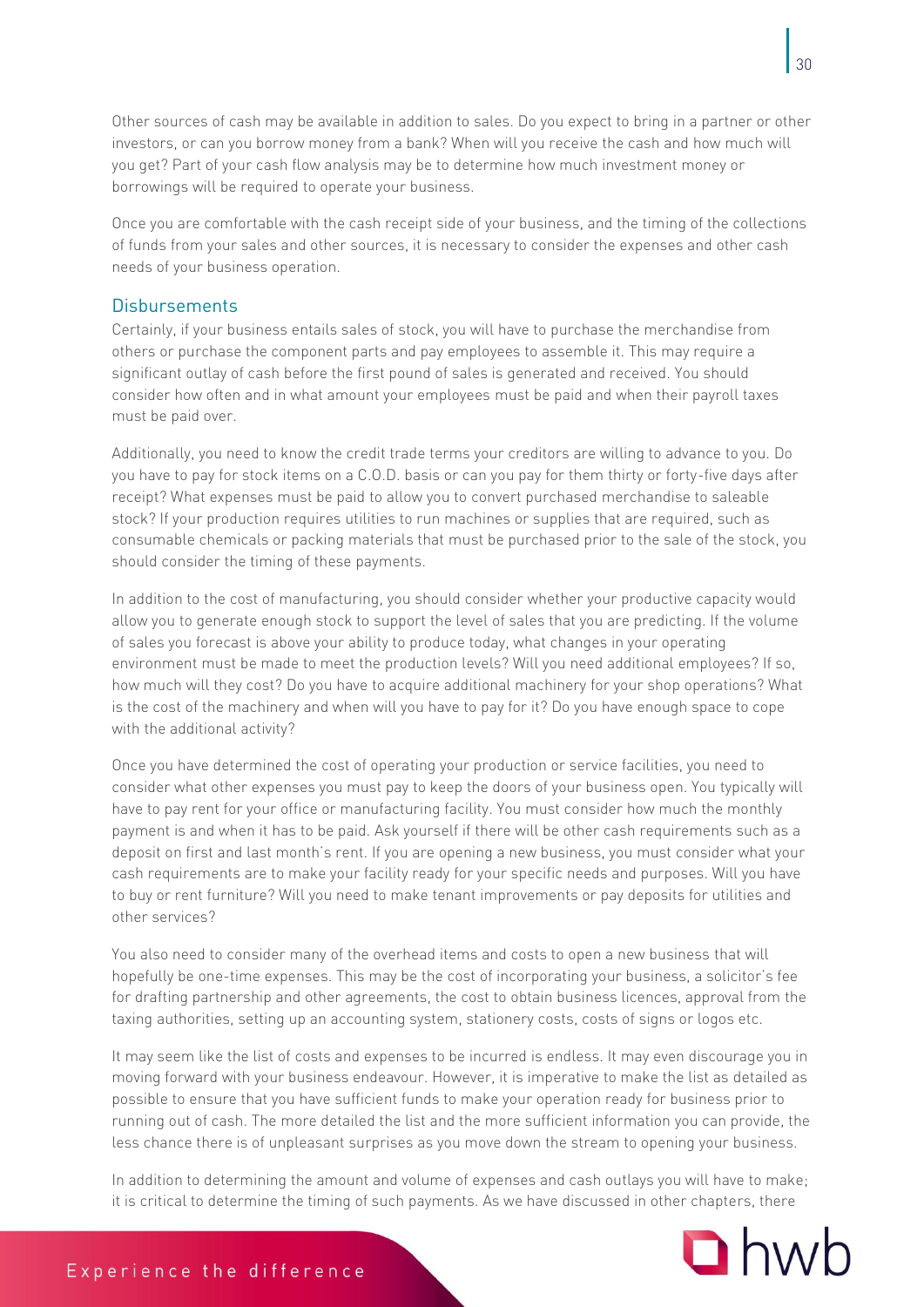may be a variety of financing alternatives that are available to you. Most of the start-up costs which you incur can be delayed or deferred until you can generate the cash from your operations to help pay them. This needs to be carefully analysed and built into your cash flow analysis. However, a good rule of thumb is to assume that you are going to have to pay your expenses sooner than you think and that you will collect your cash slower than you anticipate. If you work with this attitude, any surprises should be favourable ones.

Cash flow projections can be very slow, time consuming and tedious to undertake. It is often very tempting to hire someone else to prepare the projections for you. There are a variety of individuals who can help you do this, but the critical factor is that they only help. As the owner and operator of the business, you are the only one truly qualified to develop your cash flow projections. You know what it takes to open and operate your business. Certainly, a trained professional can offer guidance and ask pointed questions to be sure you are considering all of the necessary and sometimes hidden costs of operating a business. However, the more effort you put into developing the cash flow projections, the more accurate they will tend to be. This exercise may also help you to pinpoint areas of potential cash savings that you have not otherwise considered.

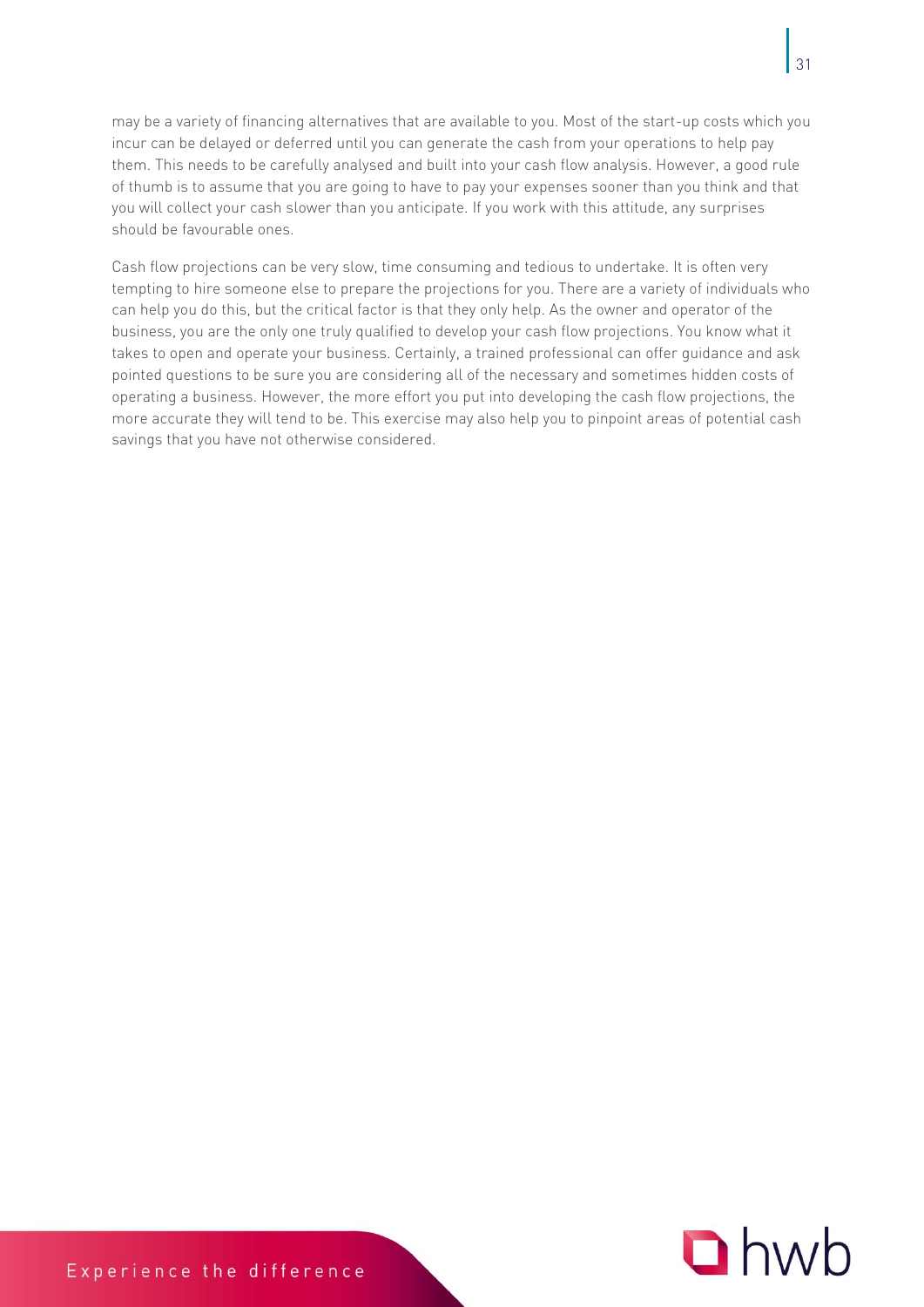# <span id="page-32-0"></span>Chapter 8 – Obtaining credit and financing your business

If not independently wealthy and perhaps even if you are, eventually you will probably need to obtain some outside capital for your business. In some instances, you may need to obtain capital for the initial expenses prior to opening your business or, for instance, the funds you require may be for expansion or working capital during the off-season.

Generally, business financing can take two forms: debt or equity. Debt, of course, means borrowing money. The loans may come from family, friends, banks, other financial institutions, or professional investors. Equity relates to selling an ownership interest in your business. Such a sale can take many forms such as the admitting of a partner or, if you are in a company, issuing of additional shares to investors. It is typically a prudent idea to consult with your accountant, as there are many significant legal ramifications to such a step.

<span id="page-32-1"></span>Irrespective of the type of financing you need and are able to obtain for your business, the process of obtaining it is somewhat similar. There are several questions that must be answered during the course of raising money for your business. The ability to answer these questions is critical to your success in obtaining financing as well as the overall success of the business. Remember, in raising capital you have to sell the ability of your business to potential investors in much the same way as you sell your product to your customers.

### 1. How much cash do I need?

To answer this question, you will have to do some serious cash flow planning, which will require estimates of future sales, the related costs, and how quickly you must pay your suppliers. You will also have to build into your planning some assumptions about when you will generate enough cash to pay the money back. However, if you raise cash through equity you probably don't need to pay it back, but your investors will want to know how the value of the business will grow and how they will benefit through dividends or selling their shares.

One of the most important questions you will have to answer for a potential investor is how the money will be spent. Will you use it for equipment or to hire additional employees or perhaps for research and development for a new improved product? Again, part of the answer on how you spend the money is how it will benefit the company.

3. What experience do you have in running your business? One of the primary reasons for business failure is lack of experience of management. You will need to convince your investors that you have the knowledge, experience, and ability to manage your business and their money at the level at which you expect to operate.

Few investors will want to put money into your business if you haven't done sufficient "homework" to determine that you have a reasonable chance of success. If your business is based on existing economic or legal conditions that are subject to change in the near future your risk is substantially increased. Even if your business has great potential, if the local economy is sluggish to the point that it can't support your venture, you need to be aware of this before moving ahead.

Once you have developed concrete answers to these and other pertinent questions, you can begin looking for financing. One of the first steps is to determine whether to raise funds through debt or share capital. There are positive and negative aspects to each type. The cost to your company of each type of funding is different, as is the way in which they are treated for tax purposes. The interest on

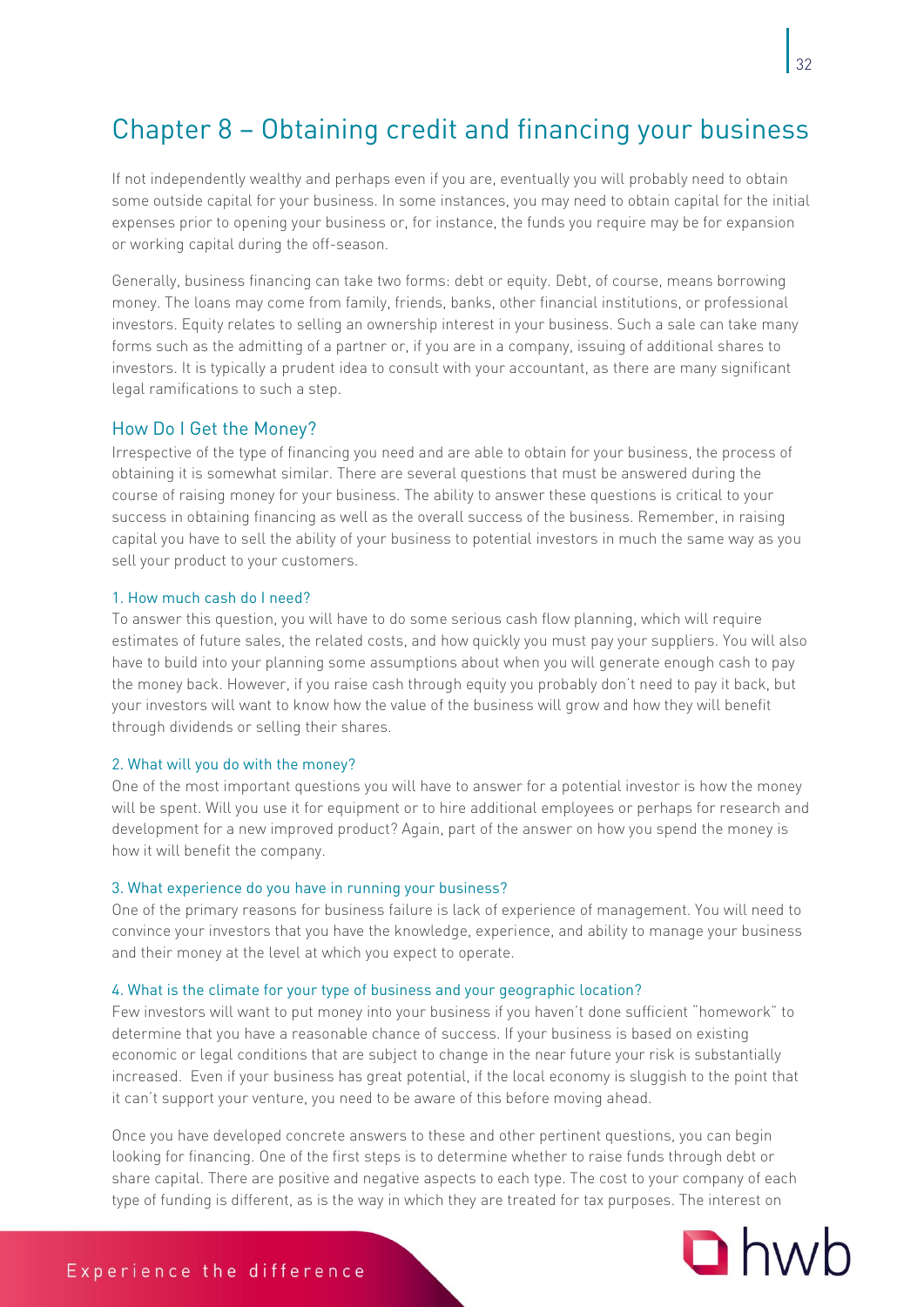borrowed money is deductible by a business for tax purposes, which reduces the effective cost to your company. Dividends which you might pay on the same investment in shares would typically not be tax deductible by your company. In selling shares there usually is no firm commitment by your company to pay the money back but your shareholder will want, and generally will have, a legal right to have a voice in the management of your company. When you have made the decision as to the type of financing you think is appropriate to fit your desires and needs, it is probably a good idea to consult with your accountant as to alternative types of debt or equity financing available.

### <span id="page-33-0"></span>**Business Plan**

Typically, a potential lender will want to know all about you and your proposed venture. Many of these details will have already been provided but are best provided in a logical consolidated format. This format, or business plan, is a document that enables the investor to readily obtain an understanding of your proposal. It follows that in order to successfully raise funding, the business plan should be commercial and realistic.

We have experience in writing business plans and can assist you in the effective drafting of your plan.

<span id="page-33-1"></span>Whether you determine that debt or equity financing is the best choice for your company, there are a number of alternative types of financing available. Depending upon the nature of your business, the financing may be a combination of debt and equity and may be tailored to fit the specific needs of your company.

In the summary, we will only mention a few of the more conventional methods for a young company to obtain capital, though the possibilities are many. We can discuss these and other alternatives in greater detail.

### <span id="page-33-2"></span>Debt Financing Sources

### 1. Banks

The first source of funds, which typically comes to mind when borrowing money, is a bank, which is why they are in business. Banks typically lend to small businesses on a secured basis preferring bricks and mortar as security in preference to equipment, stock or debtors. The more liquid and readily saleable the assets you have to offer as security, the more acceptable they are likely to be a banker. Loans from a bank may take several forms such as:

- a) An overdraft limit which is reviewed annually and allows you to borrow up to a predetermined maximum as you need it and pay it back as funds from sales and receivables are collected.
- b) A short-term loan that is repayable on specified dates.
- c) A term loan for the purchase of a specific asset such as a computer or a machine.

As your relationship with your banker becomes better, and your business becomes established, you may consider a longer (3 to 5 years) loan which will be payable in instalments.

In today's business environment it is quite common to acquire equipment through lease agreements. Leasing packages come in a variety of types through many sources. Leasing companies typically will accept a somewhat higher degree of credit risk because they are looking to the value of the equipment for collateral if your business cannot make the agreed upon payments. For this reason, leasing companies generally prefer to finance new equipment of a general-purpose nature which can be resold if necessary. Leases often run for a period of three to five years and because of the risk that leasing companies are willing to take, they are somewhat more expensive than commercial bank loans.

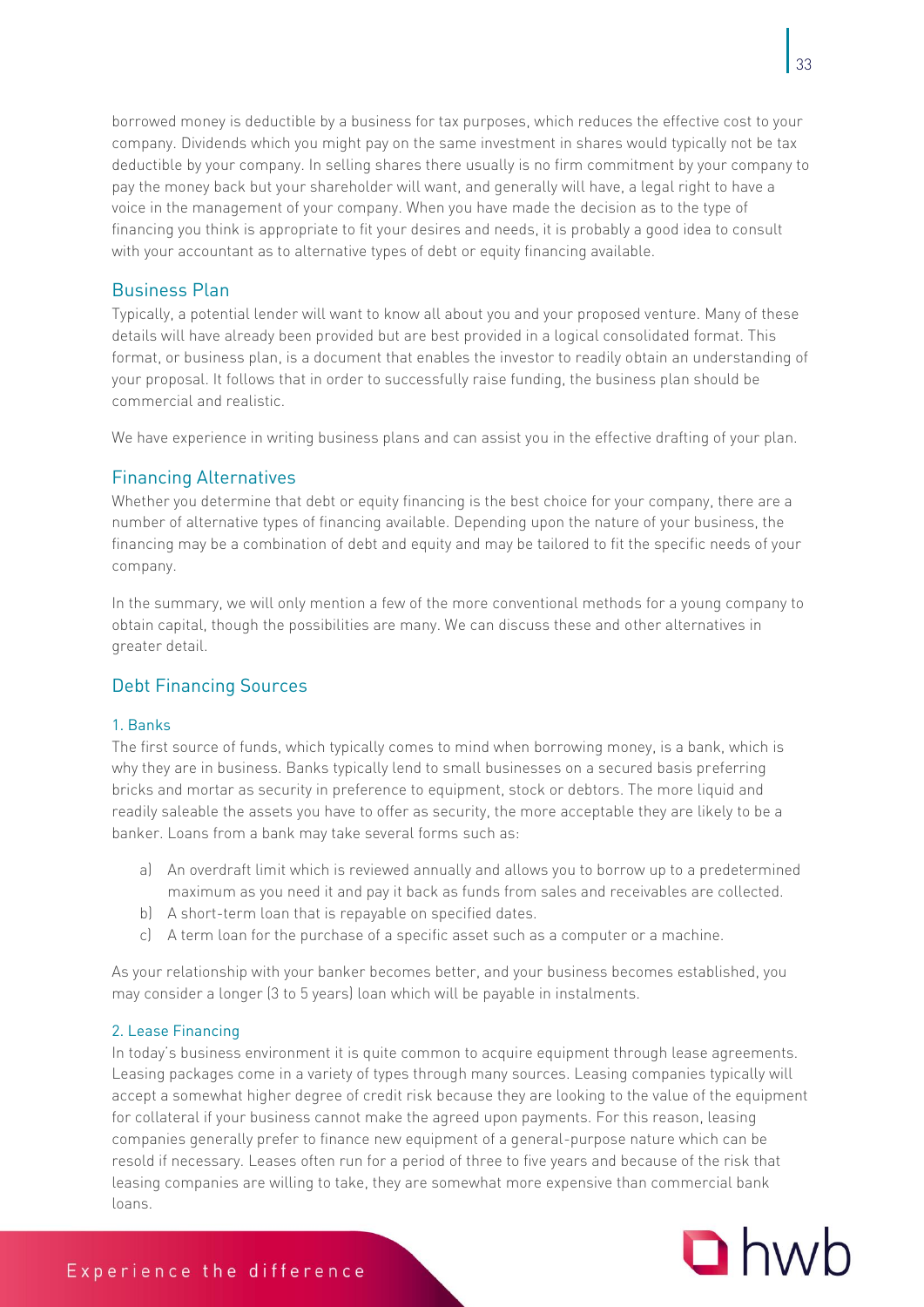### 3. Trade Credit

A very important source of financing for your company may be from the creditors and suppliers with whom you do business. Many suppliers will originally ask for cash on delivery or, in some instances, they want payment before starting on your order, depending on the nature of your purchase. Most suppliers will quickly establish trade credit with you once you have gained their confidence by continuing to do business with them and paying as requested.

<span id="page-34-0"></span>ready<br>Equity financing usually means selling a portion of your business. This can be accomplished in a number of ways including the sales of ordinary or preference shares. Equity sales are usually carefully tailored to meet the needs of both the company and the investor.

<span id="page-34-1"></span>Venture Capital Companies A venture capital company or fund is typically a company that is in the business of taking risks. A venture capital fund is often backed by a group of investors that may be individuals or companies. The investors are often represented by a management group that evaluates potential investments and manages the existing investment portfolio.

<span id="page-34-2"></span>Private Individuals / "Business Angels" Very often, individuals who are successful in their own right and have accumulated substantial wealth may be looked to for investment in your business venture. Such individuals may believe that the success of your business may enhance theirs as well as help increase their personal wealth. There are generous tax breaks that may be available to such investors if they subscribe for shares in a limited company that qualifies under the Enterprise Investment Scheme (EIS), or the Seed EIS scheme (SEIS) for start-up companies.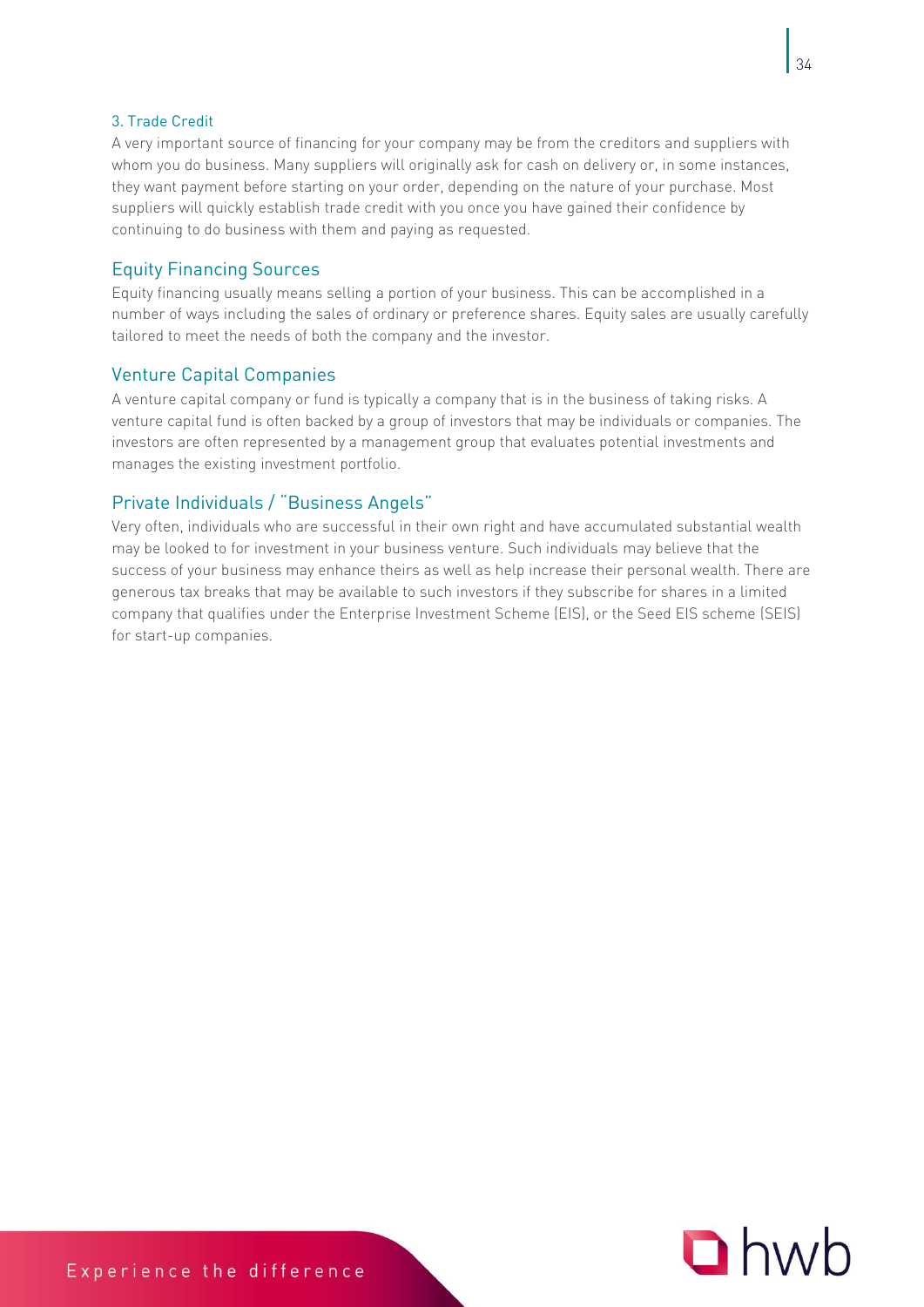# <span id="page-35-0"></span>Chapter 9 – Insurance

Business insurance, like many types of expenditure, is one of those items that business owners typically do not like to pay. You must remember that sufficient insurance can be as critical to the success of your business as a good product or service. Without proper insurance you could lose all the money, time and effort you put into your company. The types and amounts of coverage you purchase must be evaluated on a cost – benefit basis like any other commodity that you purchase. Your insurance broker can help you review the amount of coverage your business requires. Usually you will want to insure against risks that could have significant detrimental impact on your business. This normally would include items such as fire, storm damage, theft, employers, public liability and products liability.

Depending on the nature and size of your business it is often a good idea to self-insure for all or a portion of certain losses. Often raising the deductible (excess) can have a very favourable impact on the policy premium. The administrative cost to the insurance company to process small claims is quite high; consequently, the rates typically go down substantially if they are relieved of this expense by insuring losses in excess of a sizeable deductible amount. An insurance broker can provide you with comparative costs for various types of cover and varying degrees of deductible amounts.

<span id="page-35-1"></span>the insurance cover required by law is employers' liability and third-party motor insurance. Your  $\overline{\phantom{a}}$ insurance broker can explain the required cover and help you purchase the correct policy. You must be aware that the terms of your building, office lease or mortgage may require you to carry certain kinds of insurance cover in specified minimum amounts. If you have leased equipment or have borrowed money from a bank or other lenders, there will usually be insurance requirements in the agreement relating to these transactions. There are many other types of policies that you may wish to consider. Specific cover is provided by each policy and a qualified insurance broker can explain the related costs in-depth.

Some types of insurance cover that you should consider for your business are listed below.

<span id="page-35-2"></span>Commercial Liability Insurance There are many types of liability your business may need cover for. "Liability" refers to your legal obligation to pay compensation and costs awarded against you in respect of loss or damage sustained by a third party. Types of liability insurance you may want to consider are: -

- $\Box$  Public Liability this will protect you from any liabilities to a third party (other than your employees) for bodily injury or loss/damage to their property that may occur during the normal operation of your business.
- Employers' Liability if you are a limited company or employ anyone outside your immediate family, you are required by law to purchase employers' liability insurance. This insurance offers you protection for any liability arising from injury or illness sustained by employees whilst they are working for you.
- **P** Products Liability this will protect you from any liabilities to a third party (other than your employees) for bodily injury or damage to their property that may occur from the products you have sold or supplied.
- **Q** Professional Indemnity this cover is usually purchased by "professionals" such as IT consultants, surveyors, accountants, solicitors etc. This cover will protect your legal liabilities to third parties arising from your or your employees' professional negligence/wrongful advice.

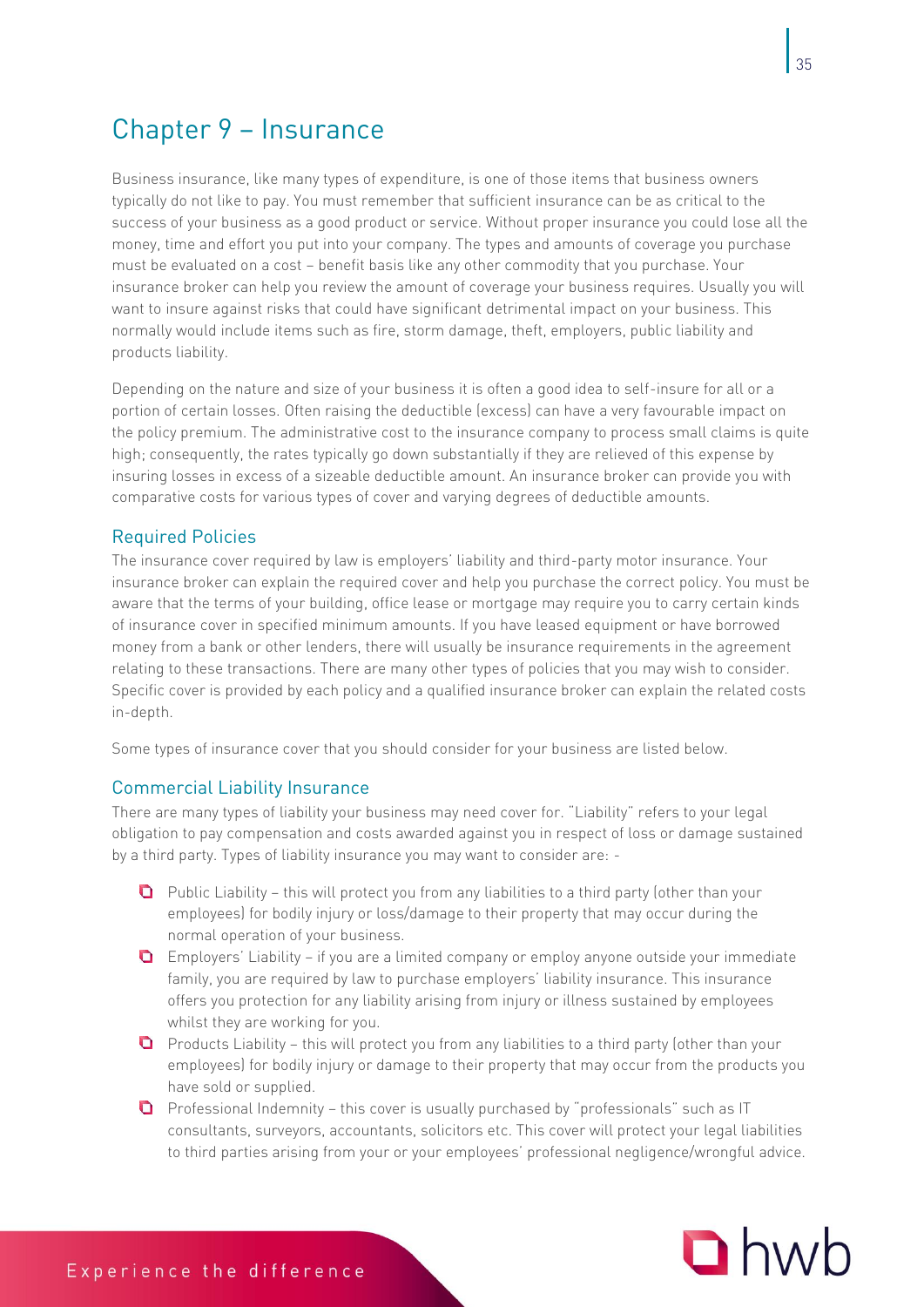<span id="page-36-0"></span>There are many different types of property cover but generally businesses will purchase cover for buildings, machinery and stock against fire and other perils such as storm/flood etc and theft. They will also consider covering money, goods in transit and glass. For small businesses cover can be provided on a 'package' basis where certain covers such as money and goods in transit are included in the premium as standard. However, this option is only available for specific occupations/trades and you should consult with your broker for further details.

If you are working from home be aware that generally your ordinary household insurance policy will not provide cover for your business stock and liabilities. Specific policies can be purchased if you are working from home and you should contact your insurance broker for further details.

There are specific policies for property owners who rent out their premises to tenants. These policies provide cover for buildings, liability and loss of rent. Loss of rent cover is usually only provided in the event of an insured peril occurring such as a fire or flood etc.

<span id="page-36-1"></span>This covers loss of income/revenue or additional expenditure incurred following a disruption to the operation of your business. Business interruption usually mirrors your property policy and covers the same perils. However, it is possible to add additional perils to your business interruption cover such as food poisoning or failure of utilities.

<span id="page-36-2"></span>This type of insurance typically covers risk of loss from theft by employees. If your business deals in This type large amounts of cash, negotiable securities or similar types of assets, you may well be advised to consider this cover. Certain industries are required to carry this insurance by regulatory authorities.

### <span id="page-36-3"></span>Directors & Officers Liability

Directors and officers of companies in recent years have been found to be personally responsible for their negligence in the running of their company. Recent legislation has also made company directors liable for their behaviour to the company so that shareholders, creditors, customers and employees can now sue them as individuals.

Directors and officer's liability cover provides indemnity to the company in respect of the costs it incurs in indemnifying a director against the successful defence of a claim or indemnifying the director where the defence has not been successful.

### <span id="page-36-4"></span>**Key Person Protection**

Key Person Protection This provides a company with a valuable safety net should serious illness, disability or death curtail the contribution certain "key" people could make to its stability, profitability and success.

<span id="page-36-5"></span>Identify<br>These are the people whose special knowledge, skills or enterprise are vital to the continuing survival of a business - people who are difficult to replace. Remember, key people come in many guises. They aren't always the Managing Director or other high-profile senior managers. Consider other key functions that are necessary to the company's business when talking key person insurance with your clients.

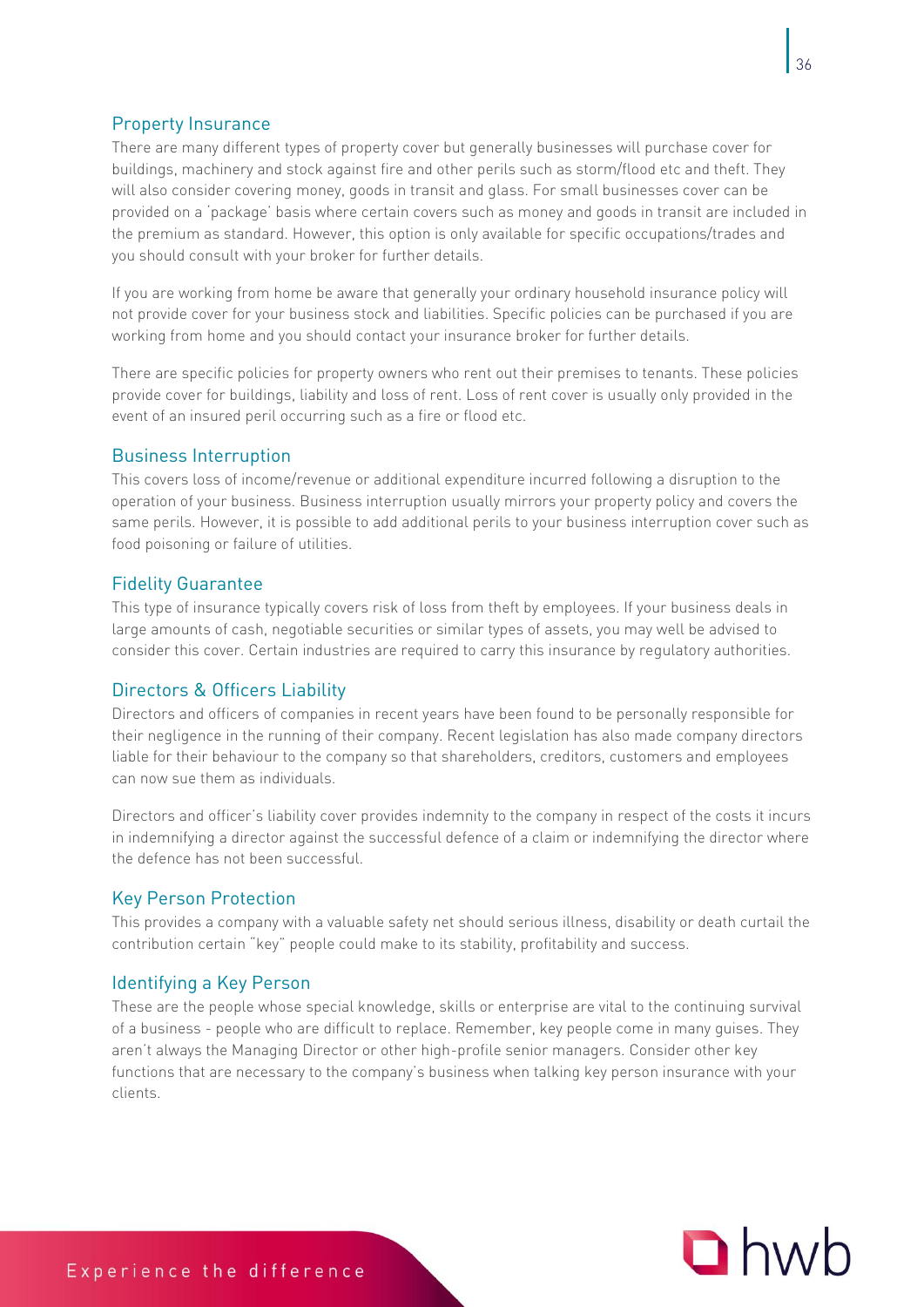<span id="page-37-0"></span>There are three clearly identifiable situations when key person insurance is most needed.

- **Q** To prevent loss of profits
- **Q** To protect the repayment of loans
- $\Box$  To safeguard the raising of capital

<span id="page-37-1"></span>The death of a partner can be extremely damaging to any business. The ability to continue trading and The death of a maintain the financial wellbeing of the firm will be vital. In addition, there are other problems which may have to be faced, in the absence of property provision in the Partnership Agreement and insurance cover:

- $\Box$  the partner's interest may pass to an heir who may not have the necessary skills, experience or interest to continue in the business.
- **Q** the partner's interest may need to be turned into cash to pay Inheritance Tax or provide for his or her dependants on death.

Raising the finance to buy a partner's interest may involve the sale of assets or finding someone who can afford to buy into the partnership.

Finding a suitable replacement and raising the money can be difficult and time consuming. If unsuccessful, the partnership may even have to be dissolved. It is clear that partners need to retain continuity, stability and control of the business whatever the eventuality. This can be achieved by making adequate legal and financial provision.

### <span id="page-37-2"></span>**Shareholder Protection**

Like partners, shareholder's shares may pass to an heir who does not understand the company's business or whose interests conflict with those of the other shareholders. Alternatively, the shareholder's interest may need to be converted into cash to cover Inheritance Tax liabilities or provide for dependants. Maintaining control and stability of the company during this turbulent time is vital to its continued success. By taking the appropriate legal and financial steps shareholders can be confident that the future holds no surprises.

<span id="page-37-3"></span>HMRC Enquiry Fee Protection HMRC's powers have changed, and they now have wider scope than ever before to visit business premises and inspect records. The likelihood of enquiries into a taxpayer's affairs appears to be on the increase. The professional fees in dealing with such enquiries can often be costly so it is advisable to "insure" or subscribe to a tax protection service which will fund these fees in the event of an enquiry or visit. We offer such a scheme and full details are available on request.

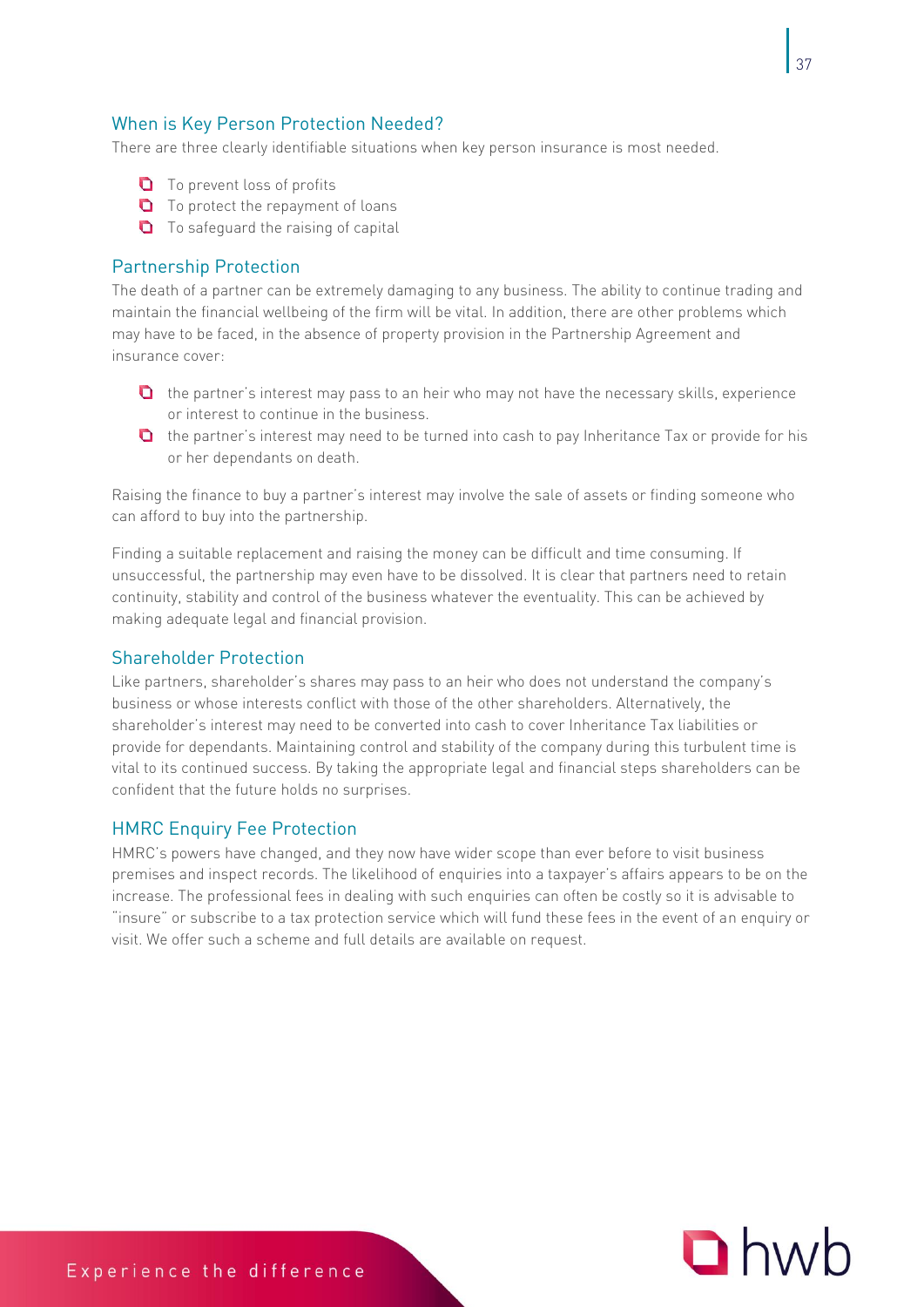# <span id="page-38-0"></span>Chapter 10 – Selecting Professional Advisers

Starting your own business obviously entails a multitude of decisions which can seem overwhelming without the right players on your team. In order to succeed, you need to equip yourself with every tool at your disposal.

One of the most cost-effective tools you can utilise is the expertise of a specialist. The right accountant and solicitor can eliminate a host of problems and potentially costly errors you might make as you build the financial foundation of your successful business.

As any coach can tell you, having a first-rate attack (in this case, "you") won't guarantee a winning team without a first-rate line of defence. The right accountant and solicitor are your best defence. Their expertise can help save you money that in turn can be used to increase profits.

When enlisting the expertise of an accountant and solicitor, you want a specialist suited to meet your specific needs. You want a specialist who will listen to you. More importantly, you need someone you can and will listen to, as they devise strategies to help you to succeed.

You want to succeed – and you can. By taking the time to make key decisions and enlisting the right players on your team – you will succeed!

Our website also offers a range of free resources to assist clients with the key aspects of starting, running and growing a business effectively. More details can be found here: [https://www.hwb](https://www.hwb-accountants.com/news-guides/resources-centre/)[accountants.com/news-guides/resources-centre/](https://www.hwb-accountants.com/news-guides/resources-centre/)

We wish you success and welcome you to the wonderful world of free enterprise.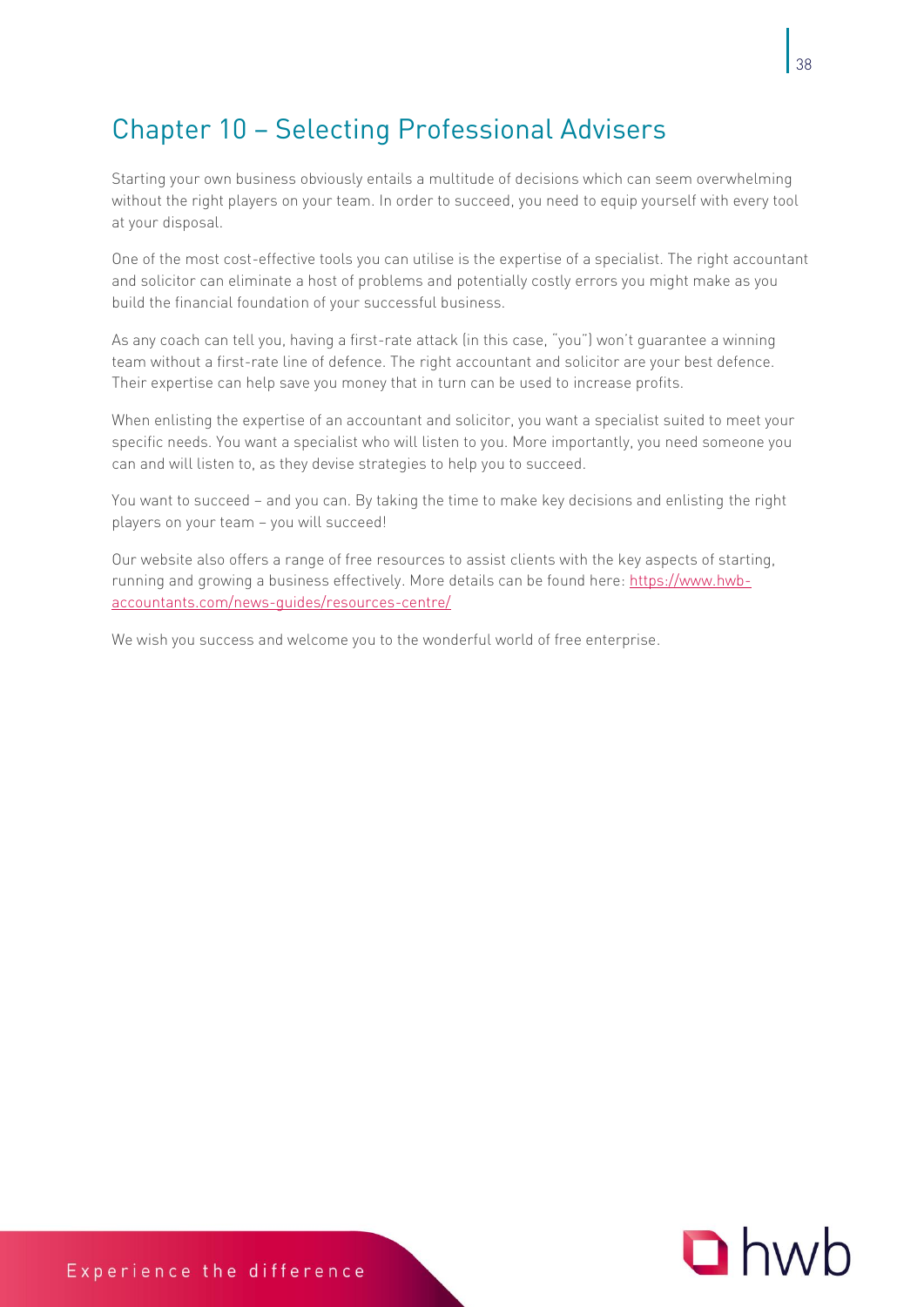# <span id="page-39-0"></span>Chapter 11 – Computer accounting systems for first

<span id="page-39-1"></span>This chapter is intended to alert the business user to areas of information technology that require attention and action when installing or updating a system. It is not intended as a complete DIY handbook covering every eventuality.

<span id="page-39-2"></span>The choice of computer hardware involves primarily: - Hard disk size, Processor speed and Memory (RAM). However, with more and more software becoming "cloud-based" and accessible via the internet (online) this is becoming less of an issue and simple devices e.g. Chromebooks can be used.

In general terms though, go for as much memory and the highest processor speed within your budget. Around £600 plus VAT will be the current price of a business PC.

### <span id="page-39-3"></span>Processor

Processor The processor or central processing unit (CPU) is the part of a computer responsible for responding to and carrying out the sets of instructions necessary to perform operations. The clock speed of a processor is measured in Hertz (Hz), this is a measure of how quickly the computer can execute these instruction sets. Bandwidth, measured in 'bits', relates to the amount of information that can be handled simultaneously by a processor within a given time. Higher clock speed and bandwidth will therefore yield better performance in a machine.

<span id="page-39-4"></span>Another important aspect to consider when selecting a system is the amount of Random Access Memory (RAM) that a machine has. RAM is comparable to the short-term memory in the brain, as it is a temporary storage solution. Various pieces of information are stored flexibly whilst a program is running so that it can be accessed quickly; a linear storage space would take longer for data to be retrieved. Having more RAM, therefore, allows programs to run faster, so again 'more is better'.

### <span id="page-39-5"></span>**Hard Drive**

Hard Drive The hard drive of a computer is used as a permanent storage solution and is used to store files and application data. The more storage capacity a hard drive has, the more information it can contain. The size of a hard drive is measured in bytes; many new desktop computers now come with at least 1 Terabyte of space which is more than adequate for most businesses! Portable hard drives are also available if required, adding even more storage capability to your system.

All software programs give their 'minimum system requirements' which are the requirements a computer system must meet to run a piece of software. Some programs give details of 'recommended system requirements' which will run the software more effectively if your system can meet them. It is therefore recommended that you check that your systems can meet both the minimum and recommended system requirements of any software applications your business will require.

<span id="page-39-6"></span>Accounting Software Accounting software, like hardware, is now very powerful and comparatively inexpensive. Integrated software includes Sales, Purchase and Nominal Ledgers with Sales/Purchase Order Processing and Stock Control in a single suite of programs. Networked versions for multi-user use are generally more expensive than single-user versions.

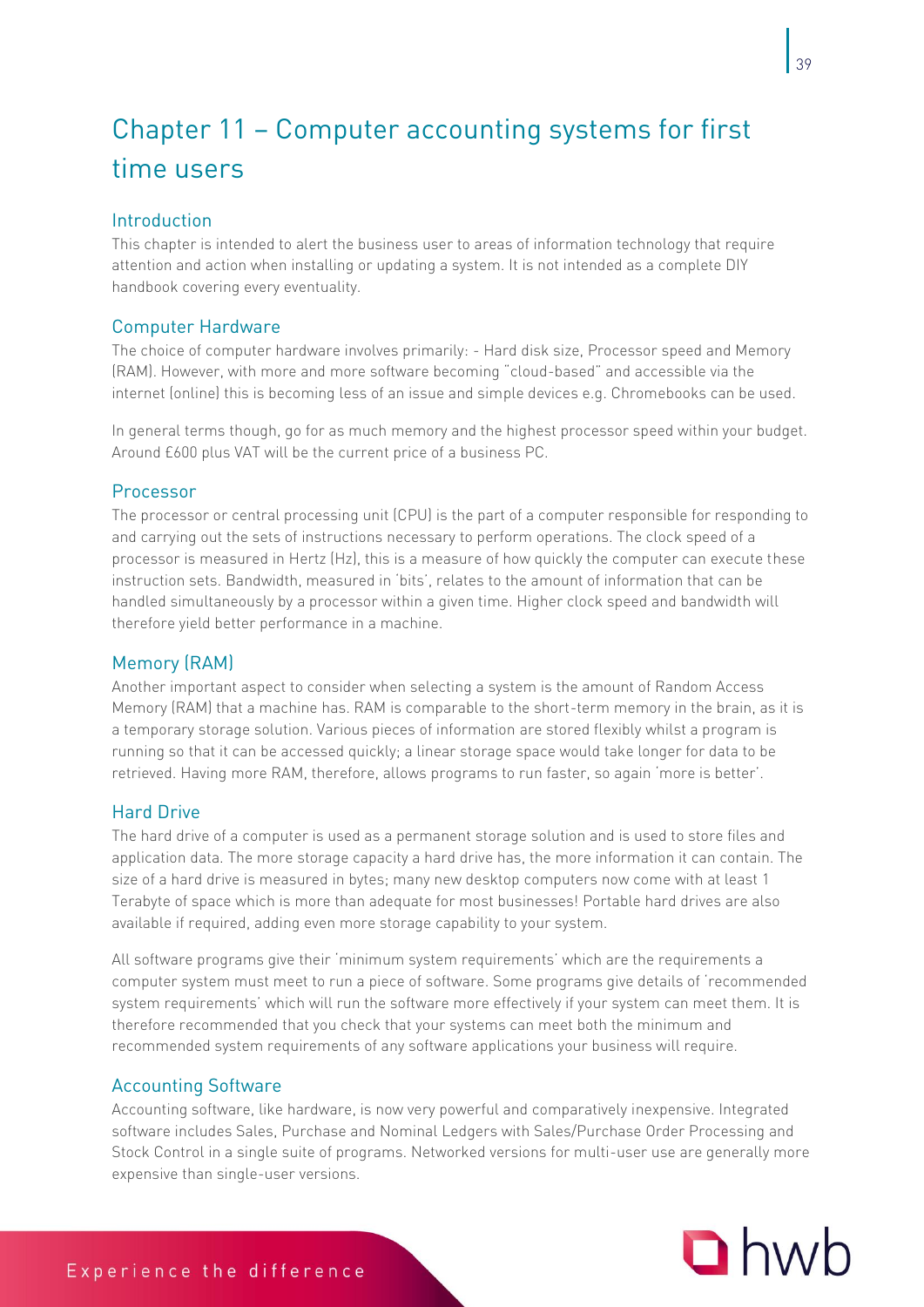<span id="page-40-0"></span>It is necessary to consider your requirements and what you want to be able to do before buying a package. There are often different levels of functionality in different versions of a program. Consider both the ability to get data into the product and also the reporting requirements that you have.

Online "cloud" based accounting packages are fast becoming the norm, and you will not incur any upfront costs – simply pay a monthly fee for its use. These may have integrated payroll too if you have employees in your business.

If you are already using desktop-based accounting software, it is often possible to migrate to a cloud based system at no cost.

The Government requires businesses to submit VAT information to HMRC quarterly as part of their "Making Tax Digital" project. This started in April 2019 and you should consider a computerised accounting package from the outset that enables you to comply with this obligation. We can advise on the most suitable accounting software for your business.

Modular systems are made up of individual programs for each of the above functions, each of which is more powerful and flexible than the integrated systems. These are put together to form a total system for the larger business, usually on a network of a number of PC's. However, cloud software often allows any number of users without having to install networks.

### <span id="page-40-1"></span>Wehsites

Developing and maintaining a website can be as complex and expensive as you care to make it. Careful thought needs to be given before significant time and expense is incurred as to how this technology be best implemented to suit your business. There are many options to consider and we can give some useful independent advice and thoughts in relation to your strategy in this area.

<span id="page-40-2"></span>of social media.<br>The rise of social media in recent years has meant that today there are a plethora of different social. media platforms that can be used to the advantage of business owners. This guide will introduce several social media platforms that are currently popular for business use.

### <span id="page-40-3"></span>Twitter

Twitter Twitter is a blogging service whereby users send and receive messages of up to 280 characters in length to each other, known as "tweets". Users can track the tweets of other users by "following" them, and in turn can have their tweets "followed"; the more followers a user has, therefore, the more visible their tweets are. Twitter is useful as a business tool because it allows you to personally engage with potential and existing customers, monitor what is being said about your company and keep interested parties up to date with your company's newest developments, products and offers.

### <span id="page-40-4"></span>Facebook

.<br>Many people are already familiar with Facebook for personal networking, but opportunities exist to use Facebook for business purposes. The most prominent of these is Facebook Pages, a flexible space within which users can promote their local business, band or organisation, amongst others. Facebook also offer several paid advertising solutions, whereby campaigns can be targeted at Facebook users according to defined demographics such as age, location and interests, which can direct people to the company Facebook Page or an external website.

### <span id="page-40-5"></span>**LinkedIn**

LinkedIn Billing itself as the world's largest professional network, LinkedIn is designed for users to showcase their professional qualities. User profiles include elements such as professional experience, education

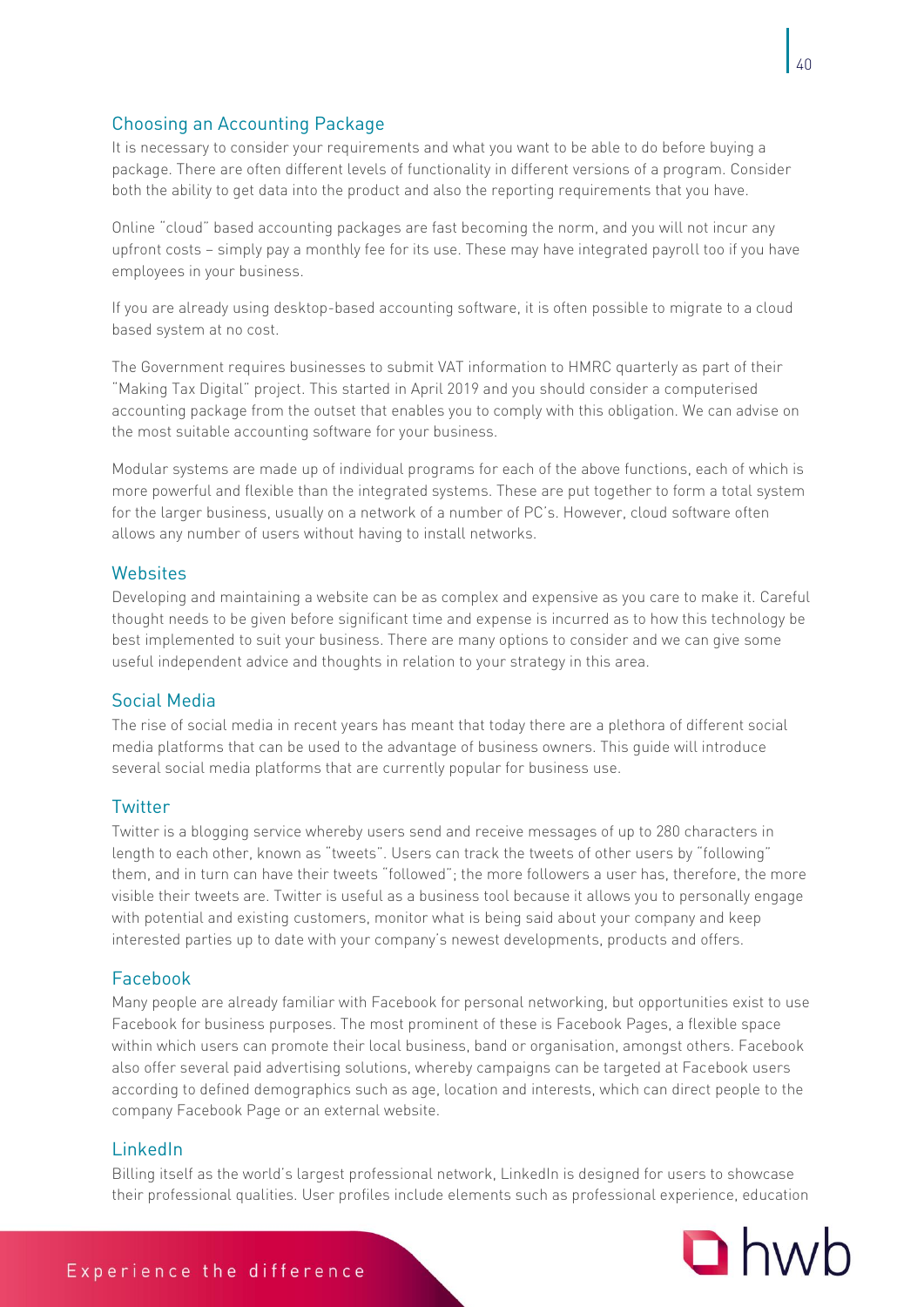and honours and awards, as well as endorsements from other LinkedIn users. LinkedIn is thus a great place to establish yourself as a competent individual within your industry. Moreover, due to the number and diversity of groups on LinkedIn, it can be a great tool for finding and networking with likeminded individuals, as well as discovering potential business partners or additional company personnel.

Instagram Instagram is a photo sharing platform that is owned and operated by Facebook. Instagram offer a business account service which provides insights to your post reach and engagement. It is a useful tool to help build a personal side to your brand in addition to promoting your products and services.

<span id="page-41-0"></span>s appaces.<br>The computer industry is well known for "here today, gone tomorrow" suppliers. Make sure that you choose one with a good local reputation and never part with money until you have received the goods. Paying extra for on-site maintenance is a sound insurance for equipment being used for business.

<span id="page-41-1"></span>Training staff on your computer software is essential. We can provide training, on request, tailored to your specific requirements.

<span id="page-41-2"></span>security<br>The popular press would have you believe that it is only a matter of time before a virus attacking your hard disk eats up your data! The most frequent reason for loss of data is not taking backups.

We advise that proper procedures are in place to make your data as secure as is practical.

### <span id="page-41-3"></span>Costs

Hardware and software is dependent on prevailing market prices. Installation and training is proportional to your requirements and usually charged at an hourly rate.

### <span id="page-41-4"></span>Conclusion

We have the necessary balance of computing and accounting expertise to help you to both get off to a good start and later to improve your system.

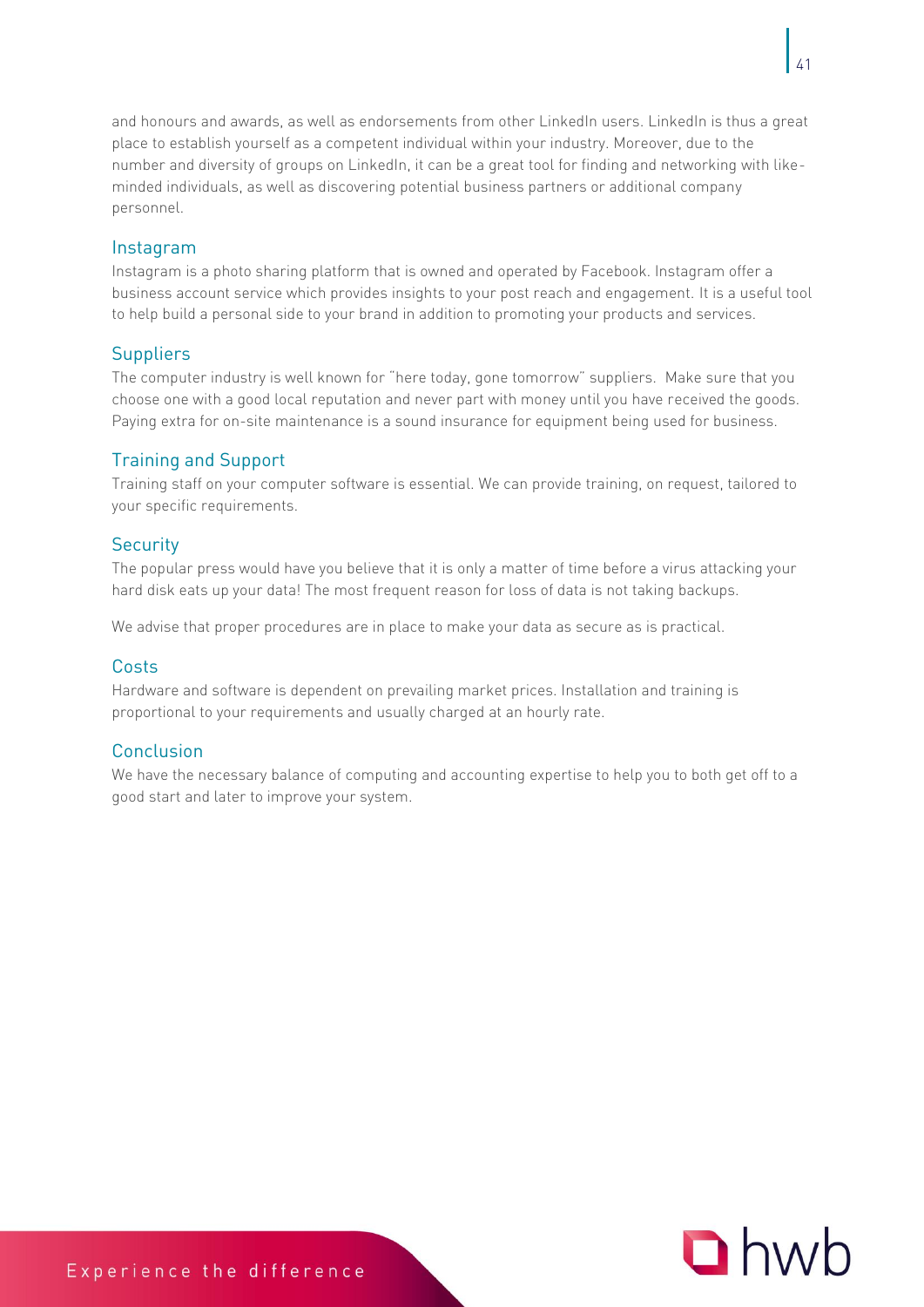- <span id="page-42-0"></span>1. Consult your accountant! Grants may be available for training.
	- 2. Decide on starting date, consider trial period.
	- 3. Set up nominal ledger accounts, Balance Sheet and Profit and Loss Layout.
	- 4. VAT- Accrual or Cash Accounting?
	- 5. Are departments required for sub analyses?
	- 6. Use a dummy company for practice (Multi-company systems only).
	- 7. Obtain starting trial balance.
	- 8. Obtain starting Sales and Purchase Ledger balances.
	- 9. Enter Trial Balance by journal entry.
	- 10. Enter Sales/Purchase account code, names, addresses, etc.
	- 11. Enter Sales and Purchase Ledger balances by posting directly to Sales/Purchase control account.
	- 12. Enter live data:
		- a) Sales and purchase invoices
		- b) Cash received
		- c) Cash paid
		- d) Petty cash
	- 13. Consider the need to keep manual records for at least three months and Cash Book for full year.
	- 14. Reconcile Bank Statement with Cash Book and Computerised Bank Control Account using Cloud software.
	- 15. Consider direct production of Sales Invoices.
	- 16. Keep a backup disk for each of the five weekdays. Keep a weekending backup off the premises. Many businesses backup using "Cloud" based systems these days for additional security of data.

<span id="page-42-1"></span>. .<br>The move to cloud-based software has led to significant growth in other ancillary products and services which link into the accounting software. No longer is it necessary to print out supplier invoices, pass them for manual entry into the accounts and file them away on the shelves.

These can now be sent to a software product for automatic data extraction and coding, and the details end up in the accounting software, together with a copy of the invoice which is viewable from within the accounts system.

Similarly, there can be automation in other areas; chores such as debt chasing, bank reconciliations etc. Reporting can also be automated too, with automated "alerts" when something is good – sales exceed £100,000 for the month, or bad – the overdraft limit has been reached.

The benefits will be mainly a business that you manage - instead of a business that manages you!